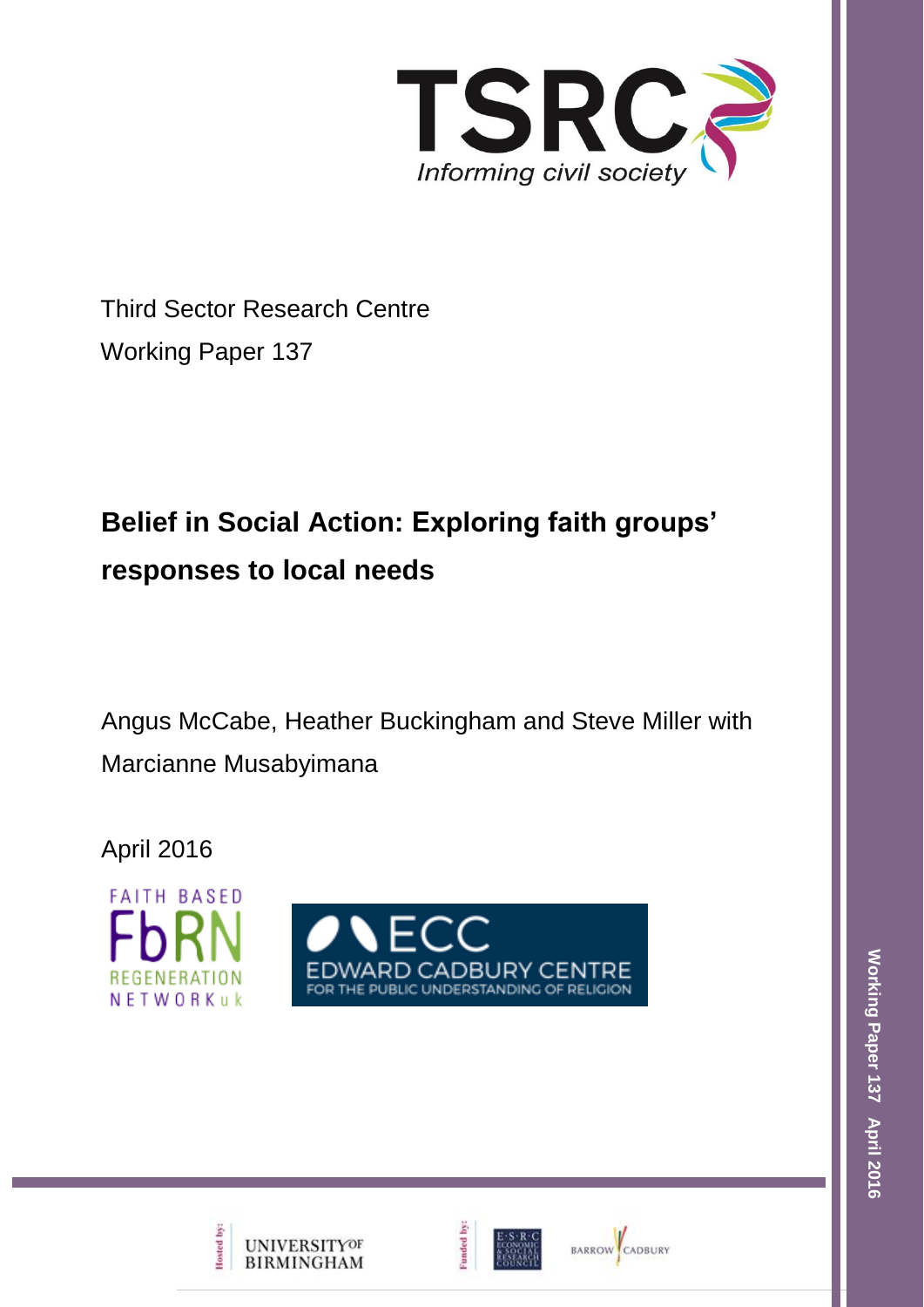### **Abstract**

Over at least the last two decades there has been a growing policy interest in the role of faith based social action. Under New Labour administrations this initially related to their role in neighbourhood regeneration and, subsequently, in community cohesion and the prevention of violent extremism agendas.

After the 2010 election and the subsequent Coalition and Conservative administrations, there has been renewed interest in faith groups' activity in providing local services, although now in a context of austerity and welfare reform.

This Working Paper explores, from the perspective of faith groups themselves, how they are responding to these 'new' agendas. Do faith based organisations have the capacity to fill the increasing gaps in welfare provision? Are they being, or feeling, 'pushed' into service provision but with a loss of voice and policy influence? How do faith-based organisations feel about their roles in a changing landscape?

Further, the report identifies key shifts in multi-faith working in an age of superdiversity, and the future challenges for faith based social action.

**Keywords;** faith, belief, social action, communities, multi-faith, policy, welfare reform

#### **Acknowledgements**

Thanks to all those who took part in individual interviews and focus groups as part of this research. Also to Professor Adam Dinham (Faiths and Civil Society Unit, Goldsmiths, University of London) and Dr. Rob Macmillan (Third Sector Research Centre, University of Birmingham) who acted as critical readers of this report. This research was made possible by the support of the Barrow Cadbury Trust.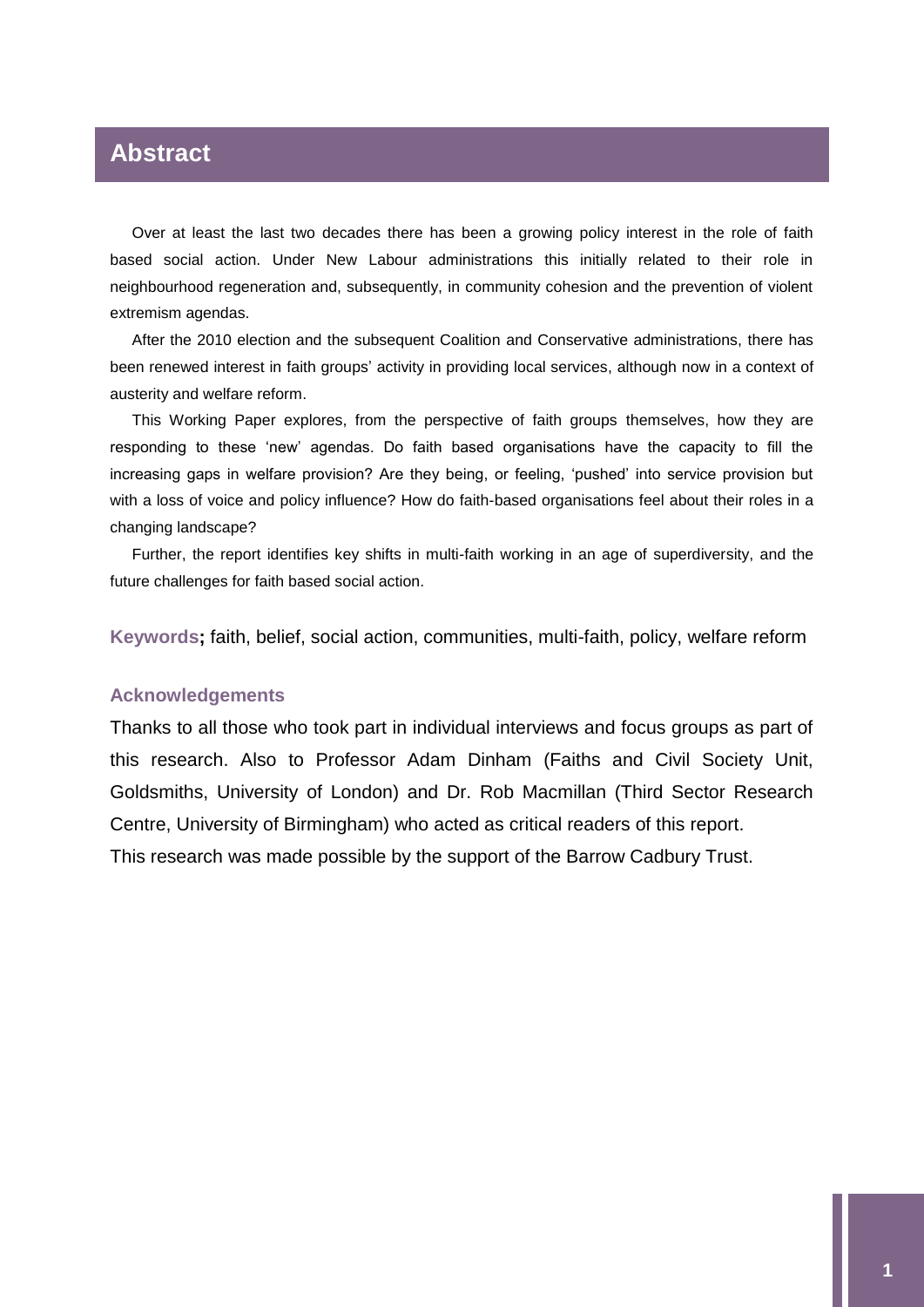## **Contents**

| $\mathbf 1$             |                                                                         |  |
|-------------------------|-------------------------------------------------------------------------|--|
| $2^{\circ}$             |                                                                         |  |
| $\mathbf{3}$            |                                                                         |  |
| $\overline{\mathbf{4}}$ |                                                                         |  |
| 5 <sup>5</sup>          |                                                                         |  |
| 6                       |                                                                         |  |
| $\overline{7}$          | Conclusions: Conflicted Faith? Tensions in faith based social action 26 |  |
|                         |                                                                         |  |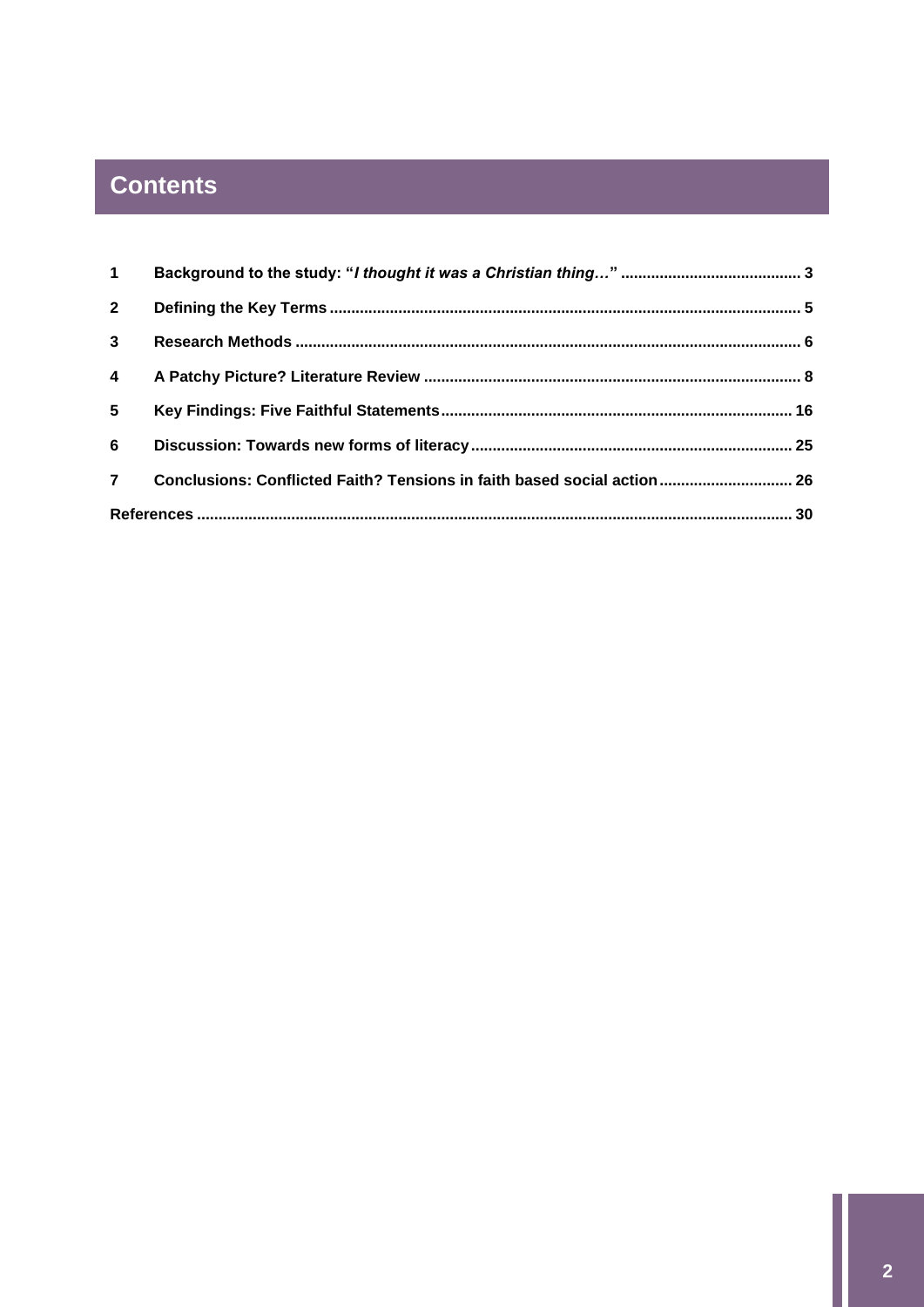#### <span id="page-3-0"></span>**1 Background to the study: "***I thought it was a Christian thing…***"**

Over at least the past twenty years there has been a growing political, policy and media interest in faith based organisations and the role they play in what is often assumed to be a predominantly secular society. The nature of political interest in faith in the public sphere, has, however, varied over time. Under New Labour administrations there was a strong emphasis on the role of faith based organisations as facilitators of, or barriers to, social integration and community cohesion (Cantle 2001, Cantle et al. 2006). The events of 9/11 in the US and 7/7 in the UK gave birth to another dimension of political and policy engagement with faith, namely the prevention of violent extremism. This became a key focus of the government's engagement in particular with Islamic faith groups, which some argue has had detrimental effects on integration and community cohesion (Allen 2010).

Since then, the financial crisis of 2008 and the introduction of austerity measures, including welfare reform, under the Coalition and subsequent Conservative administrations, have contributed to increasing interest in the role of faith based organisations in responding to the state's retreat from its role as the provider – or at least funder and overseer of – public services and welfare provision (Zehavi 2013). Indeed, Williams et al. (2012, p. 1480) suggest that '*The contemporary reorganisation of the welfare state has typically been regarded as a by-product of neoliberalism (Beaumont, 2008a; Peck and Tickell, 2002), and has been marked by the opening up of a renewed role for faith-motivated groups in the public realm'*.

However, whilst some contemporary political perspectives emphasise faith groups' role as local service providers, their social engagement also takes the form of political activism or communitybuilding activities (Dinham and Lowndes, 2008). It can also take place at a variety of scales: from individual members' activities and relationships, to neighbourhood or local level, to regional, national and international involvement. As such, it is possible to approach the study of faith communities and their social engagement from a number of different perspectives. One of the main lens through which academics have studied faith-based social engagement is by researching the activities of faith based organisations, often identified by their provision of a particular service (or services) together with having a faith-based ethos (e.g. Williams et al., 2012; Beaumont and Cloke, 2012; Furbey and Macey, 2005). Less common, within the social science literature, is the use of local faith 'congregations' as units of analysis. This is approach is more common within, for example, the public theology literature, but this has tended to be less empirical in nature (e.g. Graham, 2008).

It is worth noting that the involvement of faith groups in welfare and wider social issues is not a new phenomenon. Even in terms of relatively recent history, the Victorian era saw the formation of a number of influential faith based organisations, such as the Salvation Army and Barnardo's, as well as strongly faith-motivated political engagement around issues such as the abolition of slavery. Further, some of the current controversies around food banks and religious leaders' criticisms of welfare reform (see for example: Church of England, 2015) have resonances with the 1980s and the conflict between the state and, in that instance, the Church (Archbishop of Canterbury's Commission on Urban Priority Areas, 1985) as the Conservative administrations of Margaret Thatcher attempted to 'roll back the state' (Thatcher, 1992).

It is also important to acknowledge that faith based social action, or engagement, is not a primarily *'Christian thing'* (Pathak and McGee 2015): a cursory examination of the Charity Commission register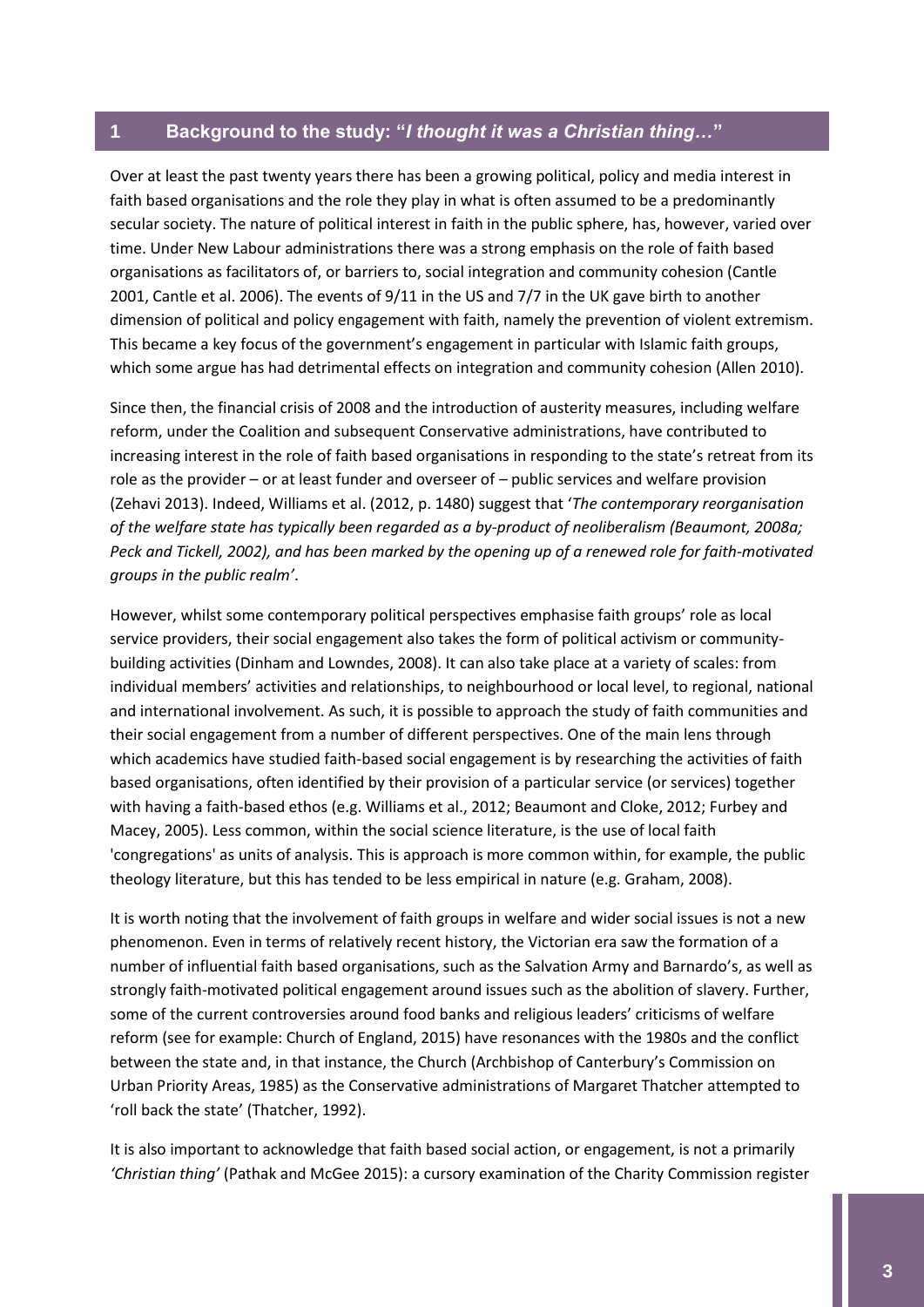highlights a number of very high profile charities of other faiths, for example, Islamic Relief, Mitzvah Day and Khalsa Aid. Some of the principles associated with Christian social engagement such as charity, service, hope and neighbourliness have similarities for example with zakat and sadaqa which are cornerstones of Islamic teaching, with tzedaka and gemilut hasadim in Judaism, with the Sikh concepts of Wand Chhakna and Wand Ke Chhakna, and with Dana in Hinduism.

Much of the recent literature on faith based social action has focused on the 'demand side': the way in which changing social needs draw out responses from faith groups, the growth of food banks under austerity being a case in point. However, there is also a 'supply-side' dimension to faith based social engagement: changes in theology, practice, size, confidence, resources and capacity of different faith groups over time influence the nature and extent of their involvement in local communities. Furthermore, there are ways in which faith communities resist, subvert, campaign against, government policy (Conradson, 2008; Cairns et al., 2007): the Quaker tradition of 'speaking truth to power' being one such example. Alternatively, they may be oblivious to neoliberalism and national or local level government policy and economic decisions. However, as Jamoul and Wills (2008, p. 2056) point out *'faith organisations are a potentially powerful political resource in the contemporary city…… it is not an engagement that buys wholesale into the mainstream political and economic agenda'*.

The role of faith based organisations in specific communities as well as wider society is complex and shifting as communities become increasingly superdiverse (Phillimore and Goodson: 2010 ) and are subject to the forces of the global economy and mass migration. Yet much of what passes for debate (particularly, but not exclusively) in the media, has been over simplified and has not really captured the complex and varied meanings and motivations attached to faith based social action, and the ways in which it changes over time in its organisation and focus, including in response to wider social and economic pressures on communities. In the debate on faith schools, for example, education based on religious grounds is often viewed crudely as either a good thing (engendering positive social values) or a bad thing (dividing communities along the lines of religious dogma) – with little attentiveness to the variety of different ways in which this might take place, and the range of differing social and personal implications it may have.

The current study sought to address some of the gaps in the existing literature and empirical evidence base, in order to arrive at a more nuanced picture of faith communities' social engagement, within the context of austerity and of religious and ethnic diversity. In doing so, some of the key questions addressed were:

- How (if at all) do faith groups at the local level identify wider community needs and relate to each other?
- How (if at all) do faith groups articulate or explain the connection between their faith (e.g. teachings, theology, practices) and their engagement with wider community needs?
- How do such organisations organise to address community needs? What is their capacity to respond?
- How (if at all) does grass roots faith based action relate to city wide, regional and national multi-faith structures?
- What influence can faith and inter-faith action have on policy agendas and what are the challenges they face – now and in the future?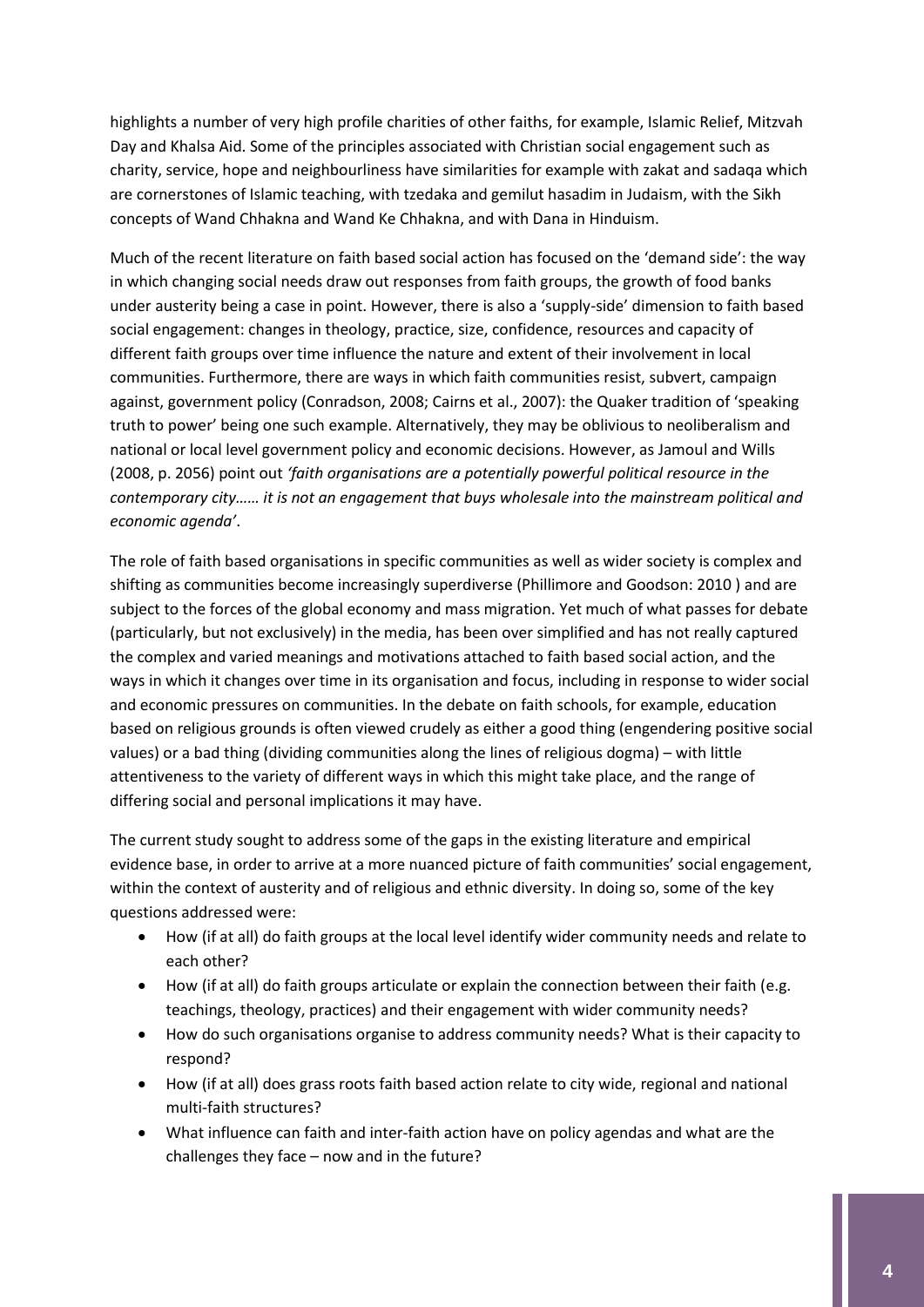#### <span id="page-5-0"></span>**2 Defining the Key Terms**

*'Faith based social action happens when people of faith work together, often with others outside their faith community, in order to achieve real and positive change within their local community, or in wider society.'* (Faith Based Regeneration Network, undated)

Religion and faith can be difficult topics to articulate well, partly because of the complex interrelations between culture, ethnicity, and community, as well as the different ways in which people and groups perceive their identity. For instance, members of a community meeting at a particular 'faith building' or to participate in a particular act of worship or teaching may differ in the extents to which this is, for them, part of a faith commitment and practice, with some perhaps experiencing it more as a family, social or cultural activity. Nevertheless, we have adopted the term 'faith' here because we are interested in the difference that religious faith makes when it comes to responding to local community needs.

The next logical question is: what to add to this? Faith communities? Faith-based organisations? Congregations? There are a variety of ways of talking about gatherings of people associated in some way by religious faith. In this report we refer primarily (although not exclusively) to faith groups. This is because the notion of a 'faith community' raises a significant number of conceptual and empirical challenges, including questions for example about the extent to which faith communities see themselves as communities or what defines a community. The term faith-based organisations would have been inappropriate in view of our methodology, which began with faith buildings and the worshipping communities that gathered there, rather than seeking to identify national faith-based voluntary organisations working locally, which would have likely yielded different results. We did include some faith-based organisations, where they were working out of local faith buildings, but the study focused primarily on the activities of what we might think of as 'congregations'. We did not adopt this term as a descriptor however, because of its strong association with Christianity over other faiths.

The term social action was initially chosen because of engagement with Alinsky's (1971) work on community organising, in which it is used to encompass direct campaigning and lobbying, for instance Citizens UK. Under the Coalition and subsequent Conservative administrations, the term has been used, amongst other things, as 'encouragement' for communities to take on the management of local assets and services (Cabinet Office: 2015). In practice, however, the forms of social action reported by participants predominantly took the form of individual or collective service provision of some kind, rather than a more politicised citizen organising approach. Exceptions to this tended to be at the city-wide or national scale, where there was a greater emphasis on finding a voice in public and political debate.

Throughout the research, the terms inter-faith and multi-faith seemed to be used interchangeably by participants. Some referred to inter-faith dialogue but were actually referring to Christian, interdenominational structures. The term multi-faith arguably corresponds better with the shift noted in our research towards different faith groups working together on particular issues, rather than engaging in dialogue with one another for its own sake. As such, we have tended to adopt that term in this report.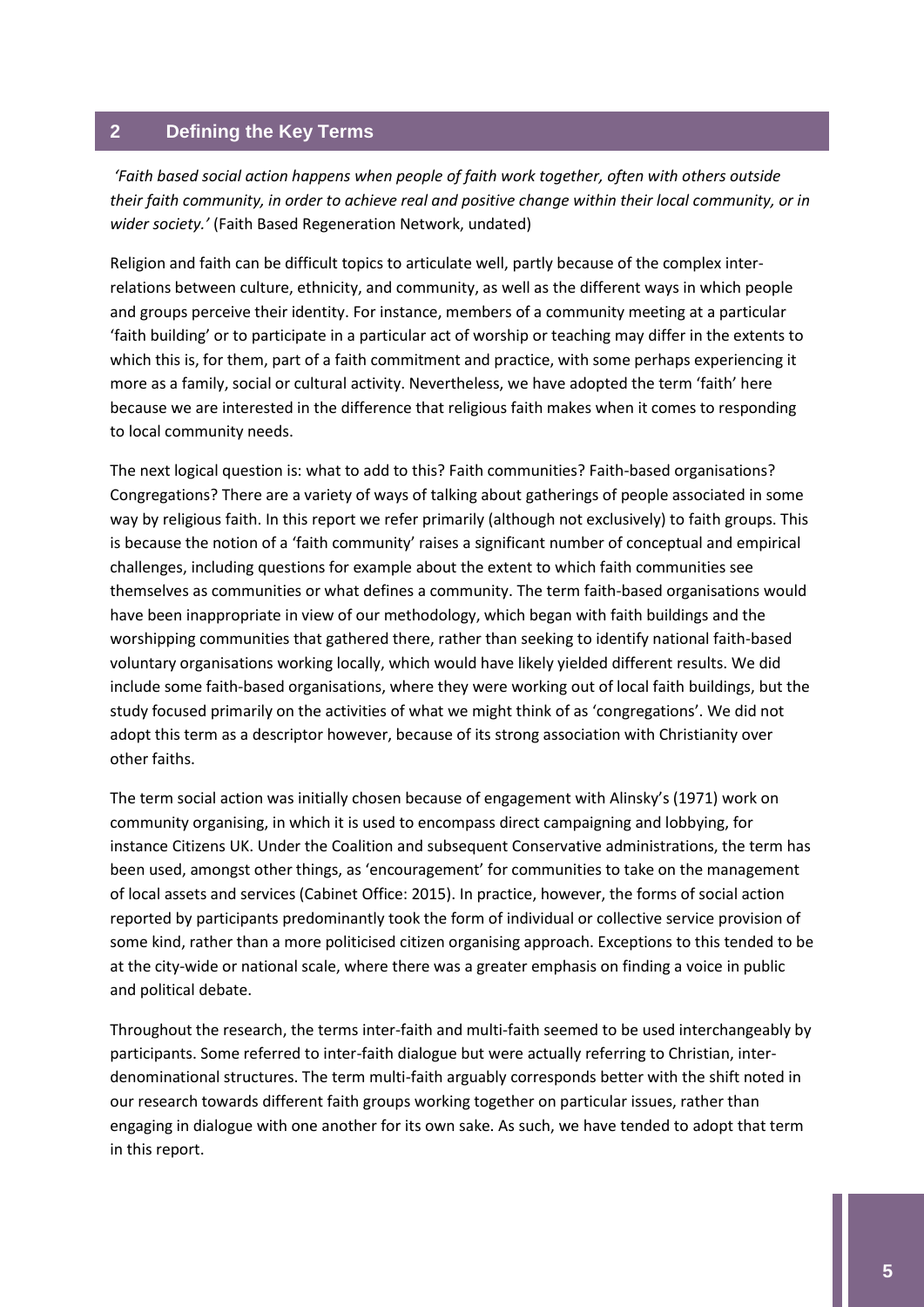#### <span id="page-6-0"></span>**3 Research Methods**

A multi-level methodology was employed to take account of a variety of geographical scales as well as different perspectives on faith-based social engagement. This involved:

 Fieldwork at a **community/postcode level** in the fifth most deprived neighbourhood in the city studied. It has a population of approximately 31,000 of which 88% are from Black and Minority Ethnic or 'not born in the UK' groups. Two thirds of the population is Muslim, followed by Christian (21%) and Hindu (5%). The major languages locally, other than English, are Bengali, Punjabi and Urdu followed by Mirpuri, Polish and Somali. The population is also substantially younger than the city and national averages. It is also a rapidly changing community with recent GP registration data showing that people from 170 different countries of origin had mover there between 2007 and 2010.

Faith groups and organisations were selected by drawing on an audit of local religious buildings. Interviews were conducted with 13 local religious leaders and activists in faith groups. These were recruited through the research team's existing knowledge of the neighbourhood and via snowballing techniques with research participants identifying other key informants. Whilst there are more churches in the area than other faith buildings, representatives from local Mosques as well as the main Temple and Gurdwara were involved in the research.

- Fieldwork at **city/regional level and national level.** This included participants in multi-faith forums, as well as regional/national organisations that corresponded with the groups/denominations active at a local level. Organisations and interviewees were identified with support from the Faith Based Regeneration Network (a national membership based multi-faith umbrella body). In total 17 such interviews were conducted with representatives from four main religious groupings (See Table 1).
- A further three interviews were undertaken with **academics** undertaking research into faith based social action (total interviews; 33)

The response rate to requests for interview was, in one sense, disappointing. Less than 60% of those initially contacted agreed to be interviewed, in spite of some repeated requests. In the opinion of some of those who were interviewed, this may reflect the wider financial situation of faith based organisations and, in particular, multi-faith groups. Interviews were conducted during 2014, at a time when cuts to the budgets of some such organisations (e.g. regional multi-faith forums) meant that they were in the process of closing or had moved from having paid staff to relying on sessional staff or volunteers. In short they lacked the capacity, rather than necessarily the willingness, to engage. It should also be noted that while the larger proportion of Christian interviews at the local level does not reflect local population in terms of its faith composition, it does reflect the different numbers of religious centres/buildings in the locality. Further, some leaders were 'speaking for' much larger groups than others in terms of the numbers of individuals involved.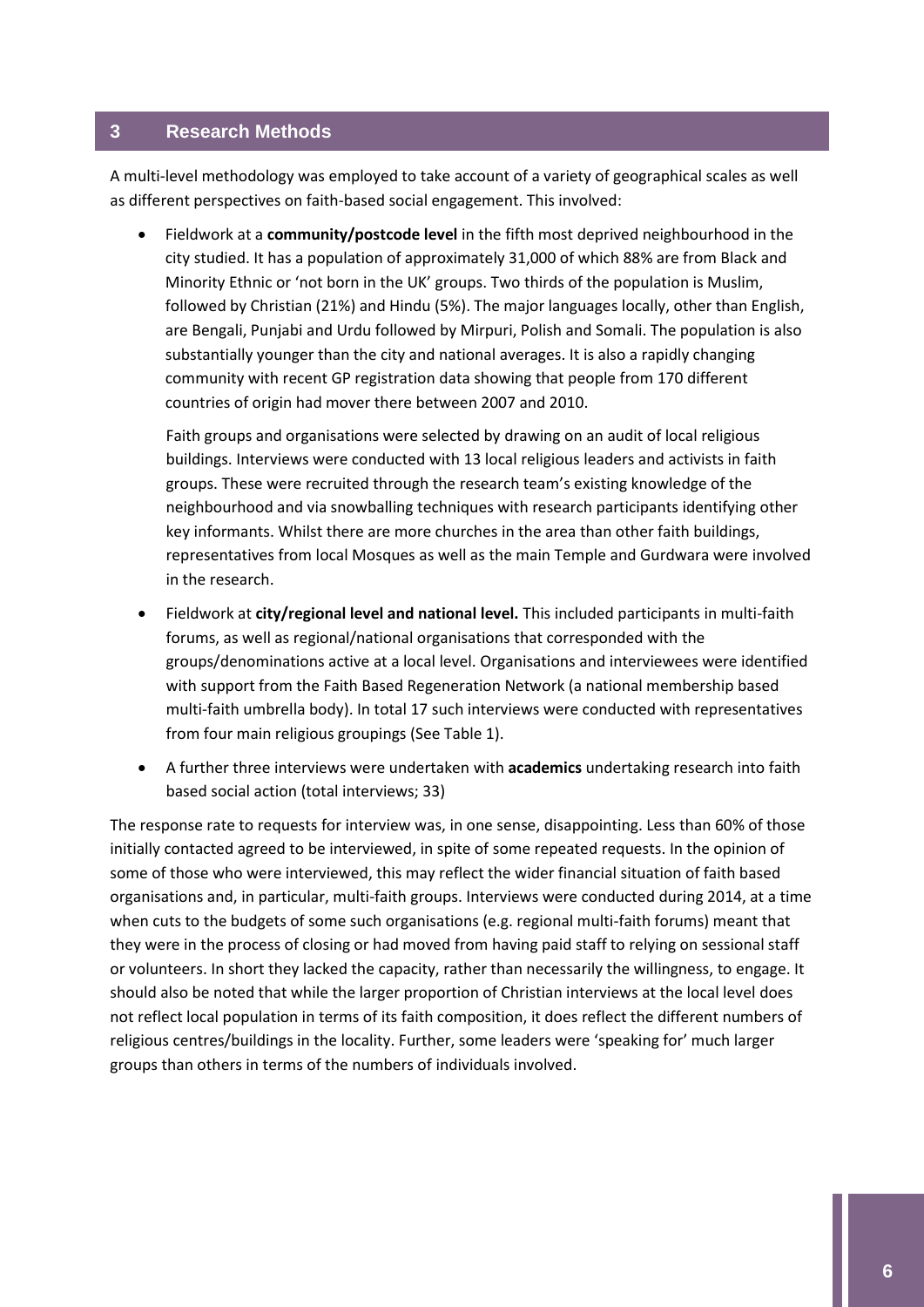#### **Table 1: Interview Profile**

| Level           | Christian | <b>Muslim</b> | Hindu | Sikh | Interfaith | Academics | Total |
|-----------------|-----------|---------------|-------|------|------------|-----------|-------|
| Local/community |           |               |       |      |            |           | 13    |
| level           |           |               |       |      |            |           |       |
| Regional/Sub-   |           |               |       |      |            |           |       |
| regional        |           |               |       |      |            |           |       |
| National        |           |               |       |      |            |           | 16    |
| Total           |           |               |       |      |            |           | 33    |

In addition to these individual key informant interviews, the research also involved a systematic literature review. This was conducted initially using a Web of Science search on the keywords: 'faith' and 'social action'. This yielded a variety of papers from across the social sciences and religious studies, which were then assessed for relevance to the current study, and grouped according to the kinds of research question they addressed. Further searches were undertaken using the names of different major faiths, and grey literature – particularly regarding the relationship between government and faith groups – was also drawn upon.

Two workshops were convened to enable practitioners to engage with, corroborate, and further contribute to the research findings. The first of these was called to get feedback on the emerging findings from research participants. This session had 17 participants from four faith groups: Muslim, Sikh, Hindu and Christian, the latter including a variety of different denominations. The second workshop recruited a wider audience of 30 representatives from both secular and faith based organisations. The aim of this session was to open up initial findings for discussion from a range of different perspectives.

Although some 70 different people from various faith groups were involved in the research, resources limited its overall scope. Some of the limitations of the current study are as follows:

- By starting at a local level and focusing on faith based action in a deprived urban community, the findings may not be reflective of the nature and outcomes of such action in different kinds of communities. For instance, the research does not offer a full picture in terms of the activities of faith based organisations in affluent or even (marginalised) rural communities.
- Exploring the specific theological motivations of those involved in faith based social action was not the primary purpose of this research; however, participants were asked to explain why their faith groups provided the services or responses that they did to social issues. Here there were some commonalities between different religious groups. Interviewees tended to draw on narrative theologies, stressing the importance of stories and encounters to understand individuals and communities. It is worthy of note – and perhaps further future investigation – that more politicised accounts which attempted to address the structural nature of inequalities – such as those one would associate with liberation theology – were almost wholly absent from narratives and explanations offered, and indeed the responses described, at a local level (Hope, Timmel and Hodzi 1984).
- The focus on faith based groups/organisations associated with religious buildings means that the study does not capture all organised faith-based social engagement in the local community studied. Indeed, not all faith based social engagement will occur in the context of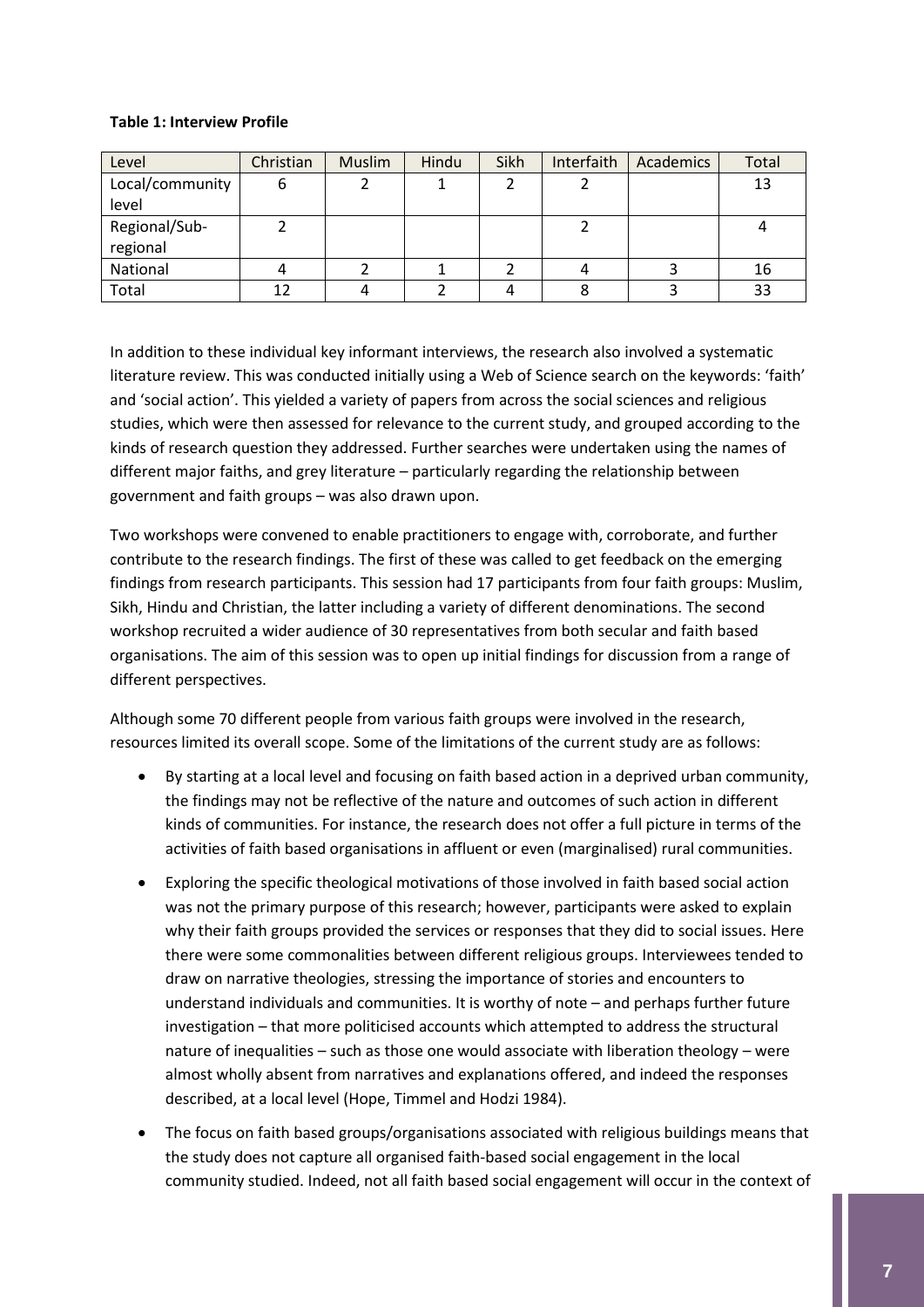the kind of faith groups studied here: some will be less formalised, or make take place within the context of secular organisations or charities with their origins in, but currently with weak or less obvious links to, specific religious beliefs.

 Representatives from Black majority churches were interviewed, but the research did not reach Christian groups from newly arrived communities – e.g. African 'warehouse' churches. Similarly, whilst both Shia and Sunni Muslims were involved, there was no participation from Sufi and other Islamic groupings. Equally, the community studied does not have a substantial presence of Buddhist or Jewish communities and this is reflected in the overall sample at the city, regional and national multi-faith forum interviews.

Finally, the research focused on those active in faith based organisations rather than secular agencies working in the same postcode locality. The current working paper could, therefore, be criticised for presenting a single, faith based, narrative on social action and failing to open up a secular/religious dialogue on austerity, welfare reform and responding to needs. That narrative, however, has a value in its own right and the 'stories' are reflective and self-critical – rather than putting a simple gloss on faith based interventions in and with communities. Further, Baker (2009) argues that there has been a fundamental move in recent years from the expression of religious belief through acts of piety to a more pragmatic expression of faith through engagement with wider localities and communities. This has been referred to as performative theology. The extent to which the current research evidences this 'paradigm shift' is open for further discussion. It is hoped that these gaps, or limitations, can be addressed in future research in this field.

#### <span id="page-8-0"></span>**4 A Patchy Picture? Literature Review**

The inter-disciplinary literature review focussed on three key themes:

- The role of faith groups are service providers in communities, and their potential for building communities and social capital
- Dimensions of inter- and multi-faith working
- Extremism and counter terrorism measures in relation to faith

These informed the focus of the primary research and are considered in turn below. However, the literature review offers only a partial picture, or backdrop, to the empirical research. In one sense, this is owing to the limitations of time and space: there is not room here to consider the many possible facets of and perspectives on the relationship between faith and policy, or indeed faith and politics, in great depth. As Adam Dinham commented in a recent keynote address at a conference on Philosophy, Religion and Public Policy at the University of Chester, *'the public sphere is infused with religious people and ideas'* (2014).

Another, and perhaps more significant limitation of this review (hence the title of this section) is that whilst the study seeks to explore a variety of major faiths and their social engagement – the literature in this field (or at least that available in English) has a predominantly Christian starting point (Pathak and McGee 2014). Faith remains an under-developed theme in much of the political studies, social policy and community development literature (Dinham and Shaw 2012). Studies of other religious groupings in the UK have tended to concentrate on profiling those communities (CLG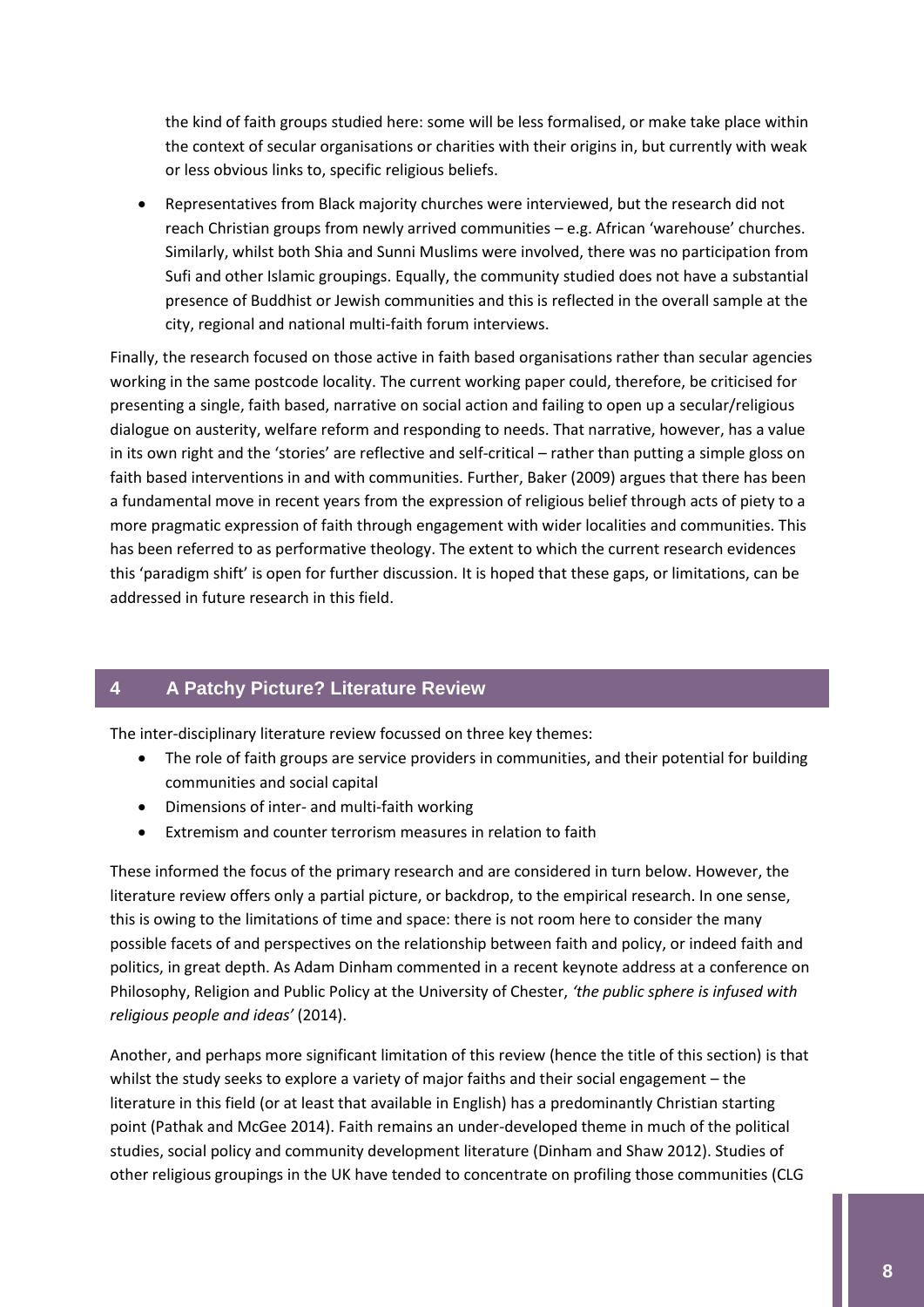2009a and 2009b; CitySikhs: British Sikh Report 2014), understanding their experiences, and exploring the relevance of this for policy-making (e.g. Beckford *et al.*, 2006): with only very limited attention given to their role in wider civil society. Academic writing which starts from a religious studies base has tended to focus on the theological underpinning for social action or charitable actions in for example Christianity (e.g. Graham, 2008), Islam (Sadeq, 2002) and Hinduism (Dan Basu, 2002), rather than on the nature, outcomes and impact of those actions themselves. Our focus in what follows is on policy approaches, discourses and research-based evidence directly relating to faith communities and their role in service provision, responding to austerity and building community over the past twenty years.

#### **Faith and Social Policy**

As in other policy areas, one can trace both continuities and disjunctures between the approaches taken by successive New Labour governments, and those of the Coalition and Conservative administrations. Blair (e.g. 2005), Brown and Cameron have each publicly applauded the role of faith communities, both in meeting needs and helping to foster active citizenship. In some respects this reflects the broader emphasis on associational life within the Third Way and Big Society discourses respectively, for instance, speaking about the Big Society, Cameron (2011) asserted that: *'Tradition, community, family, faith, the space between the market and the state - this is the ground where our philosophy is planted.'*. Many of the wider policy issues around the relationship between the third sector and the state are therefore highly relevant to faith communities and faith based organisations. Such issues include:

- the role of volunteers and their willingness to be actors in implementing government policy.
- the implications of accepting government funding on values and ethos (e.g. Buckingham, 2010; Ebaugh et al., 2005; Cloke et al., 2007).
- the challenge of campaigning for social justice whilst also acting as delivery partners with government; the potential to be used as a cheap way of providing welfare services, with statutory 'safety nets' having been withdrawn (Dinham and Lowndes, 2008; Faith Based Regeneration Network, 2010).
- the lack of religious literacy and understanding in the public sphere, which can make it difficult for motivations and values to be discussed in a way that is both sensitive and widely comprehensible (ibid.; Smith, 2004; Farnell et al., 2003).

Efforts have been made to render some of these issues more transparent and navigable for policy makers (e.g. Miller, 2009; Chapman, 2012), but much remains to be done for such awareness to become widespread in the political sphere, and indeed, for communication that is at the same time confident, considerate and nuanced, to become commonplace in the public sphere.

#### **What are faith groups doing in terms of social engagement?**

In response to the question, 'what do faith groups do for their wider communities?', the Christians in Parliament (2013) *Faith in the Community* report tells us: 'lots'. Expanding on this, findings from their survey of 155 local authorities in England, Scotland and Wales showed that faith groups were identified as providing food banks, Street Pastors, debt advice, caring for the young and the elderly, anger management and a wide range of other activities. A recent Church Urban Fund report into the influence of churches in deprived neighbourhoods focussed on twelve case study churches. These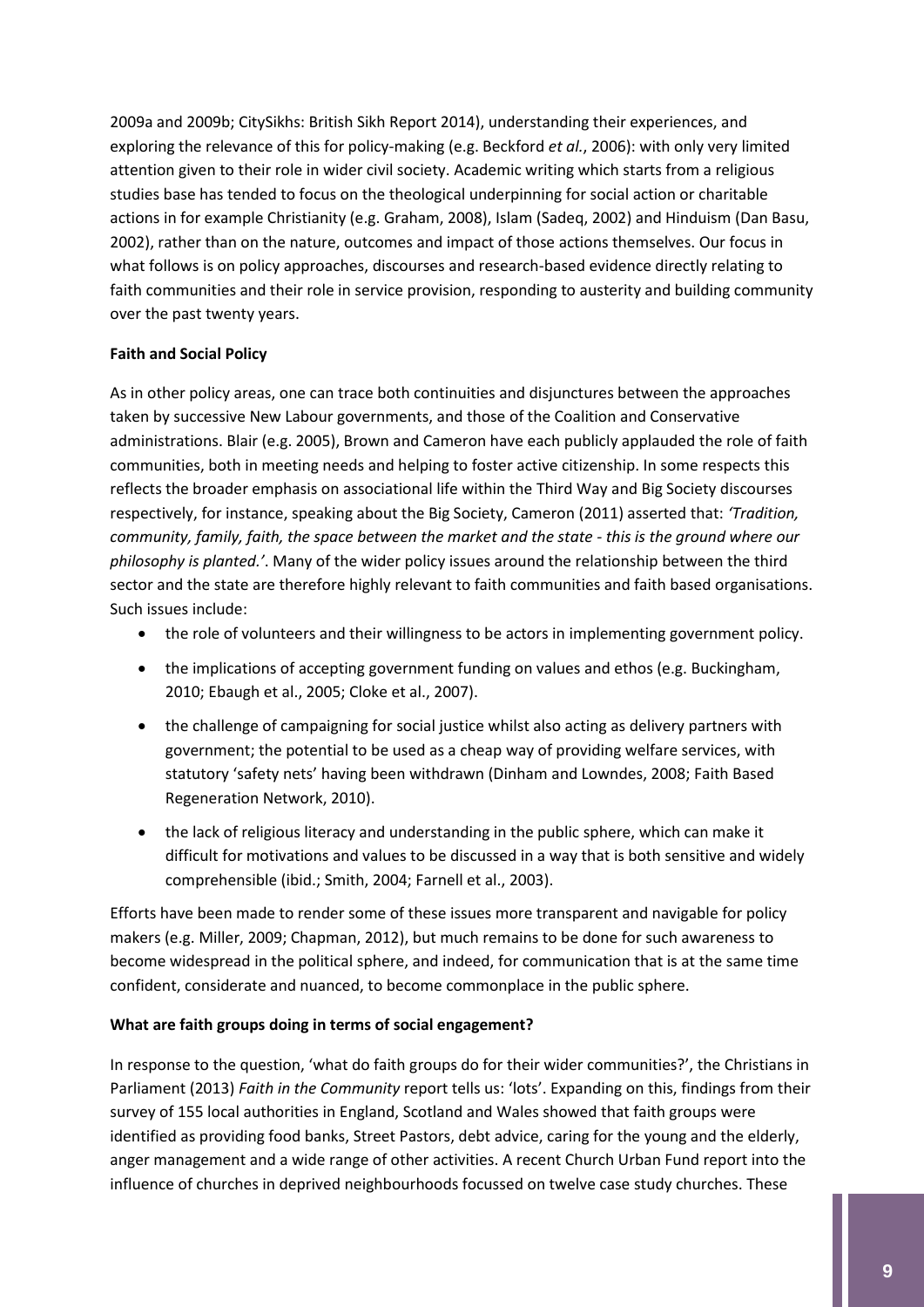churches were engaged in their communities in a wide range of ways, which the report categorises into five key areas: meeting basic material needs (e.g. night-shelters, foodbanks, hot meals); employment (e.g. job clubs); life skills (e.g. financial education, support); children and young people (e.g. schools work, youth clubs) and neighbourliness (community gatherings; hospitality; building trust and belonging) (Bickley, 2014). These reports highlight the significance of faith communities' provision of longer term and informal interventions, as well as the crisis provision that has been foregrounded in recent media coverage of food banks, for example.

Research on Muslim communities in England conducted by the Department for Communities and Local Government (CLG) suggests that the services and activities provided by these communities are often established within ethnic as well as religious groups. Amongst the Bangladeshi Muslim community, for example, mosques and other Islamic establishments were found to offer a wide range of services from personal or matrimonial advice to funeral provisions, Arabic and Islamic courses and some engagement with 'youth at risk' including preventative work around issues such as gangs, drugs, homelessness and anti-social behaviour (CLG, 2009a). Within the Pakistani Muslim community it was found that as well as the provision of social and educational services and faithrelated activities by mosques, there was a strong 'secular' civil society including support and welfare groups, charities and political organisations. For example, it is noted that there has been a tendency for these communities to set up their own separate services (e.g. leisure centres) rather than use mainstream ones (CLG, 2009b). This highlights the challenge of distinguishing between faith communities, cultural groups and ethnic groups, and whilst in some cases these may correspond with each other, often the situation is more complex.

Locating similar information about the service provision activities of other major faith groups in the UK has proved difficult. One explanation for this may be that, as Warren (2009) asserts, Hindus and Sikhs in Britain have tended to establish more secular community service organisations, rather than religious ones. It may also reflect the different resources and priority attached to research and reporting amongst different faith and cultural groups.

Williams et al. (2012, p. 1479) offer a helpful summary, stating that the activity of faith groups in the UK *'embraces a range of welfare arenas, including support for children and youth, the elderly, homeless people, and asylum seekers and undocumented migrants, and a range of welfare activities relating to housing, poverty and debt, disability, and community regeneration'*. Faith groups clearly play an important part in meeting welfare needs through the provision of services: however, they can also contribute to wellbeing in other ways, including through the relationships they foster, both within and beyond their particular faith group, denomination or congregation. We return to this theme in the section on social cohesion and social capital below.

#### **Building community, social cohesion and social capital**

In addition to direct service provision, faith communities and their activities are frequently seen as a means of building community and encouraging citizens to be actively involved in their communities. Faith has been identified as an important factor in motivating civic engagement: for example, the 2005 Citizenship Survey showed that those who actively practice a religion were more likely to volunteer than others (Home Office, 2005). More recently, work on the British 'civic core' showed that members of this civic core – those that contribute 90% of volunteering hours, four-fifths of the amount given to charity, and nearly 80% of participation in civic associations – are significantly more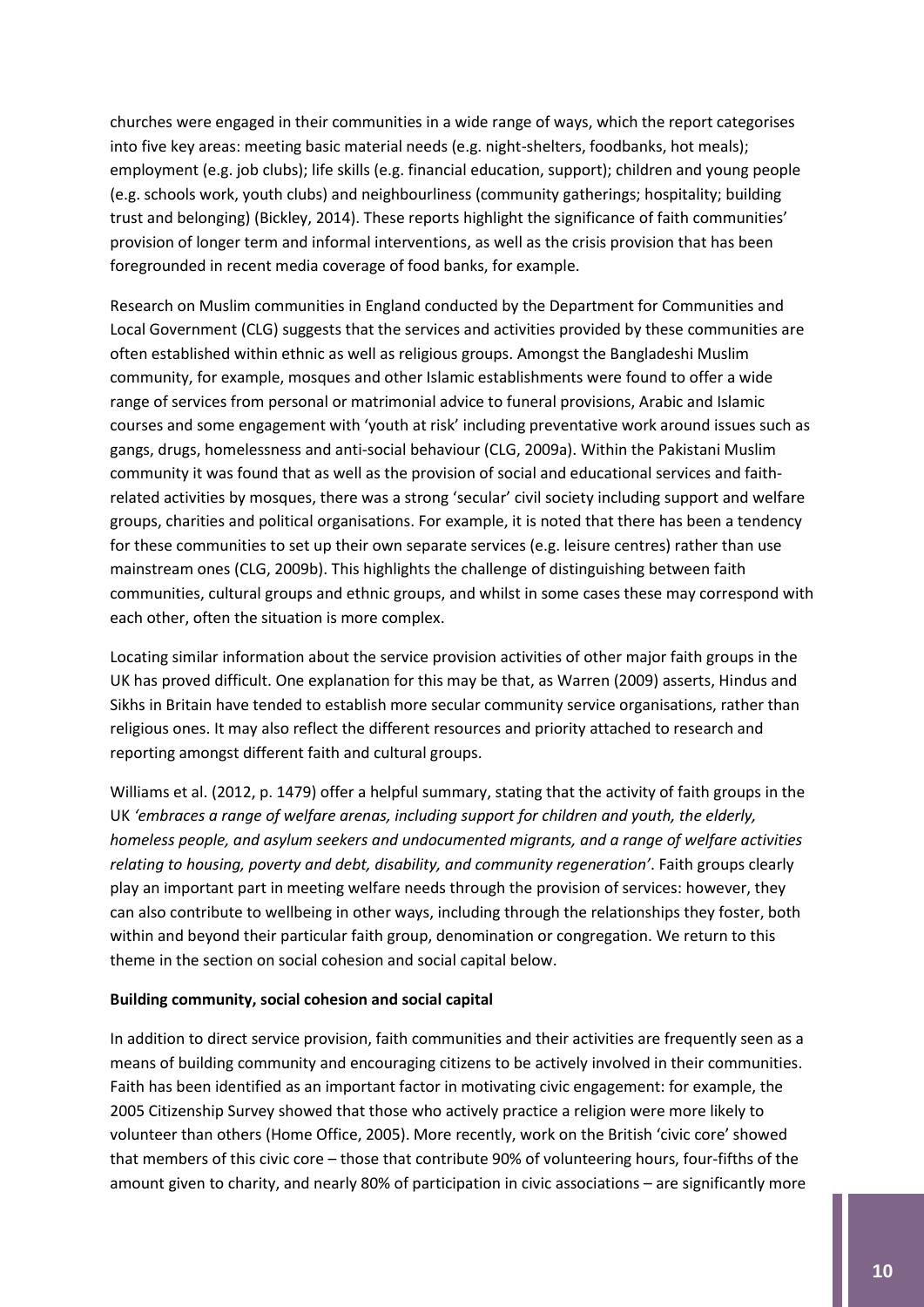likely to say that they are 'actively practicing their religion', than those outside it (Mohan and Bulloch, 2012). However, whilst this tells us something about the extent of the contribution that people of faith make to society, it says little about the nature or quality of the relationships they build along the way, and understanding these is essential if we are interested in the influence of faith in and between communities, which are of course relational in nature.

One way in which scholars have sought to conceptualise such relationships is through the lens of 'social capital', which – in its most influential formulation - refers to networks and relationships between individuals, and the trust, reciprocity and shared values that these give rise to (Putnam 2000). Social capital has become a prominent, albeit contested concept, both in the academic literature and in the public and political sphere, largely due to the influence first of New Labour's Third Way, and then the Conservative/Coalition's Big Society project, both of which have emphasised active citizenship, civic renewal and the strengthening of local communities. At the same time, a growing body of reflection and research on the role of faith in relation to social capital has arisen (e.g. Smith, 2002; 2004; Furbey et al., 2006; Warren, 2009; Baker and Smith, 2010). For example, in their study of *Faith as Social Capital*, Furbey et al. (2006, p. 50), conclude that: *'faith communities contribute substantial and distinctive bridging and linking social capital through their co-presence in urban areas, their connecting frameworks, the use of their buildings, the spaces that their associational networks open up, their engagement in governance, and their work across boundaries with others in the public domain'*. Depending on their values and the way in which these are expressed in practice, faith communities can play an important role in creating social environments in which individuals feel accepted and valued, and within which a sense of belonging can be nurtured (e.g. Buckingham, 2010; Conradson, 2003). The bonding capital nurtured within such communities can play an important part in integrating and supporting those who would otherwise be marginalised. For example, reporting on research on broad-based community organising in London, Jamoul and Wills (2008, p. 2052) stated that: *'At a time of democratic disengagement and the decline of social capital, faith organisations are often havens of association, support and solidarity in the contemporary city, particularly for ethnic minority groups'*.

However, concerns have also been raised about the potential co-option of faith communities and faith-based voluntary organisations by government through the political use of the social capital concept (e.g. Furbey et al., 2006; Smith, 2002; 2004). There are fears that political demands for faith communities to serve as the 'social glue' in local communities may prevent them from fully exercising the values and purposes upon which they are based. One approach to this problem has been to develop further concepts which capture additional dimensions or characteristics of faith communities. In a report arising from a study of community regeneration through churches and church-based projects in Manchester, Baker and Skinner (2006, p. 12) develop and define the concepts of spiritual and religious capital as follows:

*'Spiritual capital refers to the values, ethics, beliefs and vision which faith communities bring to civil society at the global and local level. It also refers to the holistic vision for change held within an individual person's set of beliefs. Spiritual capital in this form… relates to intangibles such as ideas and visions…*

*Religious capital reflects the pragmatic and functional outworkings of spiritual capital…[it] is put into practice by faiths – in institutional or network form –*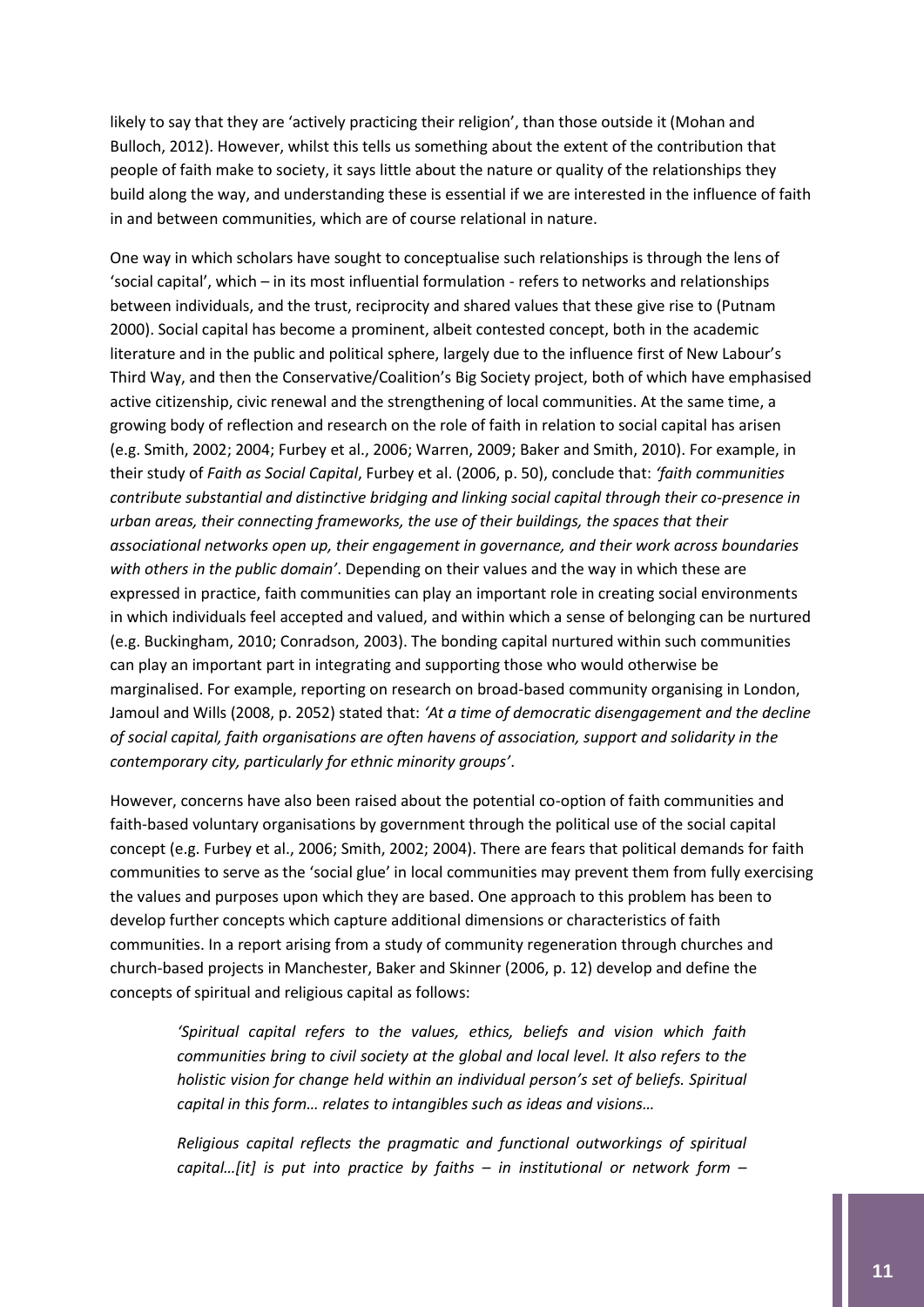#### *supporting practical work within their own communities, as well as participating in other areas of social and public life for the benefit of wider society'.*

Their report goes on to identify different 'strands' within each of these forms of 'capital'. Further work by Baker and Smith (2010), has sought to apply these to a diverse range of spiritual and religious groups. A particular advantage of this approach, perhaps, is that whilst it can identify points of agreement or commonality between faiths and denominations, it also highlights significant variations that correspond with differing theologies and worldviews. In this way it demonstrates the need for a more nuanced approach to understanding and working with faith communities than has often been found amongst policy makers, politicians and in the public sphere more broadly.

When considering the issue of faith and community cohesion, there is also a more sinister side which cannot be ignored: faith – often in association with, or as an aspect of, culture or ethnicity - can sometimes be a factor that divides communities, leading to isolation, segregation and in some cases tension or violence. A Home Office report commissioned following riots in parts of Oldham, Burnley and Bradford in 2001 found that *'separate educational arrangements, community and voluntary bodies, employment, places of worship, language, social and cultural networks, means that many communities operate on the basis of a series of parallel lives'* (Cantle, 2001, p. 9). Given this lack of contact, the report suggests, it is not surprising that ignorance frequently develops into fear, particularly where extremist groups of different persuasions exploit this to undermine cohesion. Again, though, it should be noted that it is difficult to distinguish here the influences of faith, ethnicity, culture and other factors.

Countering this, however, faith communities can play a part in building bridging (between groups), as well as bonding (within groups) social capital (Baker and Smith, 2010; Harris and Young, 2010), and empirical studies have documented the potential for effective relationships to develop between congregations of different faiths and between these and secular organisations (e.g. Jamoul and Wills, 2008). Indeed, building harmonious relations with those of other faiths or none is seen as by many people of faith as integral to practising that faith. However, as Baker and Smith (2010) observe, this is also influenced by geography, denomination and education amongst other factors. It has also been noted that *'bridging and linking remains a relatively fragile dimension of the activity of many faith communities, mainly because it relies on a small number of highly motivated people with the vision to see opportunities beyond the more immediate needs of bonding.'* (Furbey et al., 2006, p. 25).

Variations in the generation of bridging and bonding social capital within and between faith communities of differing characteristics cautions against assenting to a simplistic view that such communities are homogenously ready, willing and capable suppliers or creators of social cohesion and vibrant civil society (e.g. Smith, 2004; Williams et al., 2012). Such a view would overlook some of the disjunctures, social and spatial inequalities and political and theological differences which in practice produce a more complex and contested relational landscape. It would also underestimate the impact that many faith communities would claim, limited as it is to inter-personal relationships, rather than those relating to a deity, or to personal or societal transformation or renewal. In view of this it is unsurprising that employing social capital as a concept for understanding faith communities. In *Christianity and Contemporary Politics* Luke Bretherton argues that *'Use of the term 'social capital' as opposed to political, institutional, or more organic metaphors, conceives of economics as the most basic or fundamental way of thinking about how to organize human society'* (Bretherton 2010, p. 40),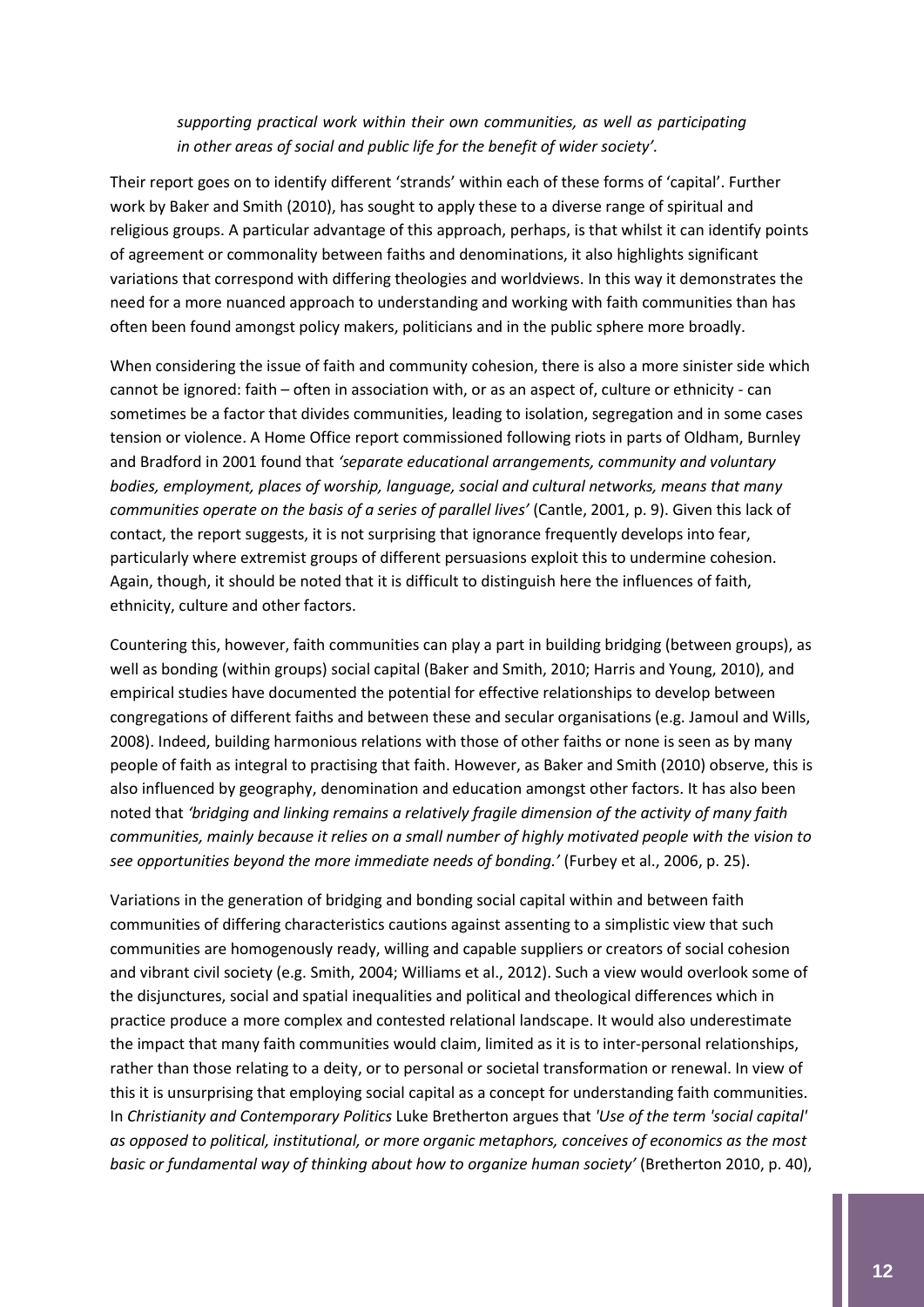a notion contradictory to the faith about which he writes. Adam Dinham's book, *Faith and Social Capital after the Debt Crisis* expresses a similar concern and argues that viewing the contribution of faiths to society solely through the lens of social capital not only serves to marketise and distort their contribution, but is also too narrow to apprehend the scope of their influence (Dinham, 2012). Nevertheless, measures of volunteering, giving and other forms of civic participation point towards the significant contribution that faith communities make to civil society in the UK, and relationships and connections within local communities represent a useful – if incomplete – way of understanding these.

#### **Inter-faith work in the literature: Multi-faith, inter-faith, or inter-denominational?**

Research on inter-faith work reveals a spectrum of activity, including that which is based primarily around contact and dialogue between faith leaders, that which seeks to build face-to-face relationships between individuals of different faiths at a grass-roots level, and that which is oriented around addressing particular social or community issues, bringing together people of different faiths to do so (see for example Lowndes and Chapman, 2005). One of the challenges with intentional inter-faith activities is that they tend to be relatively limited in reach. In their multi-faith analysis of faith engagement in British urban governance, Dinham and Lowndes (2008, p. 831) draw attention to the *'power and capacity differentials between faith traditions'* which influence their ability to engage and network with other faith groups, noting that resource constraints and other priorities may limit such involvement. A study of inter-faith work in Burnley and Blackburn, found that: *'while interfaith activities of many different kinds all make some contribution to community cohesion, the numbers involved are generally relatively small and the capacity to engage many others in a more secular age is probably quite circumscribed. There is much 'preaching to the converted''* (Billings and Holden, 2008, p. 33; see also Furbey et al. 2006). The positive side of this, as Catto (2014) points out in her more recent study of inter-faith work in Coventry, is that the work is *'sustained by passionate and committed individuals and friendships'*, but securing wider engagement in these relationships and activities remains a challenge. Stringer's (2013) analysis of diverse discourses about religion suggests that this is also the case in Birmingham: he comments that whilst inter-faith engagement intensified after the events of 9/11, much of this involved key leaders in faith, business and public services, and it *'has had little impact on ordinary discourses about religion within the city at large'* (p. 134). Like Billings and Holden (2008), Stringer highlights the significance of schools as inter-faith contexts, and notes that Birmingham has been particularly successful in developing inter-faith work in educational settings.

The idea of working together to achieve practical or political change – rather than primarily for dialogue – seems to have become more prominent within inter-faith work (e.g. Catto, 2014). Jamoul and Williams (2008) describe how the identification of shared values around charity, service and public engagement across many of the major faiths enabled London Citizens to enlist a 'diverse alliance' of faith and secular groups in seeking to revitalise political life. There also appears to be a growing recognition of the need to openly acknowledge differences in the beliefs and values of different religions and sub-sections within them (e.g. Bailey, 2009; Dinham, 2014): an awareness that has been seen as lacking both in policy and media debates, and in wider society (Stringer, 2013; Farnell et al., 2003; Smith, 2004)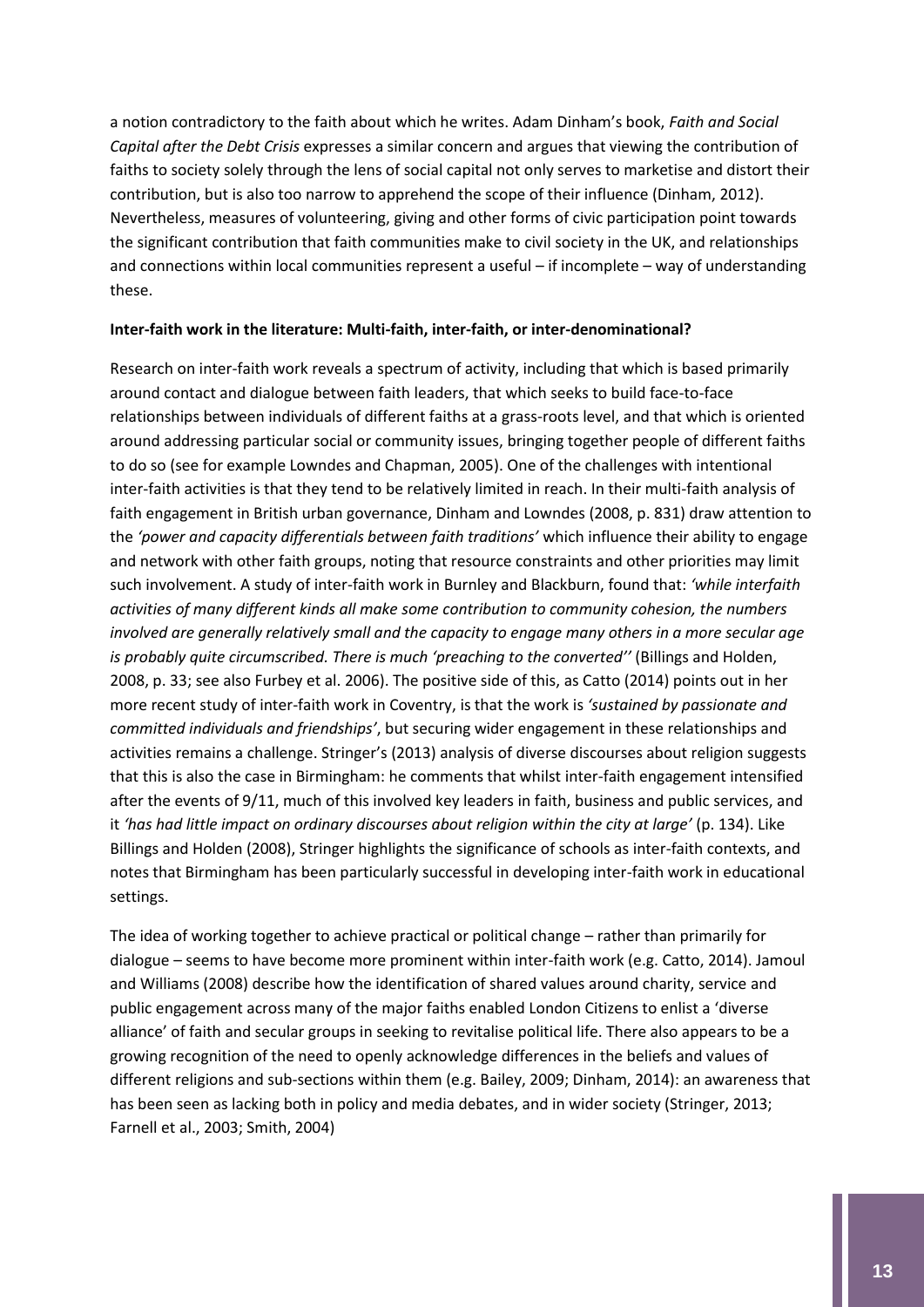There have been subtle but significant differences in the way in which different administrations have addressed faith groups. New Labour's approach can be characterised as strongly multi-faith, and this has attracted both praise and concern. The establishment of Regional Faith Forums and the development of an inter-faith strategy within the Department for Communities and Local Government represented a significant investment in inter-faith dialogue and action, particularly as a means of building social cohesion. O'Toole (2013, p. 4) suggests that in spite of its limitations *'the results [of New Labour's approach] have largely been positive, and have helped faith communities, perhaps especially non-Christian ones, become increasingly vocal and effective actors in civil society – one testament being the development of a highly plural and politically mature Muslim civil society'*. However, there has also been criticism of the way in which faith communities were often addressed as a homogenous group, with insufficient attention being given to differences in values and practices (Furbey and Macey, 2005; Miller, 2009). New Labour's approach has also been critiqued as being somewhat instrumental, valuing faith communities only in so far as they contributed to government agendas (O'Toole, 2013; Furbey and Macey, 2005).

Concerns about instrumentalism were also raised in relation to the Coalition's approach to faith groups, particularly in the light of public sector budget cuts (e.g. Williams, 2010). A point of departure from the previous administration, however, was what some have identified as the revalorisation of the Church of England (Dinham, 2014) and an assertion of the centrality of Christian values within British culture (e.g. Mason, 2014). The Near Neighbours programme, established in 2011, has been presented by some as an example of this, although its aims are to *'bring people together in religiously and ethnically diverse communities, creating friendships, building relationships of trust and helping people to transform their neighbourhoods together'* (Near Neighbours, 2014, p. 1). Funded by the Department for Communities and Local Government, this Near Neighbours included a small grants programme to help local faith and community groups in London, Leicester, Birmingham, Bradford, Burnley and Oldham launch initiatives to boost the level of social action and social interaction in their neighbourhoods (ibid.) The funding was administered by the Church Urban Fund – the Church of England's agency for urban social engagement. The allocation of this role raised some concerns both within and beyond the Church of England, but support has also been expressed for this decision, including from representatives of other faiths (MacLaren, 2013; O'Toole, 2013). An evaluation of the programme shows that 35% of participants in the projects funded were Christian, 35% were Muslim, and smaller proportions were of other faiths or none (Near Neighbours, 2014, p. 2).

Whilst Near Neighbours represents some – albeit relatively small scale – recognition of the importance of inter-faith work, the Coalition's withdrawal of funding for the Regional Faith Forums suggested that this was being afforded a much lower political priority. However, there is a sense in which the emphasis on grass-roots projects that involve shared activities is reflective of a wider shift in inter-faith work from dialogue towards engagement and action in response to shared challenges within communities. It also seems that the concept of community or 'shared space' at a local level is being used as a means of bring groups together around shared concerns (Jamoul and Wills, 2008).

#### **Counter-terrorism and extremism**

Shortly after the 2010 election, Andrew Stunell MP gave a speech entitled 'Keeping faith in the Big Society' in which he stated that: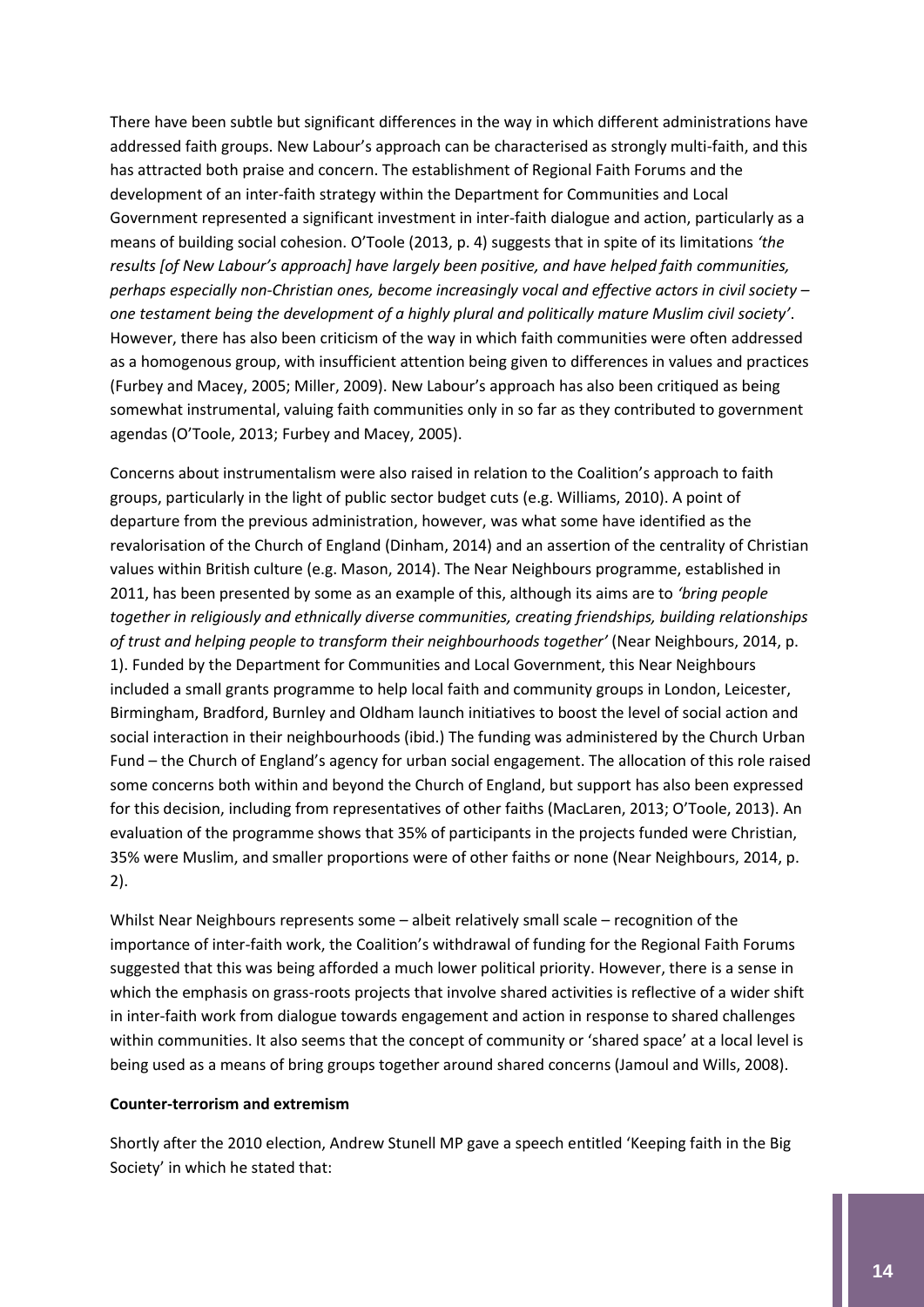*'Faith communities make a vital contribution to national life, guiding the moral outlook of many, inspiring great numbers of people to public service, providing succour to those in need. They are helping to bind together local communities and improve relations at a time when the siren call of extremism has never been louder.'*

This quotation points towards another strand that has underpinned government engagement with faith communities under later New Labour, the Coalition and Conservative administrations: the prevention of violent extremism (Allen 2010). The 'Prevent' programme within New Labour's counter-terrorism strategy aimed *'to mobilise interfaith structures to counter perceptions of Muslim isolation, and to partner with Muslim communities to combat violent extremism'* (O'Toole, 2013, p. 2) and has received much criticism on account of the way in which it added to the stigmatisation of Muslim communities (Thomas, 2010). However, O'Toole (2013) suggests that a uniformly negative analysis does not give sufficient recognition either to variations from place to place in the implementation of Prevent, or to the agency of Muslim communities in engaging with the state (see also: Back et al., 2009).

Prevent was revised by the Coalition government, and the resultant Prevent Strategy published in 2011 included some key changes. It sought to separate out counter-terrorism initiatives from those intended to promote integration and cohesion more broadly and to shift the emphasis away from the Muslim community as a whole and onto specific areas of extremist activity as identified by intelligence (HM Government, 2011). O'Toole (2013, p. 3) suggests, however that this is likely to be difficult to implement, pointing out for example that *'many people at local level charged with implementation will find it hard to disentangle Prevent and Cohesion – and many still see cohesion work as vital to a successful Prevent strategy'*. Responses to recent controversies about the alleged influence of Muslim beliefs within certain Birmingham schools – branded the 'Trojan Horse' issue – suggests that there is some way to go in fostering effective communication and discussion in the public sphere around faith, values, culture, and extremism. However, this situation also gave faith groups and other civil society organisations an opportunity to speak hopeful and measured messages into media debate that was often otherwise alarmist in nature (e.g. Fawsett, 2014).

It is difficult to underestimate the complexity of faith-based social engagement in the contemporary city, given the variety of activities, motives, theologies, and organisational structures involved. As Beaumont (2008b) puts it: *'as the state reformulates its role in welfare provision in the urban context, new spaces are opening for the involvement of faith based organisations in a myriad of ways, often contradictory and politically and ideologically contrasting.'*. And yet, the current socio-economic context, coupled with the religious and ethnic superdiversity of most major UK cities means that understanding these issues and the ways in which they influence wellbeing and community at a local level is perhaps more important than ever. It is beyond the scope of this research project to address issues around Islamophobia and the Prevent agenda in detail in the discussion that follows. However, their significance and impact does need to be borne in mind when seeking to understand the relationships between faith groups, wider local communities, and government.

Having reviewed some of the policy and conceptual issues pertaining to faith groups' engagement with local communities and wider society, in the following section we explore some of the challenges, concerns and observations arising from our empirical research.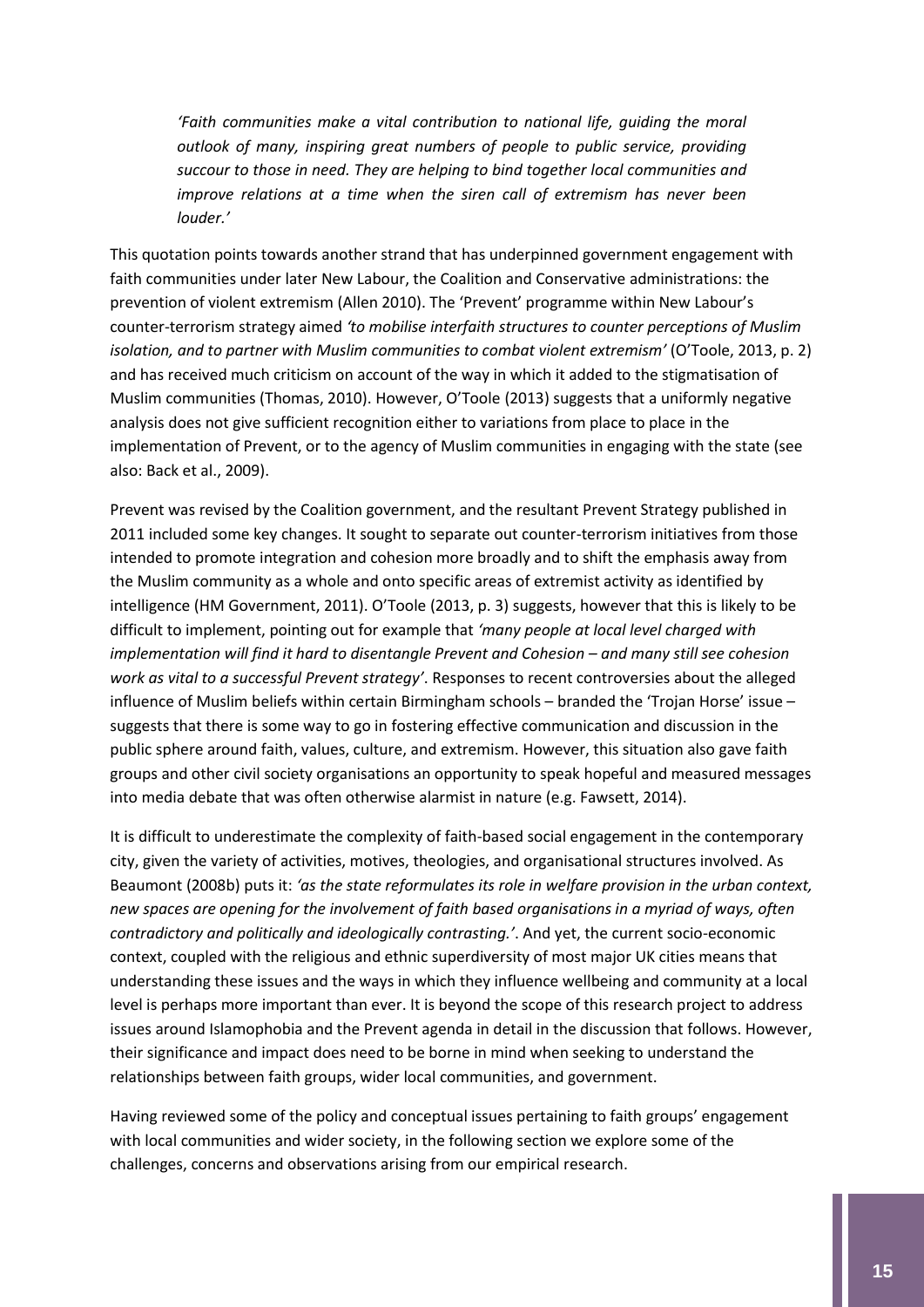#### <span id="page-16-0"></span>**5 Key Findings: Five Faithful Statements**

As part of the process of analysing and interpreting interview material, five 'faithful statements' emerged. These were derived from the interview data and represent views or scenarios reported by some participants, but were intentionally polemical in nature, in order to stimulate further debate and reflection.

#### **Table 2: The five faithful statements**

#### **Statement 1**

**Any rational debate about the role of faith groups has been hijacked by Islamophobia, 'Trojan horse', the prevention of violent extremism agenda and an aggressive secularism**

**Statement 2**

**The state has withdrawn. The voluntary organisations left when the money ran out. Faith groups are all that is left here**

**Statement 3**

**We are working with the most vulnerable people at a time when there is increasing public hostility to welfare**

**Statement 4**

**We are administering the new poor laws for the 21st century…without the resources.**

**Statement 5**

**Inter faith works … when you do/do not leave God at the door?**

#### **Statement 1: Rational debate on faith groups**

The starting point for discussions on faith based social action, both in individual interviews and in focus groups, was the identification of motivations or values and, to a limited extent, their theological basis. Some similarities were identified between Christian concepts of charity or good works, Sewa in Sikhi (service/being welcomed in) and Masaleh in Islam (being beneficial).

> *"The concept of service is deeply engrained but now it goes beyond the Gurdwara."* (Sikh academic)

Another respondent commented that:

".... being a Muslim it's my duty and my faith saying that I must work for reward *from my creator, my God, my Allah, that he's given me everything, you know, he's given me life, he's given me health, he's given me everything. So I like to do something for humanity."* (Interview at local Mosque)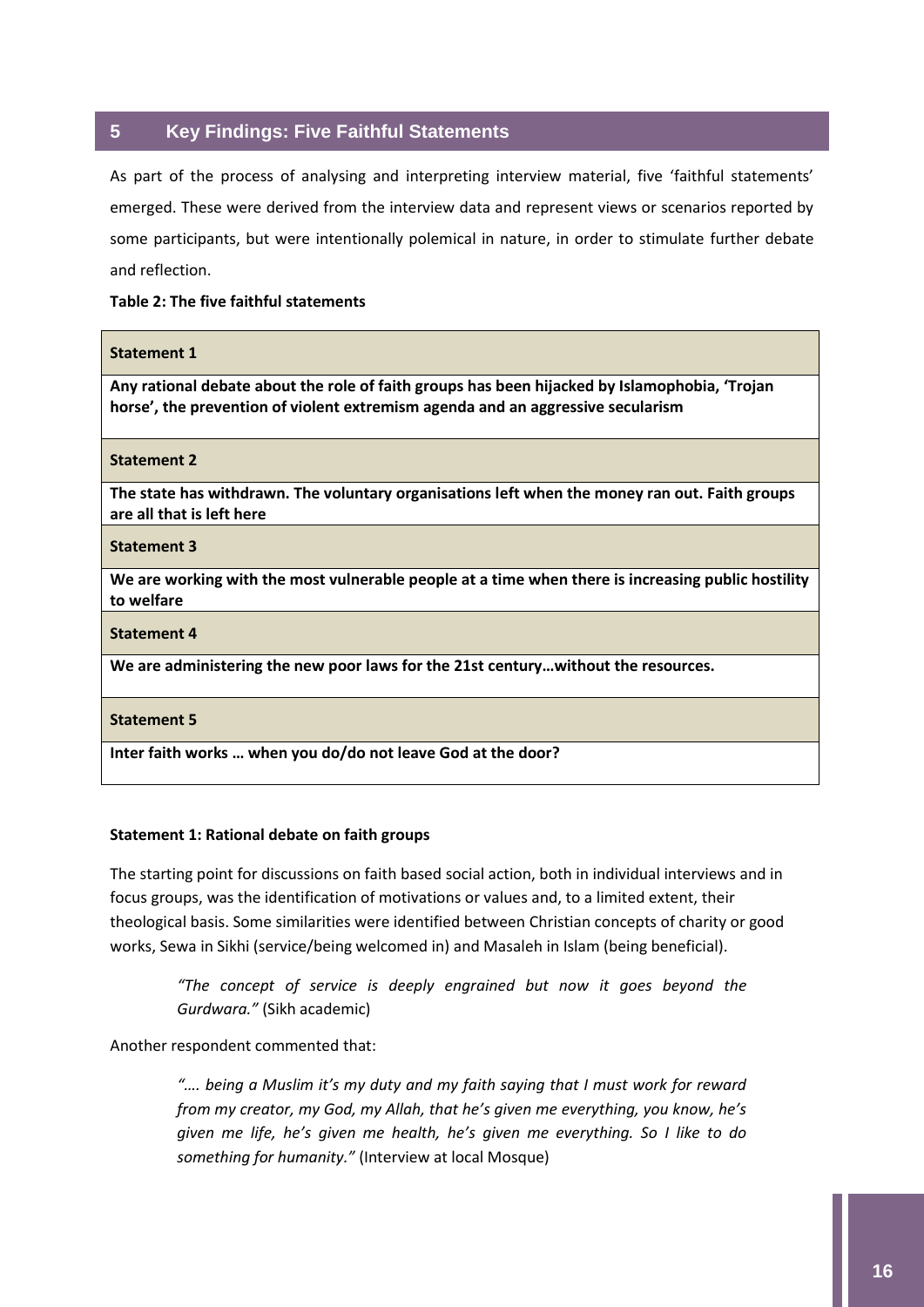Faith-based explanations of social engagement were not all the same, however, and in many cases, interviewees explained their actions and values in relation to the specific sacred texts, stories, central figures or teachings of their faith.

*"We follow the teachings of Guru Ravidass Ji who was born in the 14th century. Yeah he was born in the 14th century and his teachings still apply today and he talks about equality, he talks about everybody living equally and everybody having the same standard of living, food, shelter, water. So there's lots of things he talks about in the 14th century that still apply today."* (Interview at local Temple).

*"Jesus told this story about people who just walked past, but then somebody who stayed and helped, and it didn't have to be an important person who stayed and helped, it was just somebody who was willing to not be bothered about the religion or the race of the person who was wounded, they were just there to help them, so I suppose that says something about why we are here, we are here because we are following Jesus Christ…"* (Local Christian interview)

What also emerged, though not universally, was that, for faith to be understood in wider society and remain relevant in a changing and difficult world, it had to be visible – not in terms of buildings but in practice:

*"The Church cannot simply be for Sunday or the Mosque for Friday prayers. The community needs to see what faith really means, in action and in their daily lives."*  (Local Multi-Faith interview)

This, internal, view of the collective and individual motivations for social action was then counterbalanced by a mystification, or even controlled anger, around how this was perceived in secular society. Religions, externally, were 'universally' seen as monolithic, as under attack by a radical secularism which had assumed that religious belief systems are irrational and irrelevant, or that religious dogma was incompatible with liberal society. In this, the work of Richard Dawkins (2006) was cited as "*the secular extremism that has its parallels in religious extremism, but is never talked about in that way."* (National Multi-Faith interview).

This was particularly the case with Muslim interviewees, both locally and nationally. Secular misunderstandings, not to say hostility, to Islam had, for them, informed a completely inappropriate (secular authority) response to the Prevention of Violent Extremism agenda and the Trojan Horse affair and stifled any debate on the role of Islam in social welfare:

*"The whole Trojan horse and faith schools debate just lacks any sense of history or understanding of communities. So in areas where 90, over 90% of children are Muslims that is seen as Muslim's taking over our schools. But no-one says in rural areas where over 90% of the population is white – isn't it awful, white people are taking over our schools."* (Regional Multi-Faith interview).

In a sense these responses were self-defence against a perceived external threat to faith groups. A threat which had become reflected in changing language: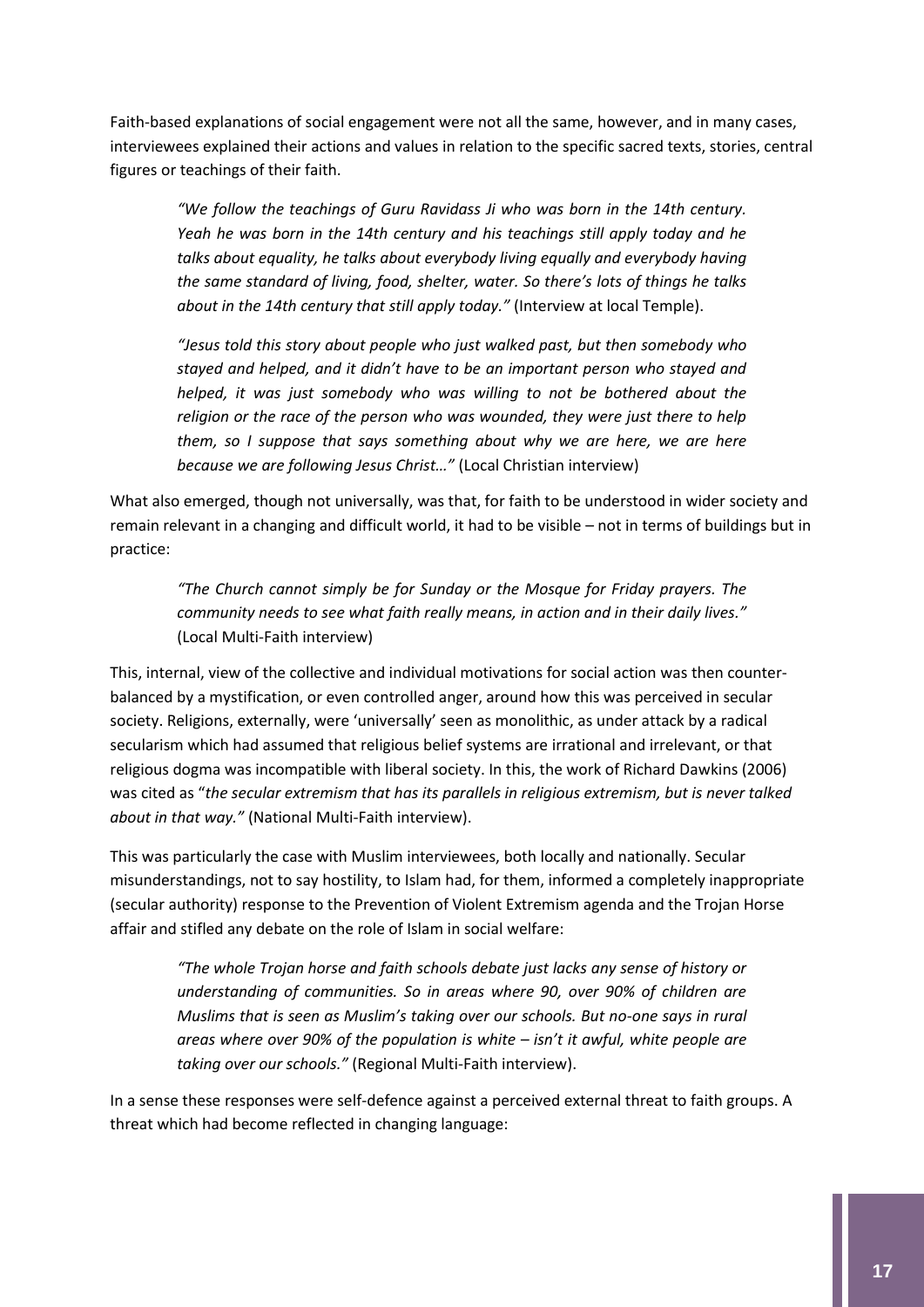*"It's sad and I cannot see it changing – but religion has become a dirty word so now we talk about faith and faith groups."* (Regional Multi Faith Interview)

However, beneath this, more nuanced views emerged. Statutory agencies trust in, or distrust of, faith groups was viewed as a key issue. In a number of cases interviewees cited Local Authorities being reluctant to finance, or support in other ways, faith based services as these were seen as a means of proselytising – rather than being for community benefit. Others reported more positive relations, with faith based interventions (particularly work with children, young people and older people) being welcomed as statutory services were reduced, or withdrew.

*"I have found a big change in the last … in ten years, I suppose, moving away from when, if you were wanting money and you were a faith-based organisation, you really had to sell yourself as a secular organisation, in order to get the money, to now you can comfortably apply as a faith-based organisation, and there is much more acceptance through funders that you are doing a good job, so….I think that is quite an important change."* (Christian Methodist interview)

This issue of trust was not a one-way process: to engage with statutory services and funding streams, faith organisations may compromise their vision:

*"Having been involved in numerous (government led) community regeneration initiatives (City Challenge, New Deal for Communities) that hadn't achieved what was hoped for – there was a recognition that the Church had 'secularised' itself in order to join in with these initiatives, and in doing so had lost the spiritual dimension that it could offer."* (Christian Methodist interview)

Compromise could also be linked to language. In some cases, faith organisations felt unable to engage with the statutory sector as religious leaders lack sufficient English language skills. More common, however, was the view that faith based organisations lacked the skills (or perhaps will) to express their interventions in secular, rather than spiritual, terms: the language of outcomes, targets and performance indicators; this despite the development of various faith based toolkits for community engagement, regeneration and evaluation over the last decade (Ahmed et al., 2004; Miller, 2007)

#### **Statement 2: The State has withdrawn**

A consistent, though contested, theme in the locality based interviews, and across faith groups, was the withdrawal of state services:

*"A lot of the libraries around here are closing down, a lot of the advice and information centres are closing down, the neighbourhood offices are closing down, you know, so there's a range of services that traditionally the local authority provided which they are no longer, so we clearly see where the gaps and the needs are and we will try and help fill those."* (Hindu Temple interview)

This had been compounded, in the area involved in the study, by the ending of area based initiative (ABI) funding regimes. Voluntary organisations, with their roots in the community, had become reliant on such monies (from Urban Programme in the 1970s all the way through to Neighbourhood Renewal Fund in the mid-to-late 2000's) had closed. Larger voluntary organisations, often with main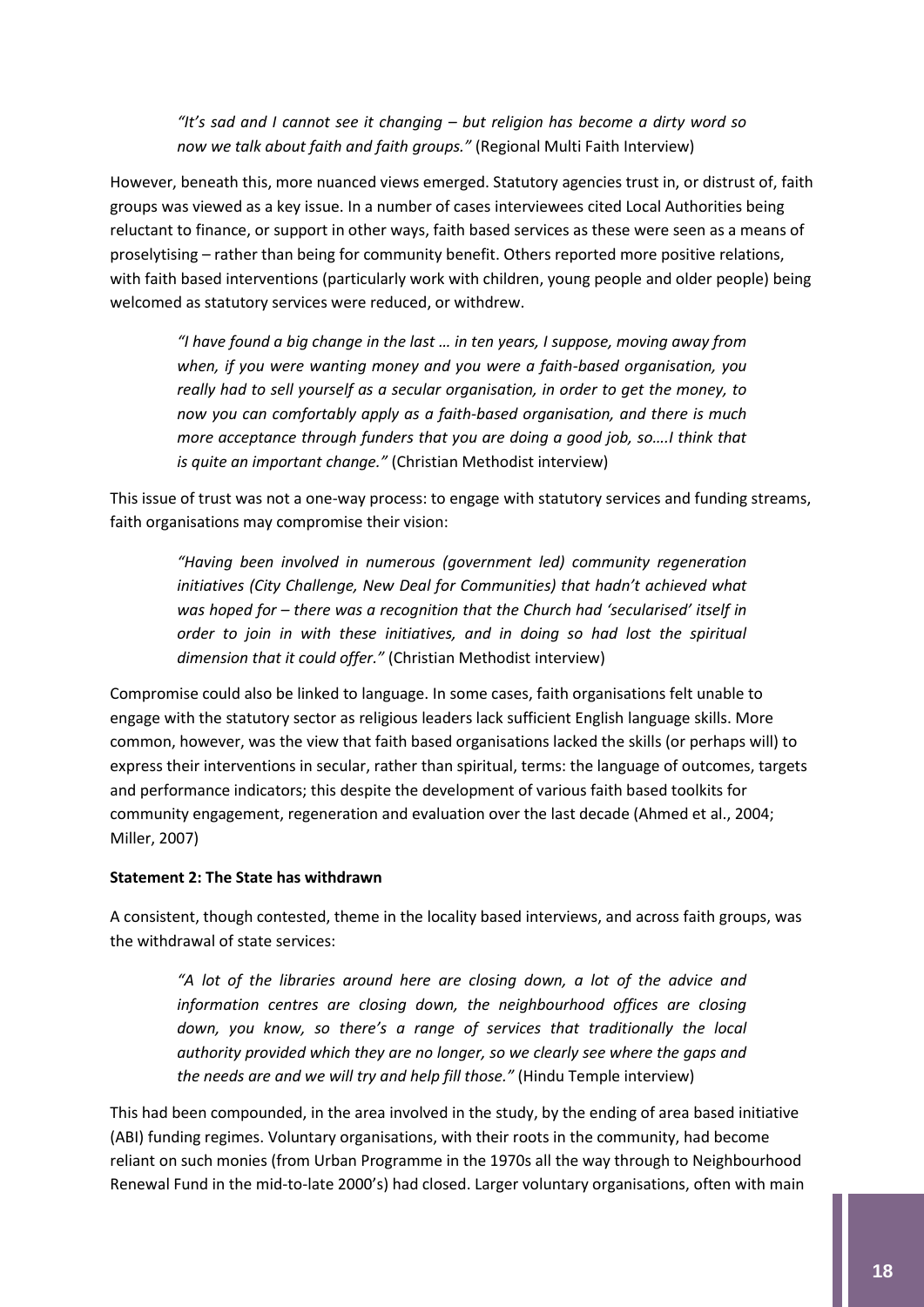bases outside the area, had withdrawn services as they became financially unsustainable. This, for some, was not an entirely negative phenomenon:

*"The strength is being around for a long time. Of being an anchor in a community. One good thing about the recession is it has sorted out those that are committed to an area for the long haul and those that parachute in only when money is available."* (City wide multi-faith forum interview)

Indeed, the longevity of some faith groups, as opposed to relatively short term regeneration initiatives, was seen as faith groups' defining difference:

> *"Faith (groups) work at the grass roots and there is a very strong pastoral care element to all faiths so they are able to respond to crises as they arise. They can work long term, so seeing people through the crisis and slowly helping them to move on."* (Multi-faith Forum interview)

However, this in turn meant that faith buildings had a higher profile, *"a more visible presence"* (City wide Christian umbrella organisation) in the locality – but could struggle to make their role, beyond religious services, understood:

*"So in some areas faith buildings are the only thing left and there is a lot of work happening in those places but it's hidden and uncelebrated." (*City wide inter faith forum interview).

What austerity, and the perceived withdrawal of the state, had brought about was not only increasing levels of demand but a change in the services offered by all the major religious groups interviewed.

*"What we're seeing the need for now is advice, assistance and advocacy where people need help filling out forms, benefits, assistance generally, and also accessing the free food that we offer. We've certainly seen a big increase in people coming here for food and we do get people coming in asking for money as well. Money we don't give, we have a policy that we will not give out money because we don't know what the money's going to be used [for]."* (Hindu Temple interview)

*"The services have changed a lot, not because of new arrivals from Europe or Africa but because of the government's cutting a lot of things; we are trying to bridge that gap. So the services have changed quite a lot. People come in our office every day asking for money, some other time we give clothes to people. We support local food bank provider with different food. Some time we buy shoes for someone who didn't have any."* (Christian Baptist interview)

Similarly, a Gurdwara reported that the free hot meals they provided on a daily basis, traditionally for around 400-500 elderly Sikhs now drew almost four times that number on some days – and from Polish, African and newly arrived Kurdish communities. Indeed, for Sikh, Hindu and Muslim respondents, austerity (and the reduced capacity of welfare systems to meet needs) had re-focused their charitable activity. This was in part seen as a demographic change, but, crucially, a response to community needs within their direct locality. Whilst, for example, first generation Sikhs had focused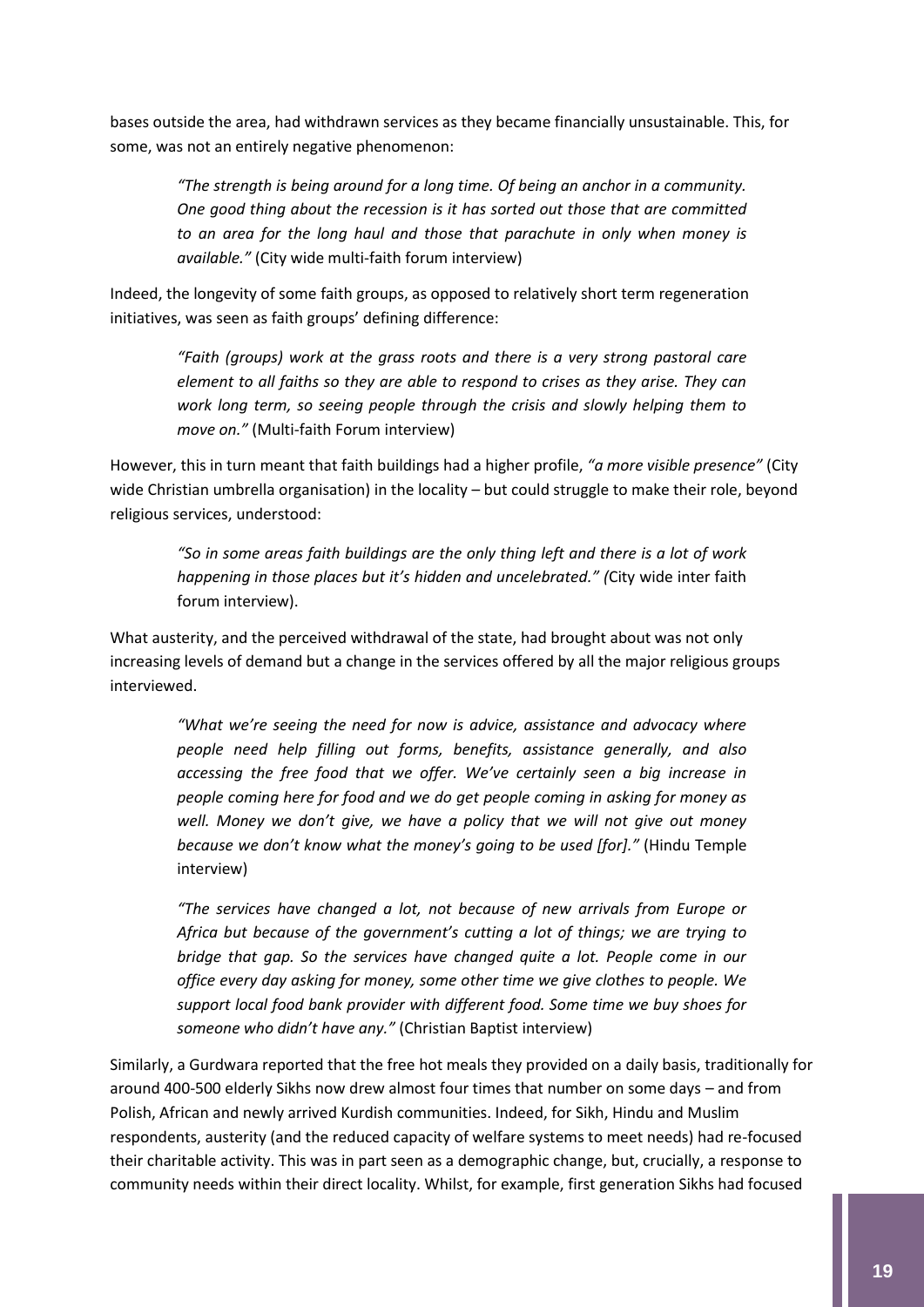their political and charitable efforts on the Punjab, for the third and fourth generations, meeting needs in the immediate vicinity was as, if not more, important than supporting causes in place of origin.

*"I think what has changed in the last 5 years, possibly longer, is the community itself. The first generation were very active – but around Indian politics and the Punjab – for example campaigns for an independent Sikh state. Now there are generations with weaker ties to the Punjab – maybe not spiritually or culturally, but certainly politically. There is more attention paid to what is happening to Sikh communities in the UK now – simply because whole families, generations, live here now and were British born and educated."* (National Sikh organisation interview)

It was not only that austerity measures, and faith groups' responses to these, were re-shaping services to meet increasingly basic needs of food and clothing, but they had fundamentally changed the relationship between statutory bodies and the areas they serve:

*"The local authority no longer has the capacity to really understand challenges to communities at the very local level so that role is increasingly being undertaken by faith groups." (*National Multi faith forum)

#### **Statement 3: We are working with the most vulnerable people**

Faith groups focusing their efforts on the most vulnerable groups in society was a consistent theme in interviews at the local, city/regional and national levels Within the locality involved in the study, services were identified which worked with destitute migrants and refugees, asylum seekers, adults with mental health, drug or alcohol problems as well as homeless people and those living in, or on the margins of, poverty.

These needs were identified less by quantitative and systematic research (City Sikhs/British Sikh Report 2014), and more by 'being there', with key informants often living as well as working in the locality:

*"On a weekly basis we have different people knocking on our doors saying: 'Can you help us, we don't have food.' We realised that there is need. This has not been there for years ago, and it is a new need that community members are presenting to us."* (Christian Methodist interview)

*"It's simply that people present themselves at the door…and faith groups themselves are not immune from all the issues around."* (Regional Multi-faith Forum interview)

*"Well we know what the needs are of our community because they come in and tell us and we deal with their queries on a day to day basis, so we're very confident in our own particular Ravidassia community, about their needs."*  (Ravidassia Temple interview).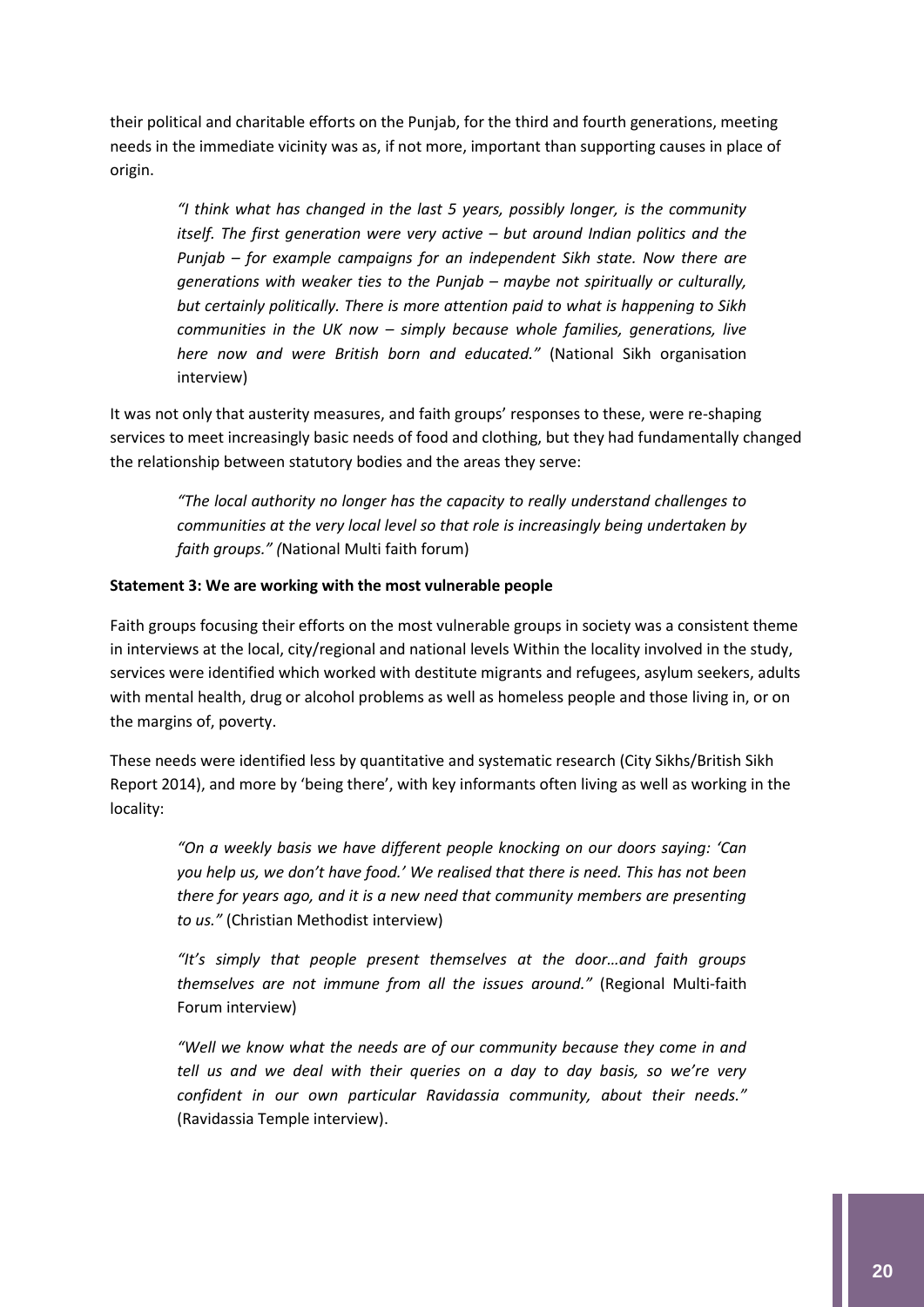To argue that such local knowledge focused services exclusively, or even predominantly, on the most vilified in society (Jones, 2011) would be to misrepresent the range of other open and more 'mainstream' services offered by faith based groups: play-schemes, youth provision, day centres, drop-in/social and fitness activities, amongst others. Further, questions were also raised (see following sections) about the capacities of such groups to respond to the range, and increasing volume and complexity, of local needs.

That commitment to locality and local needs could, in austere times, be exploited, or even abused, in policy and financial terms:

*"Sometimes faith groups can be in some ways taken as an advantage as well…… In the context of funding and so forth …it's aware* [government] *that churches or faith organisations* will [stay/provide services] *because they are so committed to the area and the people…. basically, they will carry on doing that, we don't even need to fund them because they will get the money from the church or somewhere else."* (Christian Methodist interview)

However, the attention to vulnerable groups (groups seen as 'under attack' by the media and some politicians) was reported as a unifying and strengthening function in faith based responses to need:

*"There are, have been, differences between churches. But the issue of food poverty has been a unifying force. There is a view within government that we are anti-government when we talk out about poverty, but this is not the case. Space for dialogue has been closed down but that in itself has united people. There is an unprecedented unity around poverty – see End Hunger Fast and the open letters signed by all church leaders over Lent. Opposition from Government has actually strengthened resolve and unity." (Christian national umbrella organisation)*

Despite that perceived greater unity (within and across faith groups) at a local and regional level, respondents were pessimistic about engendering wider change:

*"The political climate is not conducive to making changes around social justice. There is a real democratic deficit which is growing. People have a sense of the inability to influence political processes. There is a loss of personal agency and I do not see that getting better in the short term."* (National Christian umbrella organisation interview)

On a national level, when religious leaders have raised issues of poverty, or questioned the direction of policy in recent times, they have been criticised by (some) politicians for stepping outside their religious remit into matters of party politics and the state. This resulted in (not always un-amused) bewilderment at political responses to faith leaders raising uncomfortable issues:

*"If you can't read the gospel and see that there's a priority to the poor, then there's something kind of wrong with that."* (City wide Christian interdenominational forum)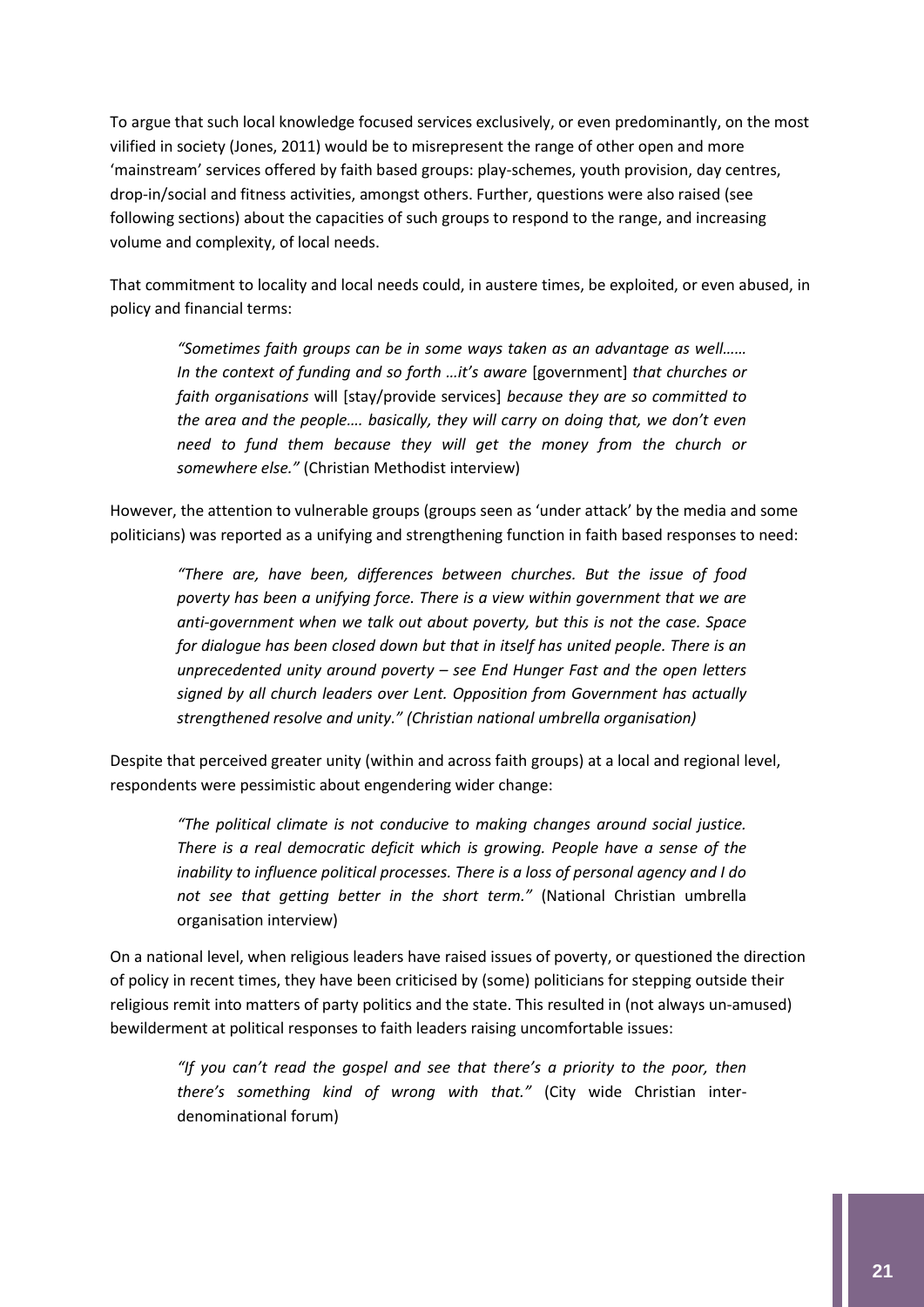#### **Statement 4: We are administering the new poor laws**

There was consensus across faith groups that they were being pushed or expected to deliver, if not administer, aspects of welfare reform: to 'pick up the pieces' of human lives left outside safety nets, other services and welfare benefits in austere times.

There was, indeed, resistance to the idea that faith based organisations could, or should, administer the new poor laws. It was not their role (or within their belief systems) to distinguish between the 'deserving' and 'undeserving' poor. As one focus group participant asked, *"Do we even have the resources to do this?"* – an issue addressed in the final sections of the current report. In reality, what emerged from analysis across interviews was that faith groups were not 'administering' the poor laws, or more accurately, current welfare systems, but filling increasing gaps in that system.

There were, however, different approaches to 'picking up' the pieces and responding to community needs. To simplify, three such responses could be identified at a local, but also national, level - faith based organisations that:

- Focused primarily, if not exclusively, on the spiritual needs of their members or congregations: buildings were only open for worship and religious instruction
- Offered a range of other services, but for their members and/or members of the same faith.
- Opened up buildings and resources for wider community use: for those of faith and those of no particular faith

*"Gurdwaras can certainly be a major resource in a community. At present though I would say there are three responses. This is a faith building. This is a faith building that serves the Sikh community. This is a Gurdwara that aims to serve all in the community. It is an ongoing and changing struggle."* (Sikh National organisation interview)

*"Opening up churches, for example to others which can feel very threatening. It needs a leap of faith to open up a building because there is a fear of losing ownership."* (National Christian umbrella body)

However, the danger of focusing on buildings, important as they may be as community resources, was also noted. Churches, Mosques, Gurdwaras and Temples can be liabilities as well as assets:

*"Buildings can result in people going around in ever decreasing circles. The buildings get seen as liabilities with people running around just trying to keep the building going."* (Focus group participant)

Within Christian practice, there has been an argument that this 'opening up' approach is least likely within Evangelical churches – though interviewees argued that this was changing. In reality the picture was more complex. The extent to which faith based organisations 'reached out' to others depended often on the character of an individual cleric or Gurdwara President – either by leading social action themselves, or by being seen to give permission for others within their membership to do so. Taking on such roles was not without its tensions. How, participants asked, do faith organisations resource outreach or community services whilst also adequately resourcing their core religious purpose and providing pastoral care for individual members?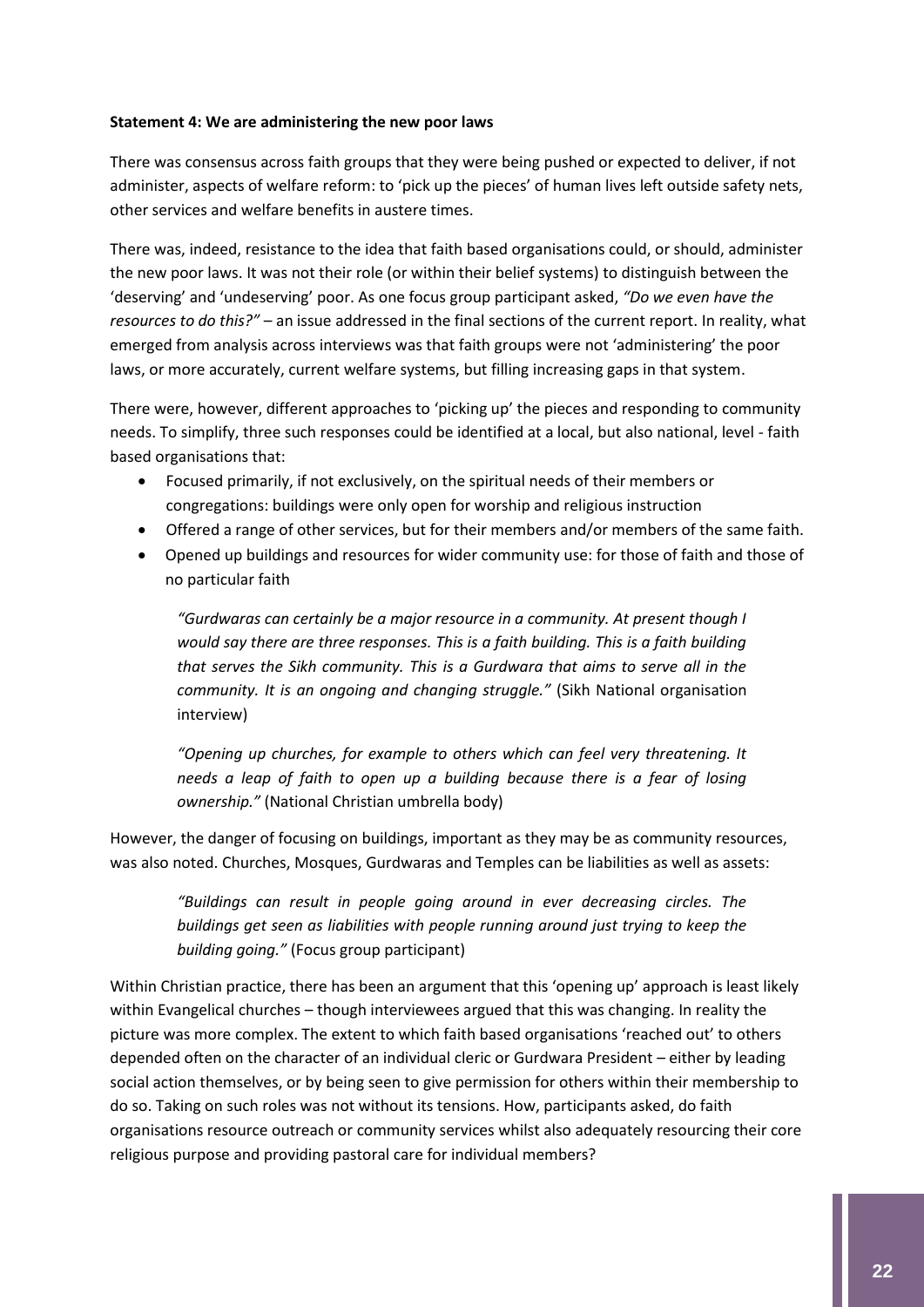The models which underpinned faith based interventions in communities also varied. In a minority of cases Mosques, Churches and Gurdwaras had taken on Local Authority (and other statutory) contracts to deliver care services, education and training provision or develop supported accommodation schemes. Others retained a charity ethos – of doing good works 'for' the poor – relying either on fundraising though member donations or on monies from charitable foundations.

Two other models emerged, driven partly by beliefs and, more pragmatically, by financial considerations. Some respondents, particularly within the Anglican tradition, spoke of how they tried to avoid endorsing a form of charity based on a deficit model of individuals and communities. In these cases, faith groups were seeking to 'work with', rather than 'give to' people, adopting an asset based community development (ABCD) which, *'Is founded upon the belief that everybody has something to give, and proposes that sustainable change only occurs when community members are committed to achieving it.*' (Eckley, 2014)

The model, championed by amongst others the Church Urban Fund (CUF, 2013) recognises the role that social networks – and particularly 'encounters' with others – play in enhancing the quality of people's lives and building more cohesive and sustainable communities (Putnam, 2000) within which people can discover together the power they have to change things for themselves. The adoption of ABCD approaches has moved into the mainstream policy context in terms of promoting health and wellbeing, strengthening resilience (Norman, 2012) and bringing about behavioural change (CLES and NEF, 2013).

In some instances, again within the Anglican tradition and the Gurdwaras interviewed, a more social enterprise approach has been taken: using assets to generate income that can then cross subsidise other, difficult to fund activities. Examples included offering managed workspaces at slightly below commercial rent; using faith buildings or those attached to them for functions, weddings and conferences; as well as offering commercial services such as interpreting and translation.

It will be interesting to see which of these approaches – securing grant making trust monies, contracting, relying on donations or social enterprise (or a combination of all four) - will be the most sustainable in the context of ongoing austerity. Or will a reliance on a finite pool of volunteers mean that faith based action is sustainable – but without the capacity to respond to a diversity and complexity of needs?

#### **Statement 5: Inter faith works…when you do – or don't – leave God at the door**

The final faithful statement is a particularly contested one. For some involved in both interdenominational and multi-faith forums, the notion of leaving God at the door lacked any meaning:

*"Inter-faith work does not work when you leave God at the door. That defeats the point of coming together. It's about creating space to work out what our differences are and what we have in common."* (Regional Multi-faith Forum interview)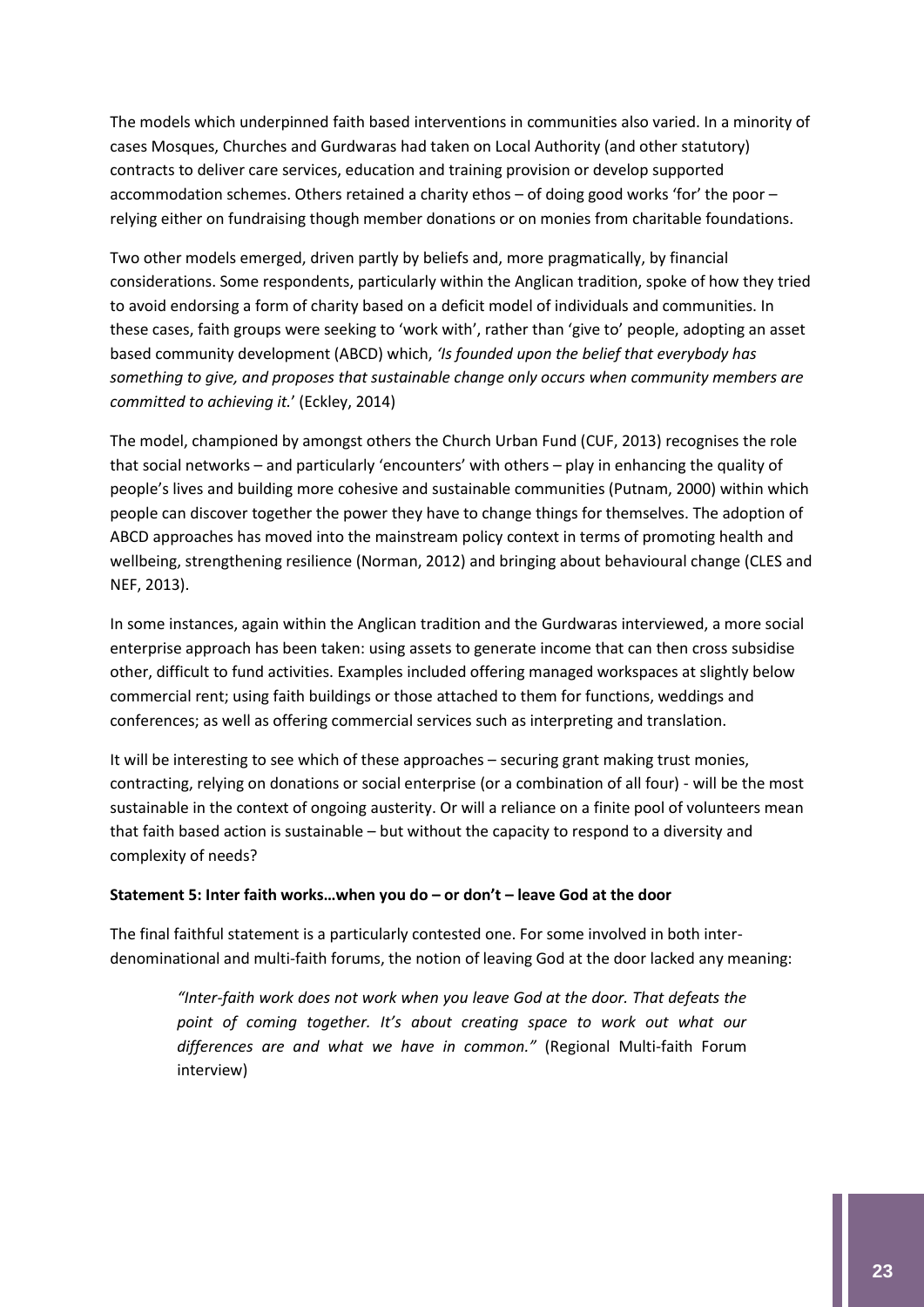For others:

*"(There is) a post ecumenical way of working that focuses on issues and things happening rather than just talking about what beliefs certain churches shared or did not share."* (City wide Inter-denominational Forum)

In a multi-faith context, what emerged from particularly city wide and regional issues was that, if such forums only focused on the finer points of theological difference, they risked becoming irrelevant in terms of wider communities and social action: *"Explicit theological language does not help in working in diverse communities"* (National Christian Umbrella body).

However, theological debate was important for some in terms of understanding, for example, Islam and therefore being able to challenge Islamophobia. The 'leaving God at the door' argument stressed that *"faiths know they have differences, and so what"* (Focus Group participant) and where such forums had been successful was often in combination with Trade Unions, local politicians and other (secular) activists where they had tacked difficult issues *"together and head on"* (Focus Group participant). Examples included challenging 'No Mosque Here' campaigns and the English Defence League 'parachuting' into culturally diverse areas, and post-riot community mediation.

What was commonly acknowledged were the difficulties of building and sustaining multi-faith structures at a time when government funding for such activity had been almost completely withdrawn after the end of the Labour administrations' investments in building the capacity of the faith sector:

*"I think the main thing is still hard to bring people together because people – most of the faith groups don't see the need for it and they tend to stay within their own group, and are really just interested in their own faith and not the faith of another group. And so it's very, very difficult. I think they have the desire to do it and they have respect for other faiths, it's not that they don't want to really, it's the encouragement that they need and something to be able to."* (Christian Interdenominational Forum Interfaith).

However, loss of funding was not the sole (or perhaps even the dominant) factor in changing multifaith initiatives. What was described, over recent years, was a shift away from structures (seen as bogged down in issues of representation) to a more relational basis:

*"It's an interesting time for inter faith organisations. The formal ones are falling away. Some were only held together by money and have disappeared altogether. So what seems to be thriving is more informal (work) around specific issues – rather than religion talking to religion on faith issues."* (National Interdenominational Forum interview)

And

*"9/11 gave inter faith work a new urgency, but not in the old, formal ways which often resulted in tension between faith groups and the Local Authority. For example the faith leaders group is very informal and based on personal friendships between leaders in the different faith … the real energy in faith and*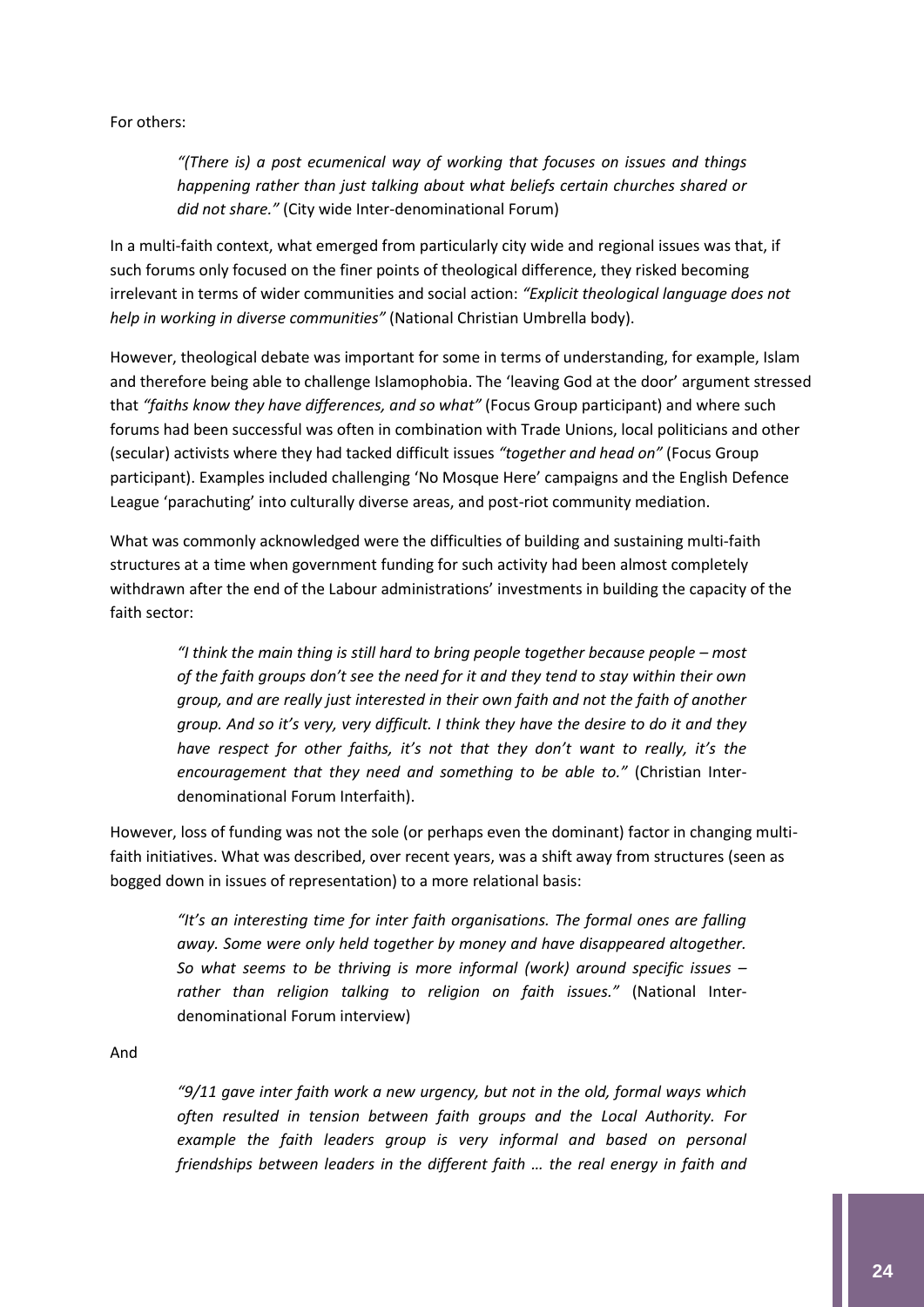*indeed inter faith work lies outside the formal and formalised structures."* (Multifaith activist interview).

Whilst this way of working may address the perceived ineffectiveness of those traditional structures, whether a networked and personalised approach to multi-faith working can also be inclusive remains to be seen.

#### <span id="page-25-0"></span>**6 Discussion: Towards new forms of literacy**

To paraphrase Terry Eagleton (2014), our data endorse the view that – with regard to the significance of faith in the UK's urban communities – rumours of the death of God have been greatly exaggerated. Dinham (2009) argues cogently that we have moved from a secular, to post secular society. Religion, as hoped by some, will not simply fade away. What emerged from the research was, at least in some quarters, a view within faith based organisation that they were seen as somehow monolithic by the state and secular society. This, as they pointed out, ignored the complexities of faith and social action. There were as many differences within faith groups (and indeed between individual Churches and Mosques) to austerity and welfare reform as there was between religions. The picture is not 'black and white' but much more greyscale.

Yet, there was a tendency in faith based groups to see the state, or secular society as equality monolithic. A number of participants from faith groups expressed antagonism towards, or at least a distrust of, the secular. Indeed, just as viewing faith groups as homogenous and broadly equivalent to one another is unhelpful and problematic, there is also a danger of over-simplifying 'the secular', and portraying it as ubiquitously greedy, consumption-driven, or cynical. This, however, suggests that greed and selfishness are universal secular values: something that would be challenged by, and probably offensive to socialists, Marxists, environmentalists, Trade Unionists and those active in the commons movement, amongst others. There are, after all, secular as well as faith-based counter forces to unbridled capitalism, consumption and inequality.

In addressing the original research questions (page 4), in particular, how do faith organisations respond to wider community needs, some debates returned to a, potentially sterile, faith versus secular, us versus them dichotomy.

Perhaps, then, there is the need for greater secular, as well as religious literacy; a literacy that explores ideologies, convictions and belief systems more broadly rather than relying on that crude dichotomy of religion versus the secular. Such discussions are vital in developing answers to questions about the nature of the societies we live, or aspire to live, in; and about the role, influence and legitimacy of corporate, governmental and religious actions and their consequences for marginalised communities. These are not simply a matter of theoretical or academic interest, but rather have important implications when it comes to considering alternative and innovative forms of collaboration in meeting social needs in the context of austerity, as well as increasing religious and ethnic diversity.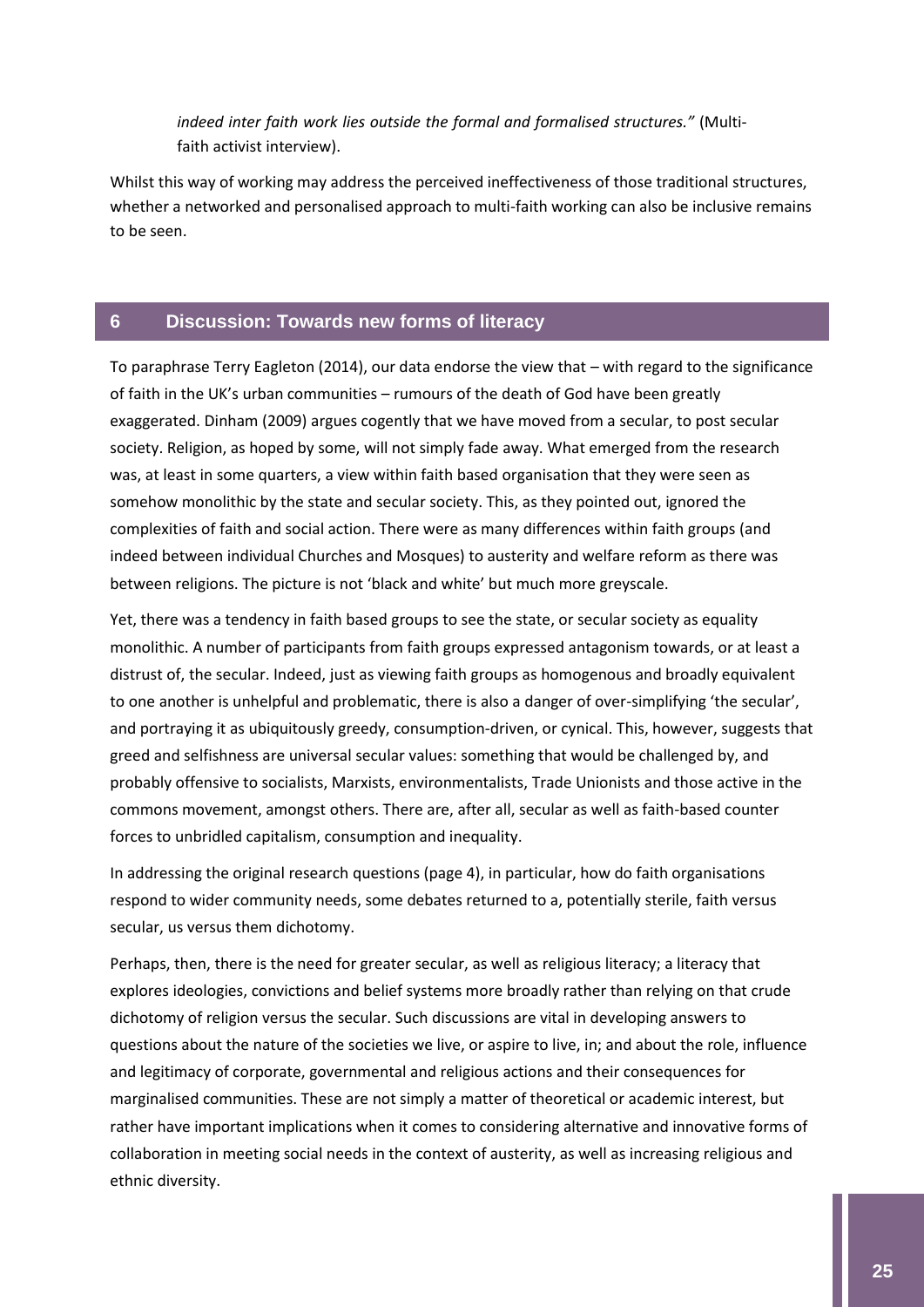Such debates are not easy. Even within inter-faith dialogues there are *"two elephants in the room: gender and sexuality."* (Academic interview): these have not been touched upon here, but would be rich topics for further study. Opening up discussion beyond and between 'the religious' or 'the secular' may reveal other elephants – and demonstrating the practical impact of such debates, in practice, is equally difficult. But as a research participant reminded us, in ethnically, culturally and religiously diverse communities *'Governments close down the spaces for dialogue at their peril'*.

#### <span id="page-26-0"></span>**7 Conclusions: Conflicted Faith? Tensions in faith based social action**

Findings from the current locality study echo those of the Christians in Parliament (2013) Faith in the Community report: different faith groups in the area were 'doing lots' in terms of welfare provision (e.g. food and clothing), other services (such as youth provision) and ameliorating (if not ending) some of the worst effects of poverty as far as they were able to with the resources they had access to, and amongst the people they came into contact with.

Yet, across faith groups, concerns were expressed around the capacity to respond to increasing levels of need – and sustain those responses. One interviewee noted that "*You can do a lot for £5,000*". But doing a lot for £5,000 places a heavy reliance on volunteers.

*"Volunteers are a finite resource. This is illustrated by the limits in the capacity of food banks to respond to demand. There needs to be a realism about what churches can achieve."* (Christian Methodist interview)

*"It's getting harder for people to volunteer, particularly with welfare reform. People can't almost afford the time to be not looking for jobs in what is a difficult climate now. I think that's been noticeable in three years actually. Some people I can think of that used to volunteer have said no I can't, I've got to go and do training or whatever."* (Christian inter-denominational initiative interview)

*"Things have changed. So there used to be a bit of money for churches to do things in their community [mentions area based initiative]. That's gone so there is a greater reliance on volunteers doing lots of little things. It may be a sticking plaster rather than a solution, because I worry about the capacity to respond."* (City wide Multi-faith forum interview)

Volunteers may also lack the skills, knowledge and support to effectively respond to complex individual needs: or, in marginalised communities, have support needs themselves:

> *"I am quite sure if we were a church in a white suburban area, with like well qualified people, the volunteers who would come in would be such that we could give them specific jobs to do, they would be able to do it, whereas our volunteers need a lot of training and support and love and attention, in order to be able to do things."* (Christian Methodist interview)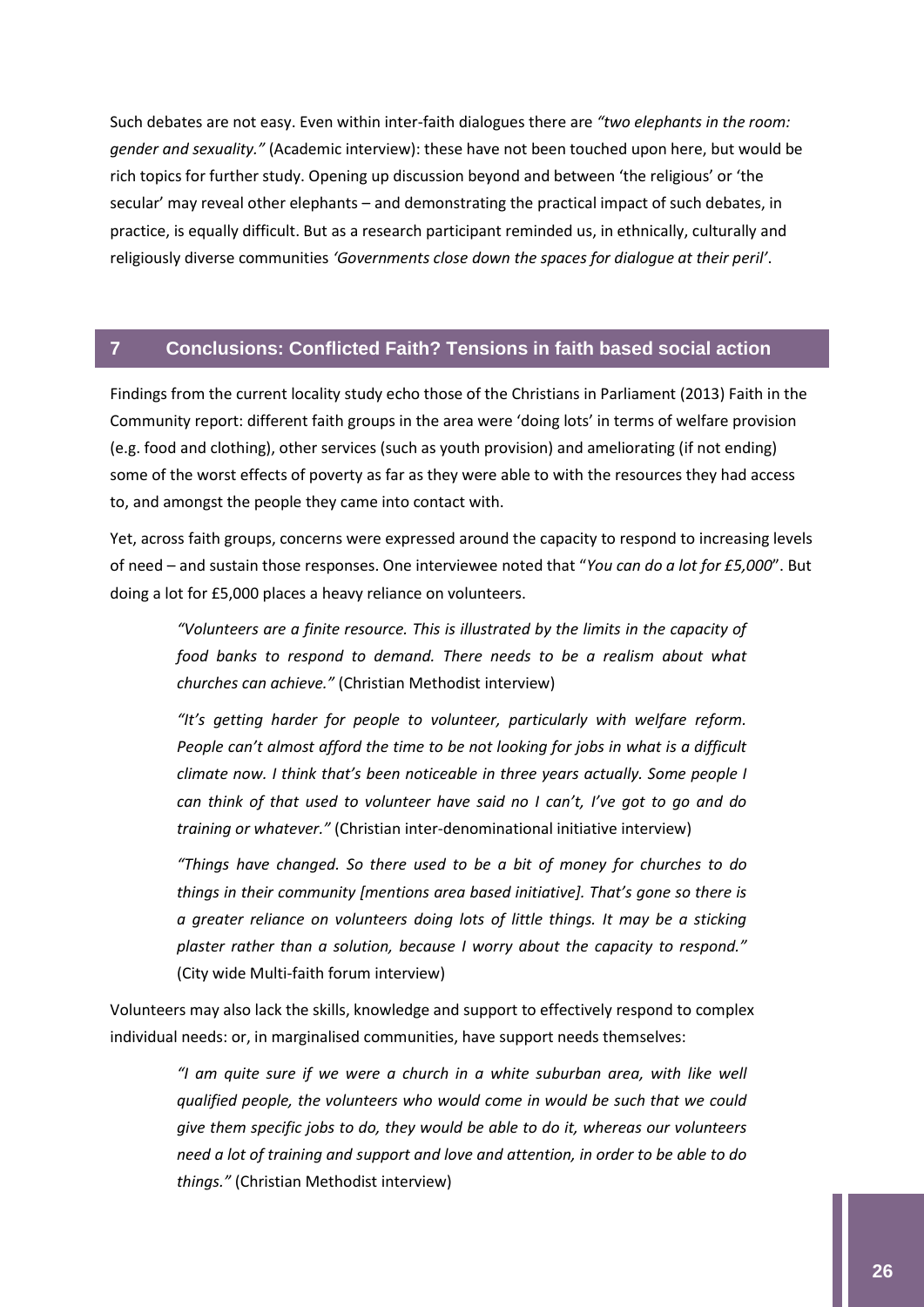There may also be issues of leadership or skills mismatches as different faith groups 'open up' to address wider community needs:

*"The Cleric has a very public role. But they are trained as theologians, but really need a whole different set of skills. How to build relationships, managing assets, fundraising, project management, partnership building…but this is not what they are trained to do."* (National Christian umbrella group interview)

*"Now a lot of these Gurdwaras have done a lot of good work but we felt that they lacked a certain professionalism that professionals like us could contribute – things like business planning, risk assessments, safeguarding…"* (Sikh National organisation interview)

Of further concern, with the exception of Muslim interviewees, was the perception of a lack of youth engagement in formal religion and faith based action and the implications this had for sustainability. The picture was, however, uneven. Whilst respondents reported a decline in attendance and an ageing profile of congregations in established Churches there was also a reported growth in new, mainly evangelical, youth movements. Similarly, Sikh interviewees noted:

*"There are all sorts of issues, in particular language, with a number of third generation Sikhs not speaking Punjabi, or the traditional forms of Punjabi spoken in the Gurdwara. The experiences and approaches of the older first generation are not seen as relevant to their lives. It is not about a falling away of spirituality or Sikhism. It's about finding their own voice. So, yes there has been a falling off of attendance at the Gurdwara, but Sikh youth organise their own events, such as weekend camps. They are increasingly confident, but the Gurdwara is a place for receiving holy texts: it does not provide a space for dialogue and reflecting on faith and identity."* (Sikh academic interview)

This was not seen as 'falling of' of spirituality or spiritual needs, but an acknowledgement that new forms of engagement were needed – in particular the use of new technologies and social media (see for example the international Sikh website: http://www.everythings13.org/about/ ).

An additional concern was the perceived 'fragmentation' within faith groups. The growth, again, of house Mosques to meet the needs of particular Muslim communities – e.g. converts/those newly arrived from Africa – who, it was reported, felt excluded from the religious establishment. Similarly, there is perhaps less representation in public debate from newly developing charismatic Churches or those that drew on traditions from their countries of origin: including African Churches and, for example, Romanian Pentecostal traditions.

This 'fragmentation' was seen as contributing to a lack of strategic voice for faith based social action, with competing voices between denominations within religious groups as well as between different faiths: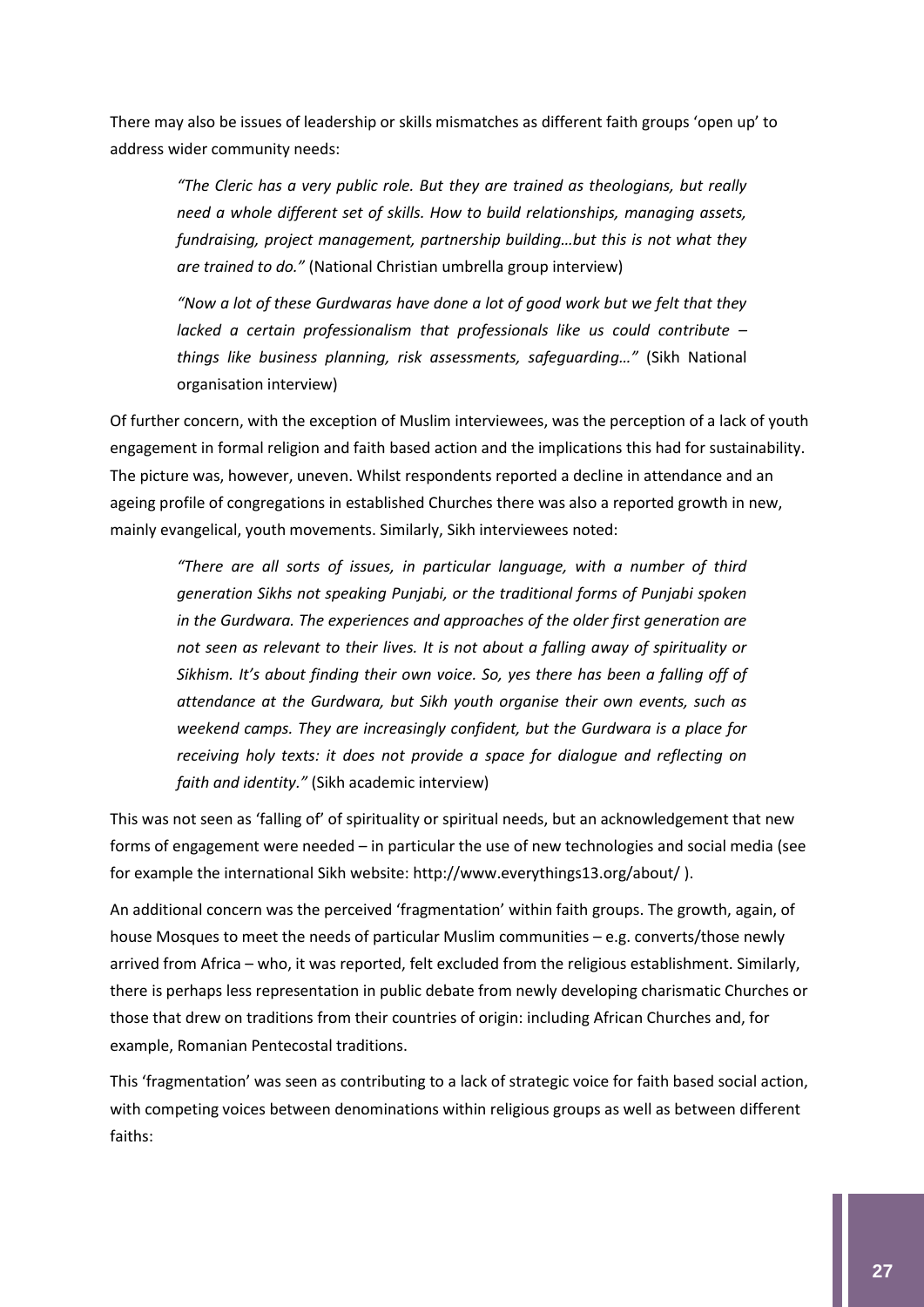*"Post 2010 there has been the closure of faith policy fora across the country and a move to a social enterprise approach – or a reliance on philanthropy that is not really accountable to anyone. It has become more competitive and less relational and there is a sense of false optimism – 'the money has disappeared but we are going to remain positive'."* (Academic interview)

Some respondents felt that faith organisations lacked voice an influence with Government – and that Government was *"not willing to listen anyway".* (Muslim interviewee):

*"But then Government itself is in retreat and lacks capacity itself. Power is getting further and further away from local communities and the power really is with the international corporates. So decisions that affect communities may not be taken by government or local government but is a corporate boardroom in another country."* (National Christian umbrella organisation interview).

*"Faith groups respond to local needs. That is a real strength, but the weakness is a lack of strategic voice."* (Regional Multi-Faith Forum interview)

Some reflections on faith based social action and policy influence:

*"Faith groups respond to local needs. That is a real strength, but the weakness is a lack of strategic voice."* (Regional Multi-Faith Forum interview)

*"There is a huge gap between what is happening on the ground and policy, policy influence. There is a political presumption that faith groups have abundant capacity to respond to needs. But it is not a level playing field and support is needed, particularly for new and emerging faith groups [mentions Black/African churches] and there are definitely differences between inward and outward looking groups. That is not a criticism. It's not selfishness, but is, in the case of Black Churches, a response to racism. No one is helping us so we need to help ourselves." (*Academic interview)

*"Our campaigns have a focus on voice. Developing the capacity of Churches and the poor themselves to take action and achieve changes in policy and attitudes It's difficult...members need to take a robust attitude and speak out to rebut some of the government rhetoric about poverty. We want a dialogue with government on poverty, but that has fallen on stony ground."* (Christian national umbrella group interview)

*"There is a huge gap between what is happening on the ground and policy, policy influence. There is a political presumption that faith groups have abundant capacity to respond to needs. But it is not a level playing field and support is needed, particularly for new and emerging faith groups [mentions Black/African churches] and there are definitely differences between inward and outward looking groups. That is not a criticism. It's not selfishness but is, in the case of*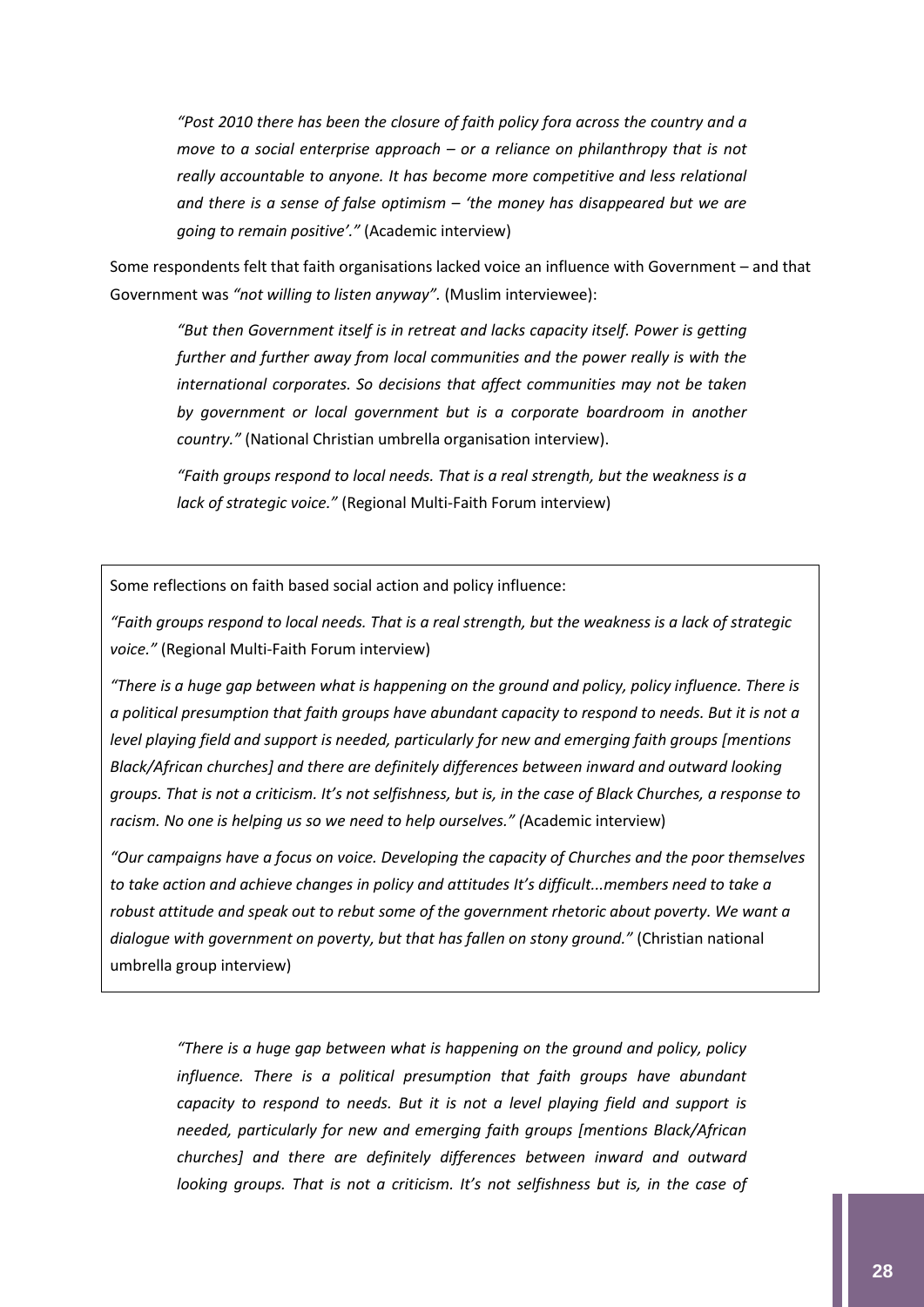*Black Churches, a response to racism. No one is helping us so we need to help ourselves."* (Academic interview)

*"Our campaigns have a focus on voice. Developing the capacity of Churches and the poor themselves to take action and achieve changes in policy and attitudes. It's difficult...members need to take a robust attitude and speak out to rebut some of the government rhetoric about poverty. We want a dialogue with government on poverty, but that has fallen on stony ground."* (Christian national umbrella group interview)

If faith groups lack voice with the political parties – how can they influence the impacts of a globalised economy on excluded communities?

So far this discussion of 'conflicted faith' has focused on issues of capacity and voice: why? For all those interviewed, their faith was a driver for social action: faith, in the words of one interviewee faith was *"personal but never private"* and had to be expressed in deeds *"rather than just preaching."* Serving others was fundamental to the tenets of Christianity, Islam, and the Sikh and Hindu belief systems. Interviewees felt they had to address community needs, yet felt conflicted in doing so. The growth of foodbanks was seen as evidence that faith based groups could be flexible, responsive and address immediate and pressing needs. They were also, however, a cause of embarrassment, and sometimes shame. What should be celebrated, in an advanced western economy, was not the opening of foodbanks but their closure – when they were no longer needed.

This feeling of conflicted faith had been made more acute by the changing nature of services described in the findings. Services were frequently referred to as addressing the most basic of human needs – food, accommodation and clothing – rather than the perhaps more traditional interventions around individual and collective wellbeing: play groups, youth provision and social support for older people.

*"With the increase of elderly people and people in need or struggling in our community, I feel that the church will be doing a lot of work to bridge the gap … but to my understanding there shouldn't be there any gap."* (Christian Methodist interview)

*"Once you get involved you do start asking the question – how long do we keep pulling people out of the river before we go upstream and see who's throwing them in?"* (National Christian Inter-denominational organisation interview)

There are serious questions about the capacity of faith groups to 'pick up' the casualties of a rolled back state and welfare system. If, with limited resources, all those casualties cannot be 'picked up' what are the consequences – or alternatives? Participants in the research both at a local and national level, felt that faith based social action was at a crossroads. With continued austerity, hard choices were to be made.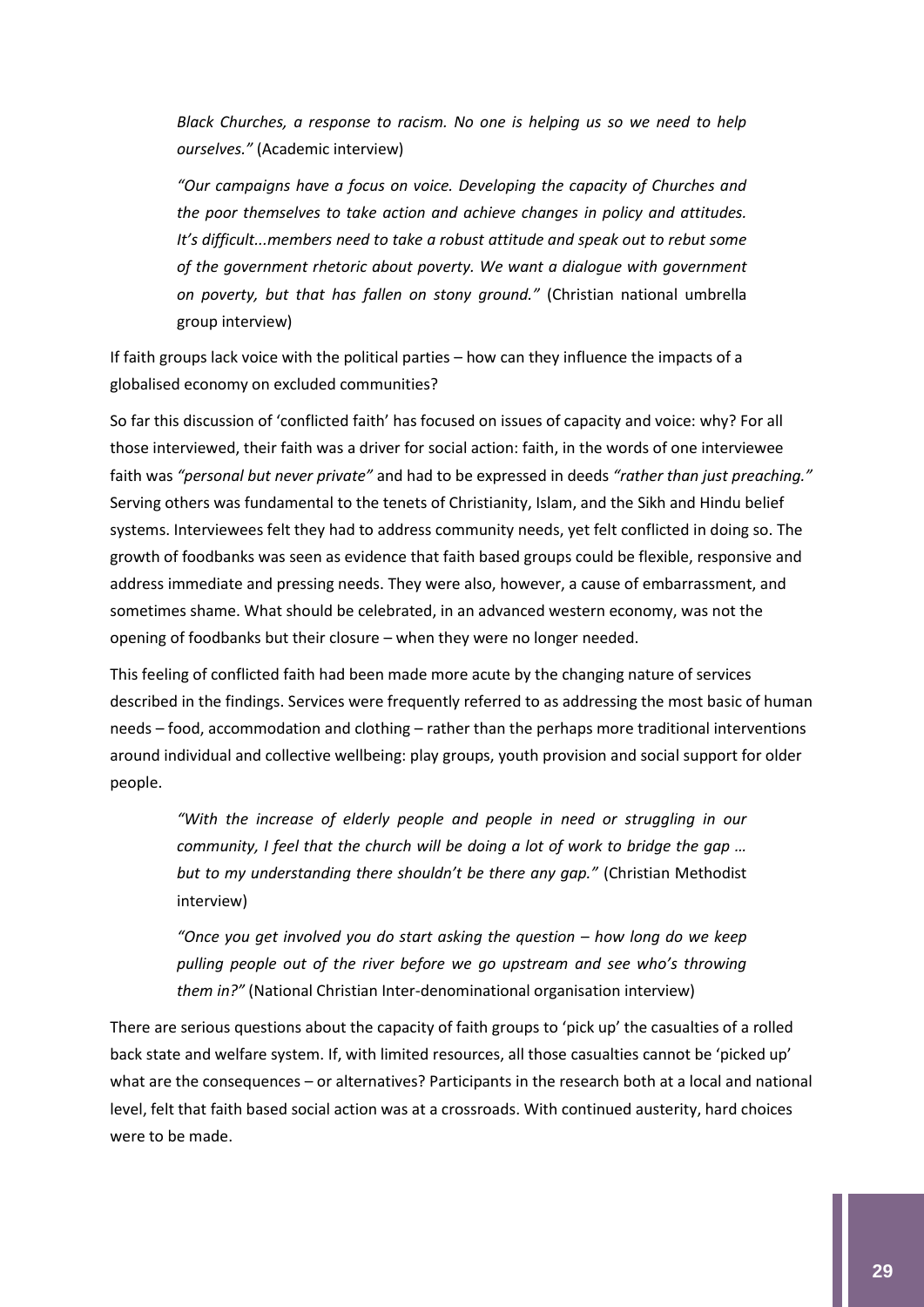## <span id="page-30-0"></span>**References**

Ahmed, R., Finneron, D., Miller, S. and Singh, H. (2004) *Tools for Regeneration: Practical Advice for Faith Communities*. Faith Based Regeneration Network, London

Alinsky, S. (1971) *Rules for Radicals*. Penguin, Harmondsworth

Allen, C. (2010) *Islamophobia*, Ashgate, Farnham

Archbishop of Canterbury's Commission on Urban Priority Areas, (1985) *Faith in the City: A Call to Action by Church and Nation*, Church of England, <https://www.churchofengland.org/media/55076/faithinthecity.pdf>

Back, L. Keith, M., Kahn, A., Shukra, K. and Solomos, J. (2009) Islam and the new political landscape: faith communities, political participation and social change, *Theory, Culture and Society*, vol. 26, no. 1.

Bailey, J. W. (2009) New Models for Religion in Public: Inter-Faith Friendship and the Politics of Scriptural Reasoning, Written for *Christian Century Magazine*, <http://www.interfaith.cam.ac.uk/en/resources/papers/new-models-for-religion-in-public>

Baker, C. (2009) Blurred encounters? Religious literacy, spiritual capital and language. In, Dinham, A., Furbey, R. and Lowndes, V. (2009) *Faith in the Public Realm: Controversies, Policies and Practices*. Policy Press, Bristol

Baker, C. and Skinner, H. (2006) *Faith in Action: the dynamic connection between spiritual and religious capital*, William Temple Foundation[, http://williamtemplefoundation.org.uk/wp](http://williamtemplefoundation.org.uk/wp-content/uploads/2014/04/Faith-in-Action-William-Temple-Foundation-2003.pdf)[content/uploads/2014/04/Faith-in-Action-William-Temple-Foundation-2003.pdf](http://williamtemplefoundation.org.uk/wp-content/uploads/2014/04/Faith-in-Action-William-Temple-Foundation-2003.pdf)

Baker, C. and Smith, G. (2010) Spiritual, religious and social capital – exploring their dimensions and their relationship with faith-based motivation and participation in UK civil society, Paper presented to BSA Sociology of Religion Group Conference, Edinburgh, April 2010, [http://williamtemplefoundation.org.uk/wp-content/uploads/2014/03/Spiritual-Religious-Social-](http://williamtemplefoundation.org.uk/wp-content/uploads/2014/03/Spiritual-Religious-Social-Capital-Baker-Smith.pdf)[Capital-Baker-Smith.pdf](http://williamtemplefoundation.org.uk/wp-content/uploads/2014/03/Spiritual-Religious-Social-Capital-Baker-Smith.pdf)

Beaumont, J. (2008a) Dossier: faith-based organisations and human Geography, *Tijdschrift voor Economische en Sociale Geographie*, vol. 99, no. 4, pp377-81.

Beaumont, J. (2008b) Faith action on urban social issues, *Urban Studies*, vol. 45, no. 10, pp. 2019- 2034.

Beaumont, J. and Cloke, P. (2012) *Faith-based organisations and exclusion in European Cities*, Policy Press, Bristol.

Beckford, J. A., Gale, R., Owen, D., Peach, C., Weller, P. (2006) *'Review of the evidence base on faith communities'*, Office of the Deputy Prime Minister, London.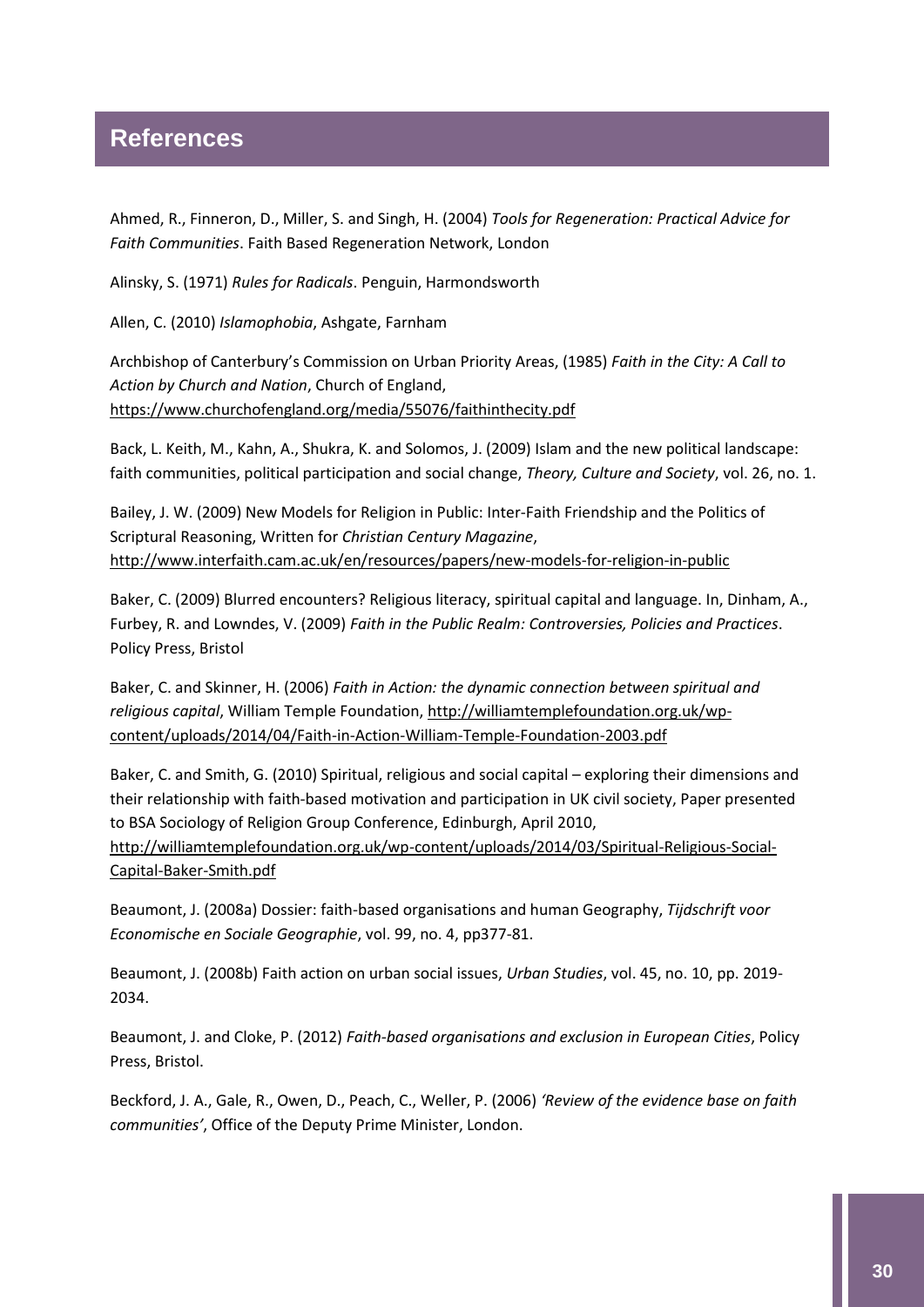Bickley, P. (2014) *Good neighbours: How churches help communities flourish*, Church Urban Fund, [http://www.cuf.org.uk/sites/default/files/PDFs/Research/Good%20Neighbours%20Report-CUF-](http://www.cuf.org.uk/sites/default/files/PDFs/Research/Good%20Neighbours%20Report-CUF-Theos-2014.pdf)[Theos-2014.pdf](http://www.cuf.org.uk/sites/default/files/PDFs/Research/Good%20Neighbours%20Report-CUF-Theos-2014.pdf)

Billings, A. and Holden, A. (2008) *Interfaith interventions and cohesive communities: The effectiveness of interfaith activity in towns marked by enclavisation and parallel lives*, University of Lancaster, [http://resources.cohesioninstitute.org.uk/Publications/Documents/Document/DownloadDocuments](http://resources.cohesioninstitute.org.uk/Publications/Documents/Document/DownloadDocumentsFile.aspx?recordId=33&file=PDFversion) [File.aspx?recordId=33&file=PDFversion](http://resources.cohesioninstitute.org.uk/Publications/Documents/Document/DownloadDocumentsFile.aspx?recordId=33&file=PDFversion)

Blair, T. (2005) *Speech to Faithworks*, <http://www.theguardian.com/politics/2005/mar/22/speeches.election2005>

Buckingham, H. (2010) *Accommodating change? An investigation of the impacts of government contracting processes on third sector providers of homelessness services in South East England*, Unpublished PhD thesis, University of Southampton, [http://eprints.soton.ac.uk/174795/1.hasCoversheetVersion/Buckingham\\_Thesis\\_2010.pdf](http://eprints.soton.ac.uk/174795/1.hasCoversheetVersion/Buckingham_Thesis_2010.pdf)

Bretherton, L. (2010) *Christianity and Contemporary Politics*, Wiley-Blackwell, Chichester.

Cabinet Office (2015) *Social Action: Harnessing the Potential: A Discussion Paper*. Cabinet Office, London

Cairns, B., Harris, M. and Hutchison, R. (2007) Sharing God's love or meeting government goals?, *Policy and Politics, vol.* 35, no. 3, pp. 413-432

Cameron, D. (2011) *Speech on the Big Society*, Cabinet Office, <https://www.gov.uk/government/speeches/speech-on-the-big-society>

Cantle, T. (2001) *Community Cohesion: A Report of the Independent Review Team*, Home Office, [http://image.guardian.co.uk/sys](http://image.guardian.co.uk/sys-files/Guardian/documents/2001/12/11/communitycohesionreport.pdf)[files/Guardian/documents/2001/12/11/communitycohesionreport.pdf](http://image.guardian.co.uk/sys-files/Guardian/documents/2001/12/11/communitycohesionreport.pdf)

Cantle, T., Daljit K., Athar M., Dallison, C., Wiggans, A and Joshua, H. (2006) Challenging local communities to change Oldham, Review of Community Cohesion, Coventry University, http://news.bbc.co.uk/1/shared/bsp/hi/pdfs/25\_05\_06\_oldham\_report.pdf

Catto, R. (2014) *Interfaith Dialogue in Coventry: Project Summary, Findings, and Recommendations*, Coventry University,

[file:///C:/Users/Heather/Dropbox/Faith%20Communities%20Research/Literature%20materials/Inter](file:///C:/Users/Heather/Dropbox/Faith%20Communities%20Research/Literature%20materials/Inter%20faith%20work/Catto%20Interfaith%20Dialogue%20in%20Coventry%20Project%20Summary%20and%20Findings.pdf.htm) [%20faith%20work/Catto%20Interfaith%20Dialogue%20in%20Coventry%20Project%20Summary%20a](file:///C:/Users/Heather/Dropbox/Faith%20Communities%20Research/Literature%20materials/Inter%20faith%20work/Catto%20Interfaith%20Dialogue%20in%20Coventry%20Project%20Summary%20and%20Findings.pdf.htm) [nd%20Findings.pdf.htm](file:///C:/Users/Heather/Dropbox/Faith%20Communities%20Research/Literature%20materials/Inter%20faith%20work/Catto%20Interfaith%20Dialogue%20in%20Coventry%20Project%20Summary%20and%20Findings.pdf.htm)

Chapman, R. (2012) *'Faith and belief in partnership: Effective collaboration with local government,* Local Government Association, London [http://www.local.gov.uk/c/document\\_library/get\\_file?uuid=527b67cb-cefe-4d34-8126-](http://www.local.gov.uk/c/document_library/get_file?uuid=527b67cb-cefe-4d34-8126-6f801b48b764&groupId=10180) [6f801b48b764&groupId=10180](http://www.local.gov.uk/c/document_library/get_file?uuid=527b67cb-cefe-4d34-8126-6f801b48b764&groupId=10180)

Church of England (2015) Bishops' speeches during Lords debate on Government plans to cut tax credits, Church of England, [https://www.churchofengland.org/media-](https://www.churchofengland.org/media-centre/news/2015/10/bishops)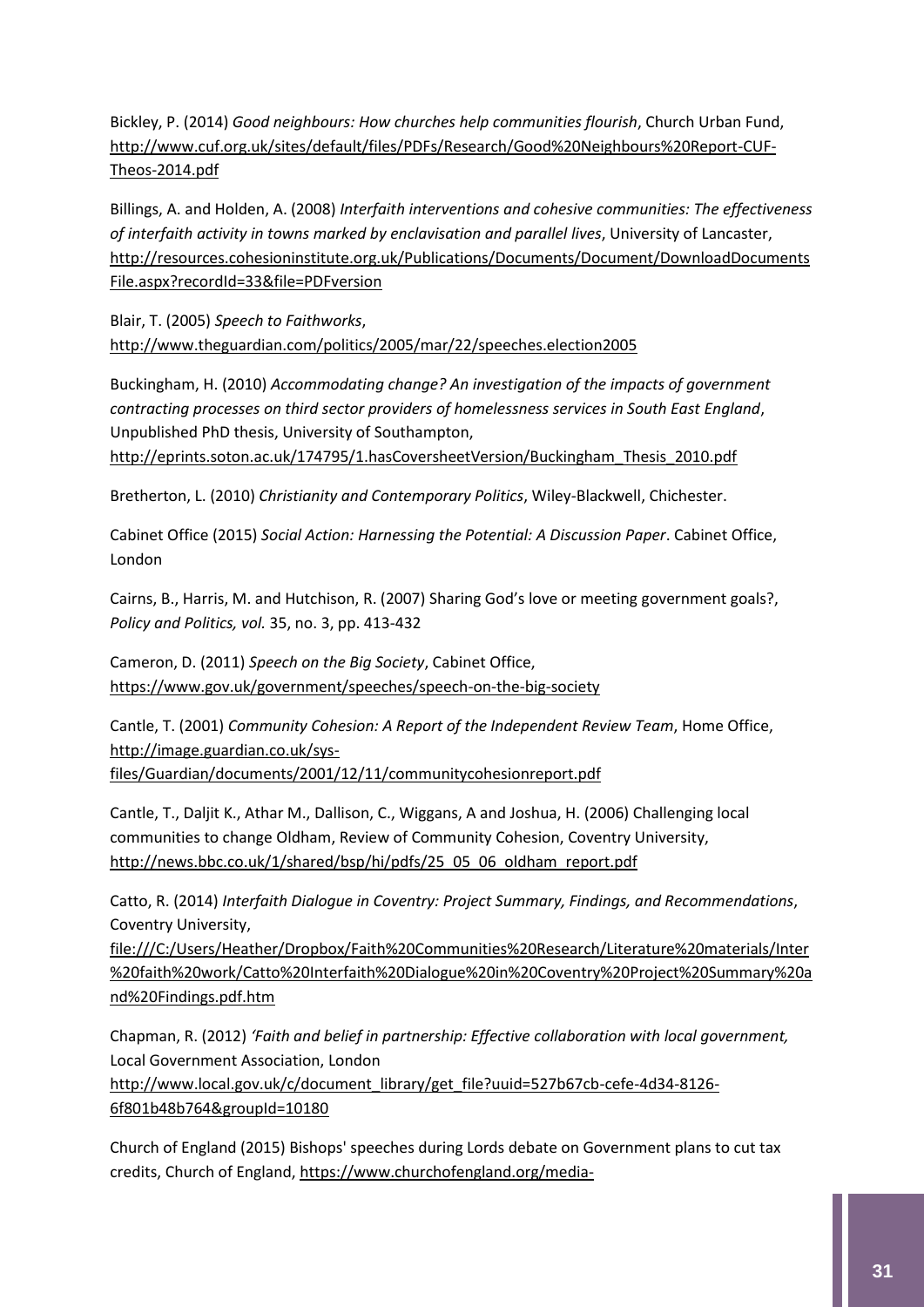#### [centre/news/2015/10/bishops'-speeches-during-lords-debate-on-government-plans-to-cut-tax](https://www.churchofengland.org/media-centre/news/2015/10/bishops)[credits.aspx](https://www.churchofengland.org/media-centre/news/2015/10/bishops)

Church Urban Fund (2013) *Tackling Poverty in England: An Asset Based Approach*. CUF, London

Christians in Parliament (2013) *Faith in the Community: Strengthening ties between faith groups and local authorities*, Christians in Parliament.

City Sikhs (2014) *British Sikh Report*. City Sikhs, London

CLES and New Economics Foundation (2013) *Big Lottery Fund National Wellbeing Evaluation.* BIG Lottery, London

Cloke, P., Johnsen, S. and May, J. (2007) Ethical citizenship? Volunteers and the ethics of providing services for homeless people, *Geoforum*, vol. 38, no. 6, pp. 1089-1101

Communities and Local Government (2009a) *The Bangladeshi Muslim Community in England: Understanding Muslim Ethnic Communities*, CLG, London.

Communities and Local Government (2009b) *The Pakistani Muslim Community in England: Understanding Muslim Ethnic Communities*, CLG, London.

Conradson, D. (2003) Spaces of care in the city: the place of a community drop-in centre. Social & Cultural Geography, vol. 4, no. 4, pp. 507-525.

Conradson, D. (2008) Expressions of charity and action towards justice: Faith-based welfare in urban New Zealand, *Urban Studies*, vol. 45, no. 10, pp. 2117-2141.

Dan Basu, B. (2002) *The Essence of Hinduism*. Prentice Hall India, New Delhi

Dawkins, R. (2006) *The God Delusion*, Bantam Press, London.

Dinham, A. (2009) *Faith, Public Policy and Civil Society: Policies, Problems and Concepts in Faith-based Public Action*, Palgrave Macmillan, Basingstoke.

Dinham, A. (2012) *Faith and Social Capital after the Debt Crisis*, Palgrave Macmillan, Basingstoke.

Dinham, A. (2014) 'Ontologies of public policy: how philosophical and religious ideas shape and misshape the public policy debate', presentation to Philosophy, Religion and Public Policy conference, University of Chester, 8-9<sup>th</sup> April 2014.

Dinham, A. and Lowndes, V. (2008) Religion, Resources and Representation: three narratives of engagement in British urban governance, *Urban Affairs Review*, vol. 43, no. 6, pp. 817-845.

Dinham, A. and Shaw, M. (2012) Measurement as reflection in faith-based social action. *Community Development Journal* Vol. 47, No 1 pp126-141

Eagelton, T. (2014) *Culture and the Death of God* Yale University Press, New Haven CT

Ebaugh, H. R., Chafetz, J. S. and Pipes, P. (2005) Funding good works: funding sources of faith-based social service coalitions, *Nonprofit and Voluntary Sector Quarterly*, vol. 34, no. 4, pp. 448-472.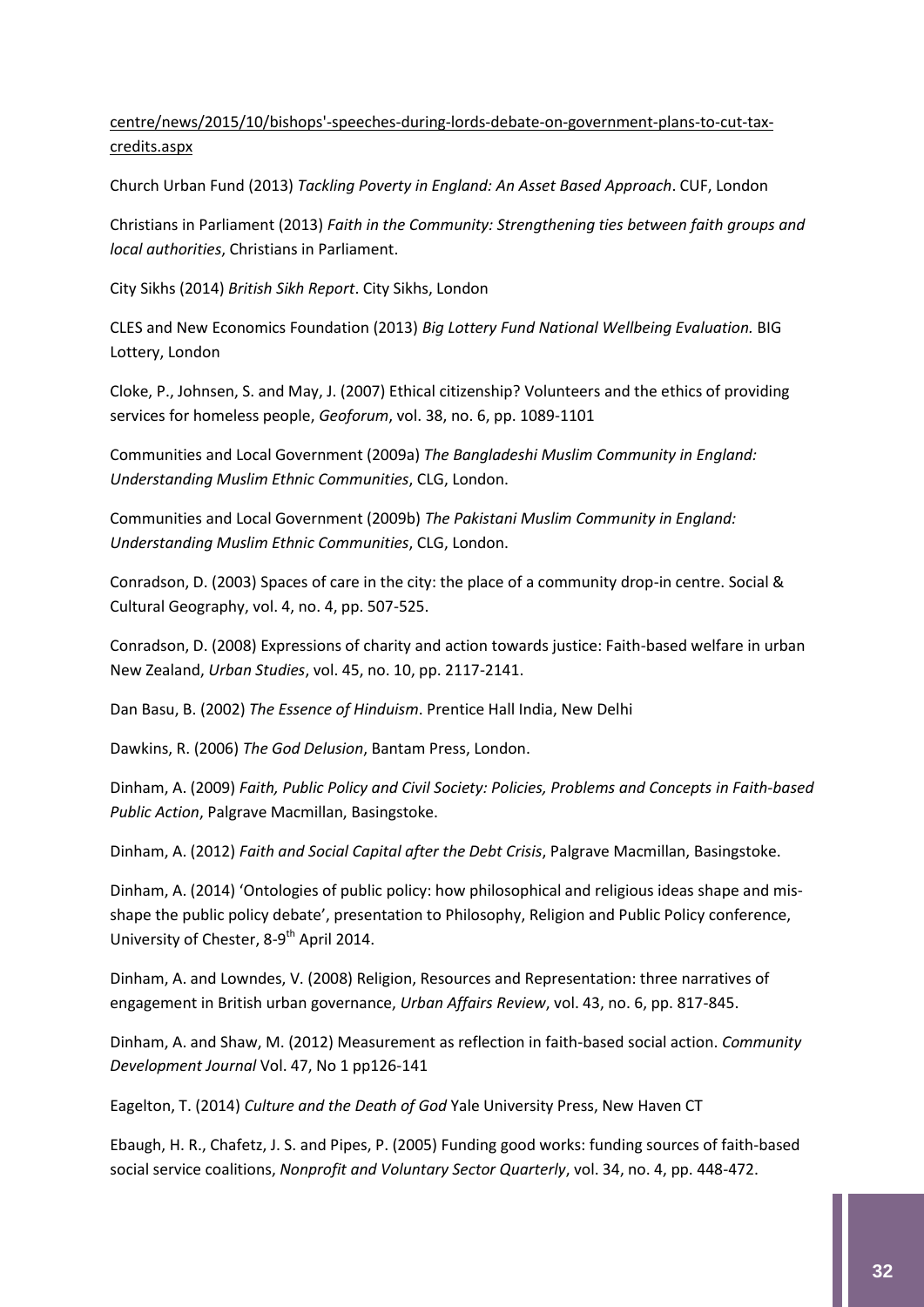Eckley, B. (2014) Tackling poverty in England: an asset-based approach, <http://www.publicspirit.org.uk/tackling-poverty-in-england-an-asset-based-approach/>

Faith Based Regeneration Network (no date[\) http://www.fbrn.org.uk/what-faith-based-social-action-1](http://www.fbrn.org.uk/what-faith-based-social-action-1)

Faith Based Regeneration Network (2010) *Faiths, Social Action and Big Society,* FBRN, <http://www.fbrn.org.uk/files/FbRN%20conference%202010.pdf>

Farnell, R., Furbey, R., Shams Al-Haqq Hills, S., Macey, M. and Smith, G. (2003) *Engaging Faith Communites in Urban Regeneration*, Joseph Rowntree Foundation, York. <http://www.jrf.org.uk/sites/files/jrf/jr138-faith-communities-regeneration.pdf>

Fawsett, T. (2014) *#Trojanhope balloons promoted an uplifting message,* The Feast, <http://www.thefeast.org.uk/2014/04/trojanhope-balloons-promoted-an-uplifting-message/>

Furbey R. and Macey M. (2005) 'Religion and urban regeneration: a place for faith?', *Policy and Politics*, vol. 33, no. 1, pp. 95-116.

Furbey, R., Dinham, A., Farnell, R., Finneron, D. and Wilkinson, G. with Howarth, C., Hussain, D. and Palmer, S. (2006) *Faith as Social Capital: Connecting or dividing?* Report for the Joseph Rowntree Foundation, Policy Press, Bristol.

Graham, E. (2008) 'Rethinking the Common Good: Theology and the Future of Welfare', *Colloquium*, vol. 40, no. 2, pp. 133-156.

Harris, M. and Young, P. (2010) 'Building bridges: the third sector responding locally to diversity', *Voluntary Sector Review*, vol. 1, no. 1, pp. 41-58.

HM Government (2011), *Prevent Strategy*, The Stationery Office Limited, [https://www.gov.uk/government/uploads/system/uploads/attachment\\_data/file/97976/prevent](https://www.gov.uk/government/uploads/system/uploads/attachment_data/file/97976/prevent-strategy-review.pdf)[strategy-review.pdf](https://www.gov.uk/government/uploads/system/uploads/attachment_data/file/97976/prevent-strategy-review.pdf)

Home Office (2005) *Citizenship Survey*, Home Office, London.

Hope, A., Timmel, S. and Hodzi, C. (1984) *Training for Transformation: A handbook for community workers.* Mambo Press, Zimbabwe

Jamoul, L. and Wills, J. (2008) Faith in Politics, *Urban Studies*, vol. 45, no. 10, pp. 2035 – 2056.

Jones, O. (2011) *Chavs: The Demonization of the Working Class*. Verso, London

Lowndes, L. and Chapman, R. (2005) *Faith, hope and clarity: Developing a model of faith group involvement in civil renewal*, De Montfort University[, https://www.dmu.ac.uk/documents/business](https://www.dmu.ac.uk/documents/business-and-law-documents/research/lgru/faithreport.pdf)[and-law-documents/research/lgru/faithreport.pdf](https://www.dmu.ac.uk/documents/business-and-law-documents/research/lgru/faithreport.pdf)

MacLaren, C. (2013) "Nearer Neighbours?": an analysis of the factors that inhibit or promote effective and sustained social action and interaction between faith communities in Bradford, Unpublished dissertation, University of Leeds.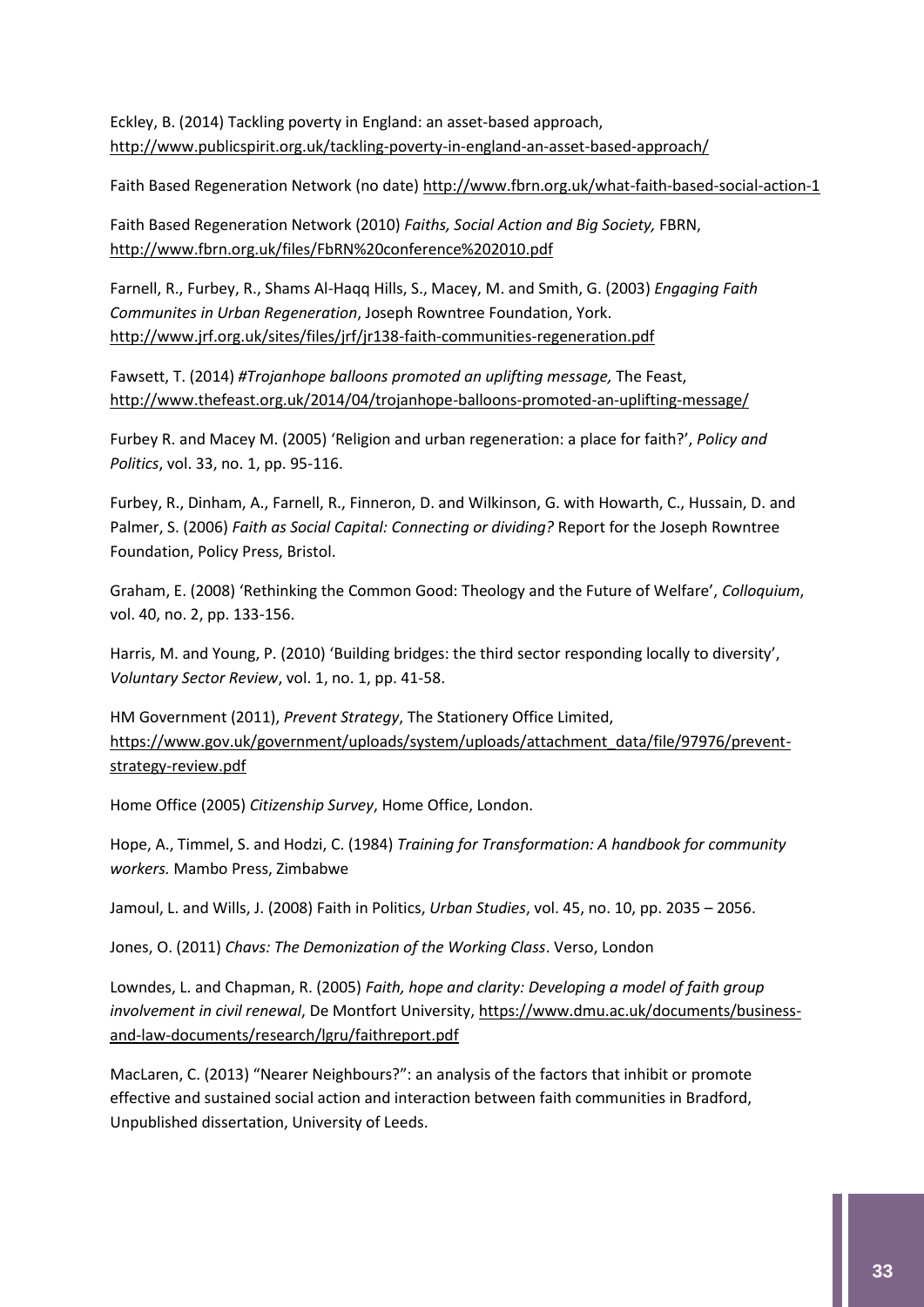Mason, R. (2014) 'David Cameron: I am evangelical about Christian faith', *Guardian*, 17th April, <http://www.theguardian.com/politics/2014/apr/16/david-cameron-evangelical-about-christian-faith>

Miller, S. (2007) *Keeping It Together: a reflective practice tool for faith-based community development practitioners.* Faith Based Regeneration Network, London

Miller, S. (2009) *'Empowering faith communities in engaging with public bodies',* London Civic Forum Publication No. 48 Research Report, [http://www.londoncivicforum.org.uk/wordpress/wp](http://www.londoncivicforum.org.uk/wordpress/wp-content/uploads/downloads/resources/resources-catalogue/lcfpub-48.pdf)[content/uploads/downloads/resources/resources-catalogue/lcfpub-48.pdf](http://www.londoncivicforum.org.uk/wordpress/wp-content/uploads/downloads/resources/resources-catalogue/lcfpub-48.pdf)

Mohan, J. and Bulloch, S. L. (2012) The idea of a 'civic core': what are the overlaps between charitable giving, volunteering, and civic participation in England and Wales?, Working Paper 73, Third Sector Research Centre, University of Birmingham,

<http://www.birmingham.ac.uk/generic/tsrc/documents/tsrc/working-papers/working-paper-73.pdf>

Near Neighbours (2014) *Near Neighbours Small Grants Fund Final Impact Report: April 2011 – December 2013*, Near Neighbours,

[http://www.cuf.org.uk/sites/default/files/users/Andrew%20Matthews/Near-Neighbours/NN-Final-](http://www.cuf.org.uk/sites/default/files/users/Andrew%20Matthews/Near-Neighbours/NN-Final-Grant-Report_Jan2014.pdf)[Grant-Report\\_Jan2014.pdf](http://www.cuf.org.uk/sites/default/files/users/Andrew%20Matthews/Near-Neighbours/NN-Final-Grant-Report_Jan2014.pdf)

Norman, W. (2012) *Adapting to change: the role of community resilience.* Young Foundation, London

O'Toole, T. (2013) Faith and the Coalition: A new confidence to 'do God'? , *Westminster Faith Debates*[, http://faithdebates.org.uk/wp-content/uploads/2013/09/1328268927\\_OToole-Faith-and](http://faithdebates.org.uk/wp-content/uploads/2013/09/1328268927_OToole-Faith-and-the-Coalition-final.pdf)[the-Coalition-final.pdf](http://faithdebates.org.uk/wp-content/uploads/2013/09/1328268927_OToole-Faith-and-the-Coalition-final.pdf)

Pathak, P. and McGee, D. (2015: 'I thought this was a Christian thing?' Exploring virtuous and exclusionary cycles in faith-based social action. *Community Development Journal* Vol.50, Issue 1, pp40-54

Peck, J. and Tickell, A. (2002) Neoliberalizing space, *Antipode*, vol 34, no. 3, pp 380–404

Philimore, J. and Goodson, L. (2010) Failing to adapt: institutional barriers to RCOs engagement in transformation of social welfare. *Social Policy and Society*, Vol. 9, Issue 2, pp 181 - 192

Putnam, R. (2000) *Bowling Alone: The collapse and revival of American community*. Simon and Schuster, New York

Sadeq, A. (2002) Waqf: perpetual charity and poverty alleviation. *International Journal of Social Economics* Vol 29 Issue 1-2 pp135-151

Smith, G. (2002) Religion, and the Rise of Social Capitalism: The faith communities in community development and urban regeneration in England, *Community Development Journal*, vol. 37, no. 2, pp. 167-177.

Smith, G. (2004) Faith in Community and Communities of Faith? Government Rhetoric and Religious Identity in Urban Britain, *Journal of Contemporary Religion*, vol. 19, no. 2, pp. 185-204.

Stringer, M. D. (2013) *Discourses on Religious Diversity: Explorations in an Urban Ecology*, [online], Ashgate, [http://www.myilibrary.com?ID=512749](http://www.myilibrary.com/?ID=512749)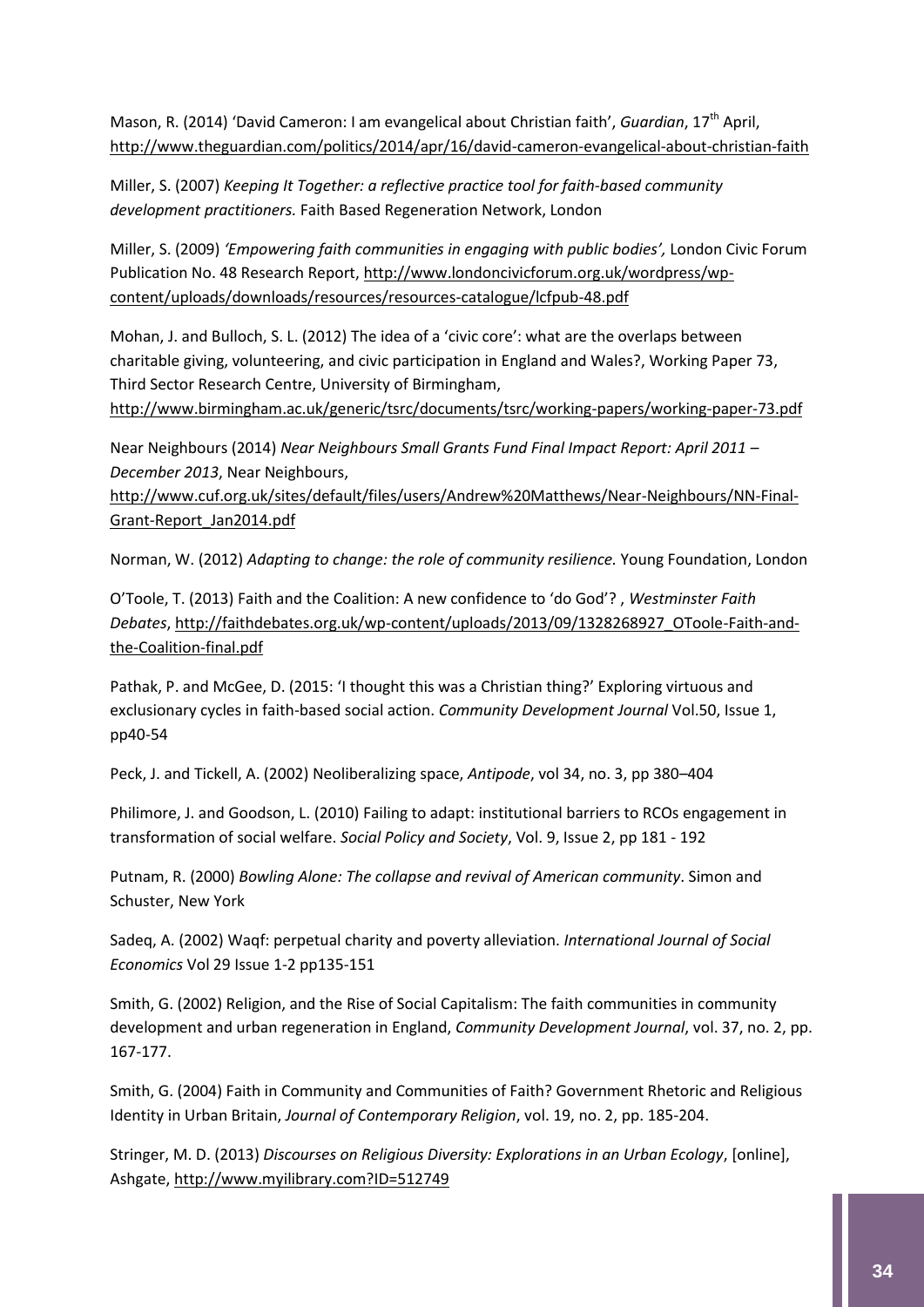Stunell, A. (2010) *Keeping faith in the Big Society* speech to the Inter Faith Network for the UK, 12 July 2010[, https://www.gov.uk/government/news/keeping-faith-in-the-big-society](https://www.gov.uk/government/news/keeping-faith-in-the-big-society)

Thatcher, M. (1992) *The Principles of Thatcherism,* speech delivered on 3rd September 1992 in Korea, <http://www.margaretthatcher.org/document/108302>

Thomas, P. (2010) Failed and Friendless: The UK's 'Preventing Violent Extremism' Programme. *The British Journal of Politics & International Relations*, vol. 12, p. 442–458.

Warren, M. R. (2009) Community organizing in Britain: the political engagement of faith-based social capital, *City & Community*, vol. 8, no. 2, pp. 99-127.

Williams, A., Cloke, P., Thomas, S. (2012) Co-constituting neoliberalism: Faith-based organisations, co-option, and resistance in the UK, *Environment and Planning A*, vol. 44, no. 6, pp. 1479-1501.

Williams, R. (2010) How should churches respond to the Big Society, [http://rowanwilliams.archbishopofcanterbury.org/articles.php/571/how-should-churches-respond](http://rowanwilliams.archbishopofcanterbury.org/articles.php/571/how-should-churches-respond-to-the-big-society-rowan-williams)[to-the-big-society-rowan-williams](http://rowanwilliams.archbishopofcanterbury.org/articles.php/571/how-should-churches-respond-to-the-big-society-rowan-williams)

Zehavi, A. (2013) Religious supply, welfare state restructuring and faith-based social activities, *Political Studies*, vol. 61, pp. 561–579.